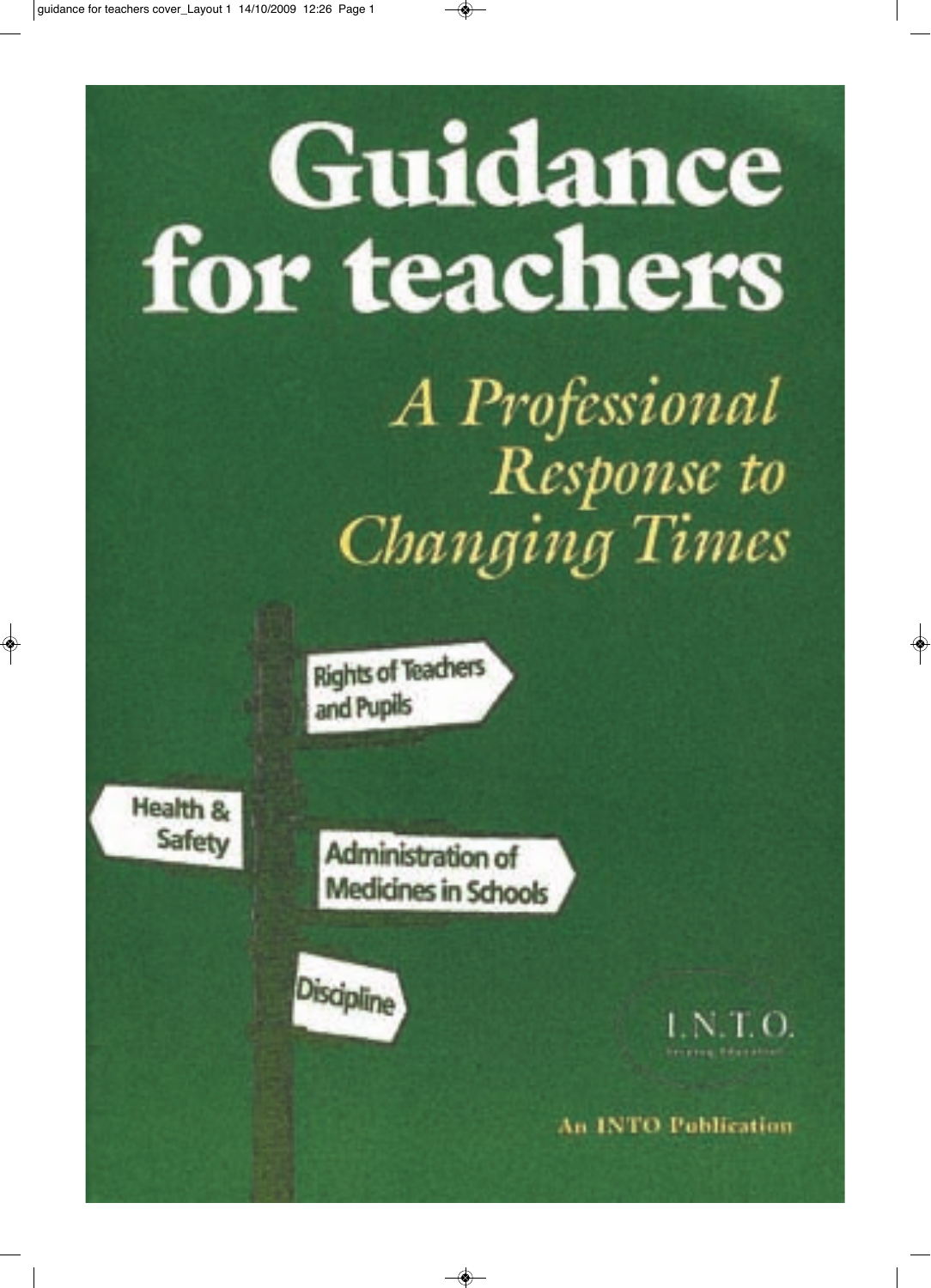## **GUIDANCE FOR TEACHERS**

This publication attempts to offer guidance to teachers on a range of issues. It seeks to describe good practice but should not be interpreted as a code of ethics. School staffs may well have more effective methods than those outlined here. The guidance in this document covers areas including the administration of medicines in schools, health and safety, discipline, first aid, the keeping of accounts, relations with Boards of Management and advice on being called as an expert witness to give evidence in a variety of court cases, including family law court cases.

It is evident that changing attitudes in society are requiring an even more sensitive response from the education service. Acceptable practices change with the times. Prior to 1982, corporal punishment was generally accepted as a form of punishment. Nowadays its use is forbidden by rule and can lead to dismissal. The attitudes of the general public to other disciplinary sanctions have also changed. Some may not have been outlawed by rule but are nevertheless unacceptable.

Every child is entitled to a quality education in order to reach full potential. Teachers are not just responsible for a child's academic development but also a child's social, emotional and physical development. Education should take place in a safe secure environment, where every child is protected from abuse, violence and discrimination of any kind. Although teachers hold such a position of responsibility, it is important to acknowledge that the provision of a quality education does not rest with teachers alone but also is inextricably linked to the resources and support provided by the Department of Education.

Teachers, like parents have responsibilities with regard to the safety, welfare and education of children in school. As professionals they hold a position of trust because legally and constitutionally they act "in loco parentis". In this document we are advising teachers to be ever more prudent and cautious in their contact with pupils. Staffs should regularly reassess the arrangements for any situations which could lead to allegations of child abuse against them.

The advice in this document is not an attempt to "build a glass wall around the teacher in the classroom", as it is extremely important that a warm caring relationship between teacher and pupils is maintained as an essential element in every primary school class.

Senator Joe O'Toole, General Secretary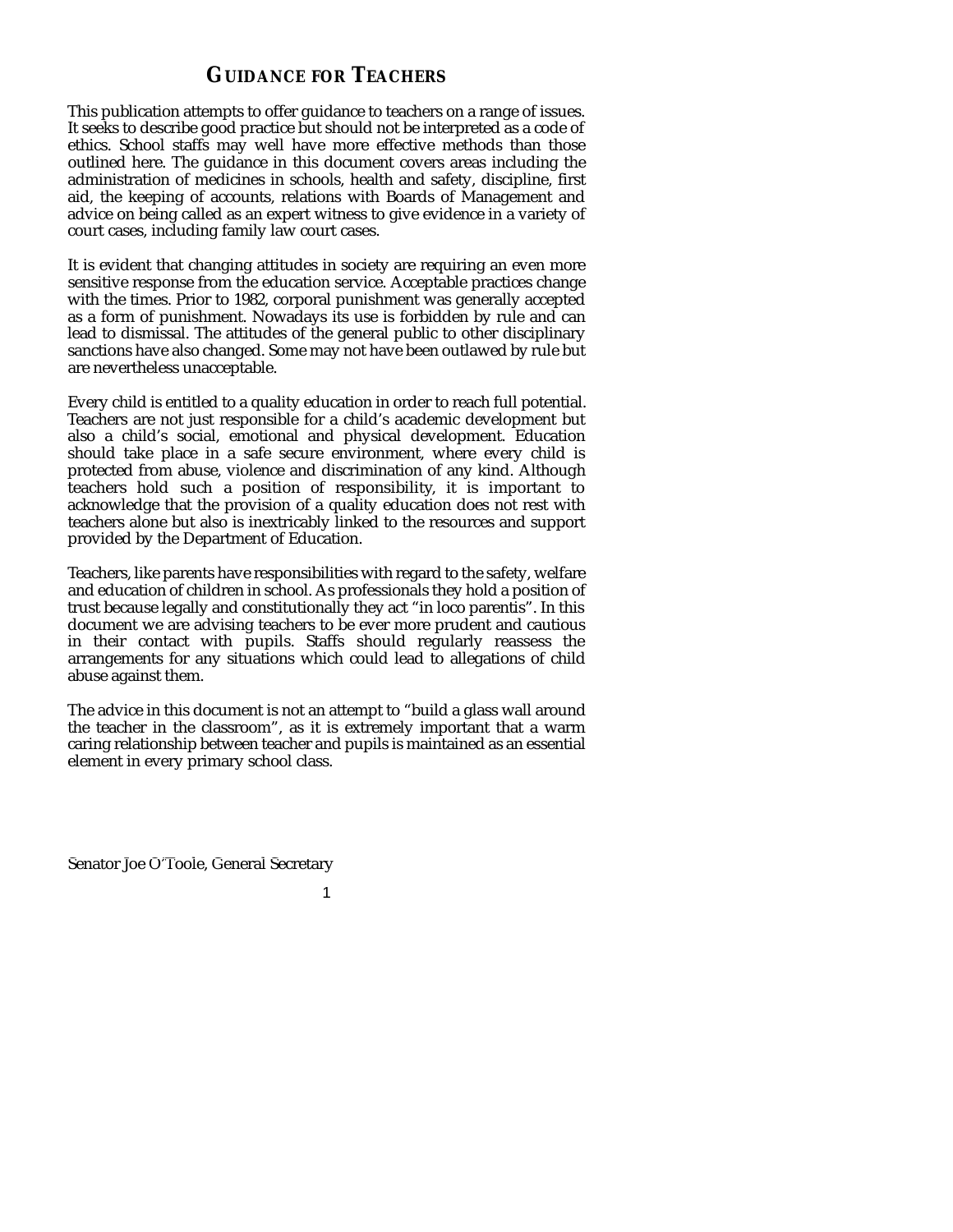## **A CHARTER OF TEACHERS' RIGHTS**

Within the school context it is important to safe guard the rights of both teachers and pupils. The INTO has drawn up the following charter of teachers' rights and the following pages contain more detailed guidance for teachers to ensure the better protection of children. It is important for children/parents as well as teachers to remember that with rights come responsibilities.

Teachers should have the following rights:-

- 1. The right to work.
- 2. The right to teach in a safe, well disciplined, secure, disruption free environment, and to be treated with due respect.
- 3. The right to a proper working environment, well equipped schools and adequate resources.
- 4. The right to decent conditions of service, to include fair pay, substitute cover for approved absences, lunch breaks free from supervision duties and access to a welfare service.
- 5. The right to appropriate support services to cater for all mental, physical and emotional needs of pupils.
- 6. The right to a career structure with equal and fair opportunities for promotion, diversification, job-sharing, career breaks and retirement at a reasonable age.
- 7. The right to well-structured, continuous inservice education and professional development, under the auspices of a Teachers' Council.
- 8. The right to professional support and advice from the Inspectorate of the Department of Education.
- 9. The right to be a member of a Trade Union and to participate and be represented in negotiations on issues affecting education and working conditions.
- 10. The right to a private life and to hold one's own religious, moral and ethical beliefs.

## **DISCIPLINE**

The family and home environment play a fundamental role in the moral, behavioural and social development of children. The establishment of good discipline in schools is not effective without the co-operation of parents.

Discipline policy in any school should be derived from the code of discipline, approved by the Board of Management following consultation with parents. Under the terms of Circular 20/'90, Boards of Management and Principal Teachers are requested to draw up a Code of Behaviour and Discipline for schools in accordance with the guidelines enclosed with the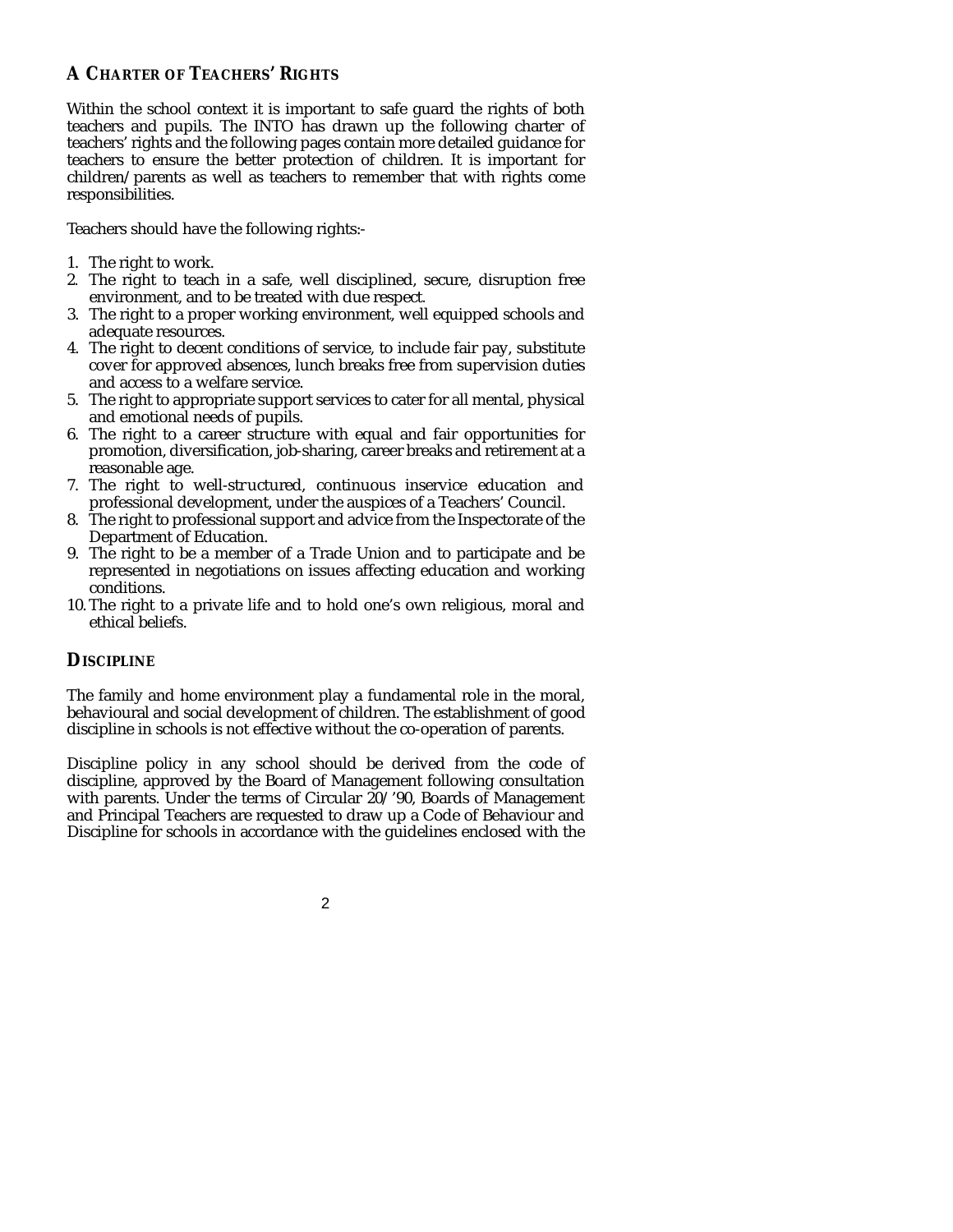Circular. INTO guidelines on the drafting of a code of discipline are contained in the INTO document "Discipline in the Primary School".

While children both at home and at school learn socially appropriate behaviour in terms of what is right or wrong, appropriate or inappropriate, this socialisation process, if it is to be fully effective should take place in an atmosphere which promotes their sense of self-confidence, self-esteem and independence.

## **RULE 130**

Rule 130 of the *Rules for National Schools*, as included in Circular 20/'90, governs the conduct of teachers in national schools. The Rule states: **"Teachers should have a lively regard for the improvement and general welfare of their pupils, treat them with kindness combined with firmness, and should aim at governing them through their affections and reason and not by harshness and severity"**.

The Rule then goes on to state two prohibitions:-

Rule 130(2): **"Ridicule, sarcasm or remarks likely to undermine a pupil's self-confidence should not be used in any circumstances"**. (Verbal Abuse).

Rule 130(3): **"The use of corporal punishment is forbidden"**. (Physical Abuse).

Rule 130(4): **"Any teacher who contravenes sections (2) and (3) of this Rule will be regarded as guilty of conduct unbefitting a teacher and will be subject to severe disciplinary action"**.

Rule 130 forms part of every teacher's contract.

#### **COMPLAINTS/ALLEGATIONS AGAINST TEACHERS**

There are currently various mechanisms by which complaints/allegations against teachers can be processed. In certain circumstances, depending on the details of the case, these may overlap. The operation of these procedures is under ongoing review by the CEC and INTO Officials in conjunction with our demand for a teaching council.

1. The INTO/CPSMA Procedure for dealing with complaints by parents against teachers was agreed in 1993 and is outlined on pages 143/144 of the INTO Members' Handbook. The aim of this agreed procedure is to facilitate the resolution of difficulties where they may arise in an agreed and fair manner. The agreement lays out the process to be followed in 5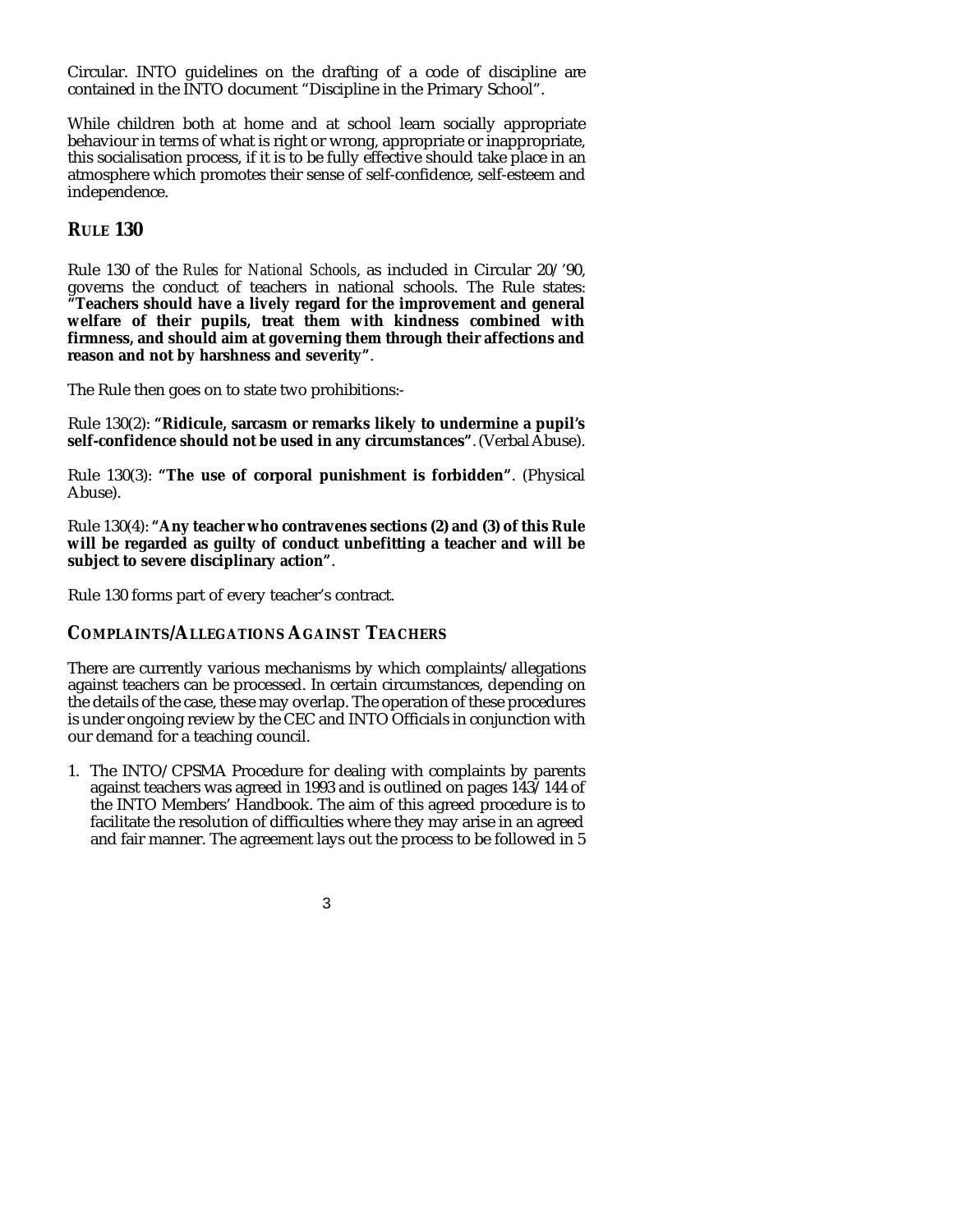#### stages.

- 2. If/when teachers are accused of engaging in physical abuse assaulting children/parents/others - they are as amenable as any other citizen to investigation by the Gardaí, to possible prosecution by the DPP and to judgement by the Courts.
- 3. In the event of complaints being made against teachers in relation to their professional competence, the complaints may be referred to the Department of Education, where they are processed under Rule 161 of the Rules for National Schools which deals with the inspection of schools (cf INTO Handbook, pgs 130/235). Teachers whose school work does not reach a satisfactory standard may have recognition withdrawn from them under Rule 108 of the Rules for National Schools.
- 4. In the event of complaints being made against a teacher in relation to their physical or mental fitness to teach, Rule 93 of the Rules for National Schools provides that the Minister may require a teacher to present him/herself for medical examination by a doctor selected by the Minister who may declare such a teacher ineligible for further recognition if the teacher is physically or mentally unable to carry out duties as a teacher. (cf INTO Members' Handbook, pgs 207/208).
- 5. If/when complaints/allegations of child sexual abuse are made against teachers, they are open to investigation by the Gárdaí or the Health Board (DCC/MOH) or both. (cf Appendix 1 Procedures for Dealing with Allegations or Suspicions of Child Abuse, Department of Education 1991).
- 6. Individuals can complain directly to the Department of Education. Such complaints are normally forwarded to the Board of Management of the school and the teacher is afforded an opportunity to respond to the allegation made.
- 7. A Board of Management, as an employer, is generally entitled to investigate allegations/complaints against teachers and is ultimately entitled to discipline or dismiss a teacher. In such circumstances a teacher has a right of appeal under the Maynooth Statute. If a teacher finds him/herself in difficulty with their Board of Management he/she should contact the INTO District Representative for the area or INTO Head Office immediately.
- 8. A civil case can be taken against a teacher.

It is INTO policy where an allegation or accusation is made against any teacher that the teacher concerned must be given a right of response and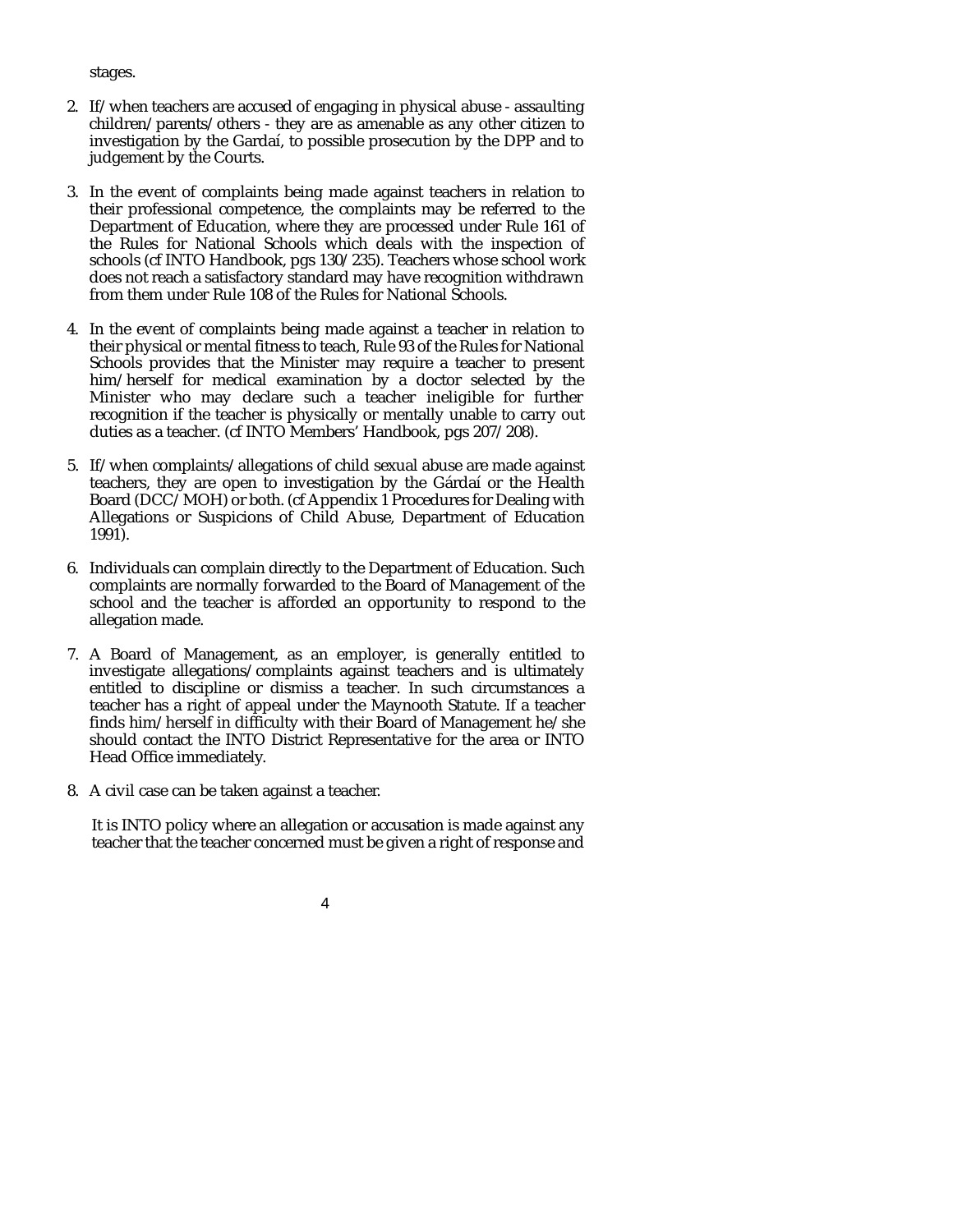natural justice with reference to any of the procedures mentioned above.

If an allegation is made against a teacher, it is important to inform the CEC Representative or Head Office immediately.

Members are expected to follow any advice given by Head Office. Members seeking advice (from legal/non-legal persons) outside of INTO, who follow it in place of INTO advice, are wasting INTO time and the CEC is empowered to reserve the right to withdraw from a case in that event.

#### **SANCTIONS**

Teachers should avoid any sanction which deliberately humiliates a child and/or places a teacher at risk of parental action. Questions have been raised by various non-teaching groups about sanctions such as, making a child kneel, stand out facing a wall for prolonged periods, tearing pages out of copies or throwing copies back at pupils. Such sanctions are usually considered to be inappropriate. It is particularly unwise to put a child unsupervised outside a door if this leaves the child at risk. If a child is being sent to the Principal or another teacher, another child should accompany him/her. Where possible any interview with a child that necessitates privacy, should take place with the door open or with a closed door with a glass panel or in the presence of another adult.

Pupils should be addressed by their first names. Care should be taken not to expose a child intentionally to embarrassment or disparagement by the use of sarcastic or flippant remarks about the child or his/her family.

Teachers should use discretion when free books or lunches are being distributed. No child should be asked about their parents welfare entitlement in front of the class. Teachers are advised not to use any degree of physical force on a child, except where it is necessary to restrain or separate children who are fighting where verbal instruction has failed or where such force protects a child or adult from injury. This would also apply in cases where a child is carrying out an assault.

As a general rule, teachers should be wary of using detention as a punishment where an individual teacher is supervising an individual child.

Depriving a child too frequently of subjects such as art or physical education because of misbehaviour could be interpreted as depriving a child of his/her constitutional right to a full education.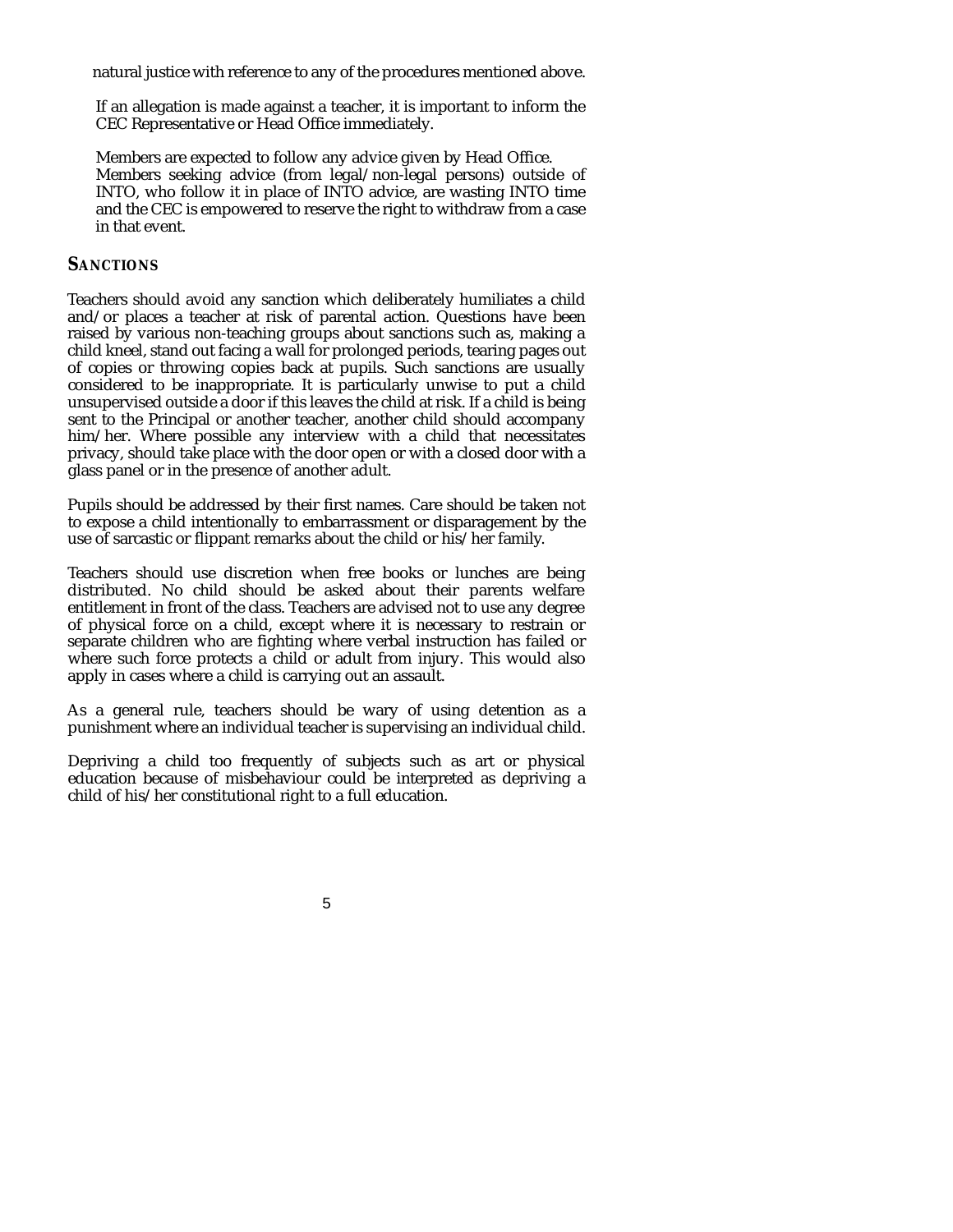#### **REFERRAL**

The INTO recommends that in cases where teachers receive a disclosure/allegation or have a suspicion that a child is being abused that teachers operate within the guidelines issued to schools by the Department of Education (See appendix 1).

## **PHYSICAL CONTACT WITH PUPILS**

It is evident an increasing number of allegations of child abuse are being made. As a protective measure it is therefore, regrettably necessary to take particular care to minimise situations where a teacher and child are alone together and to take steps to avoid inappropriate physical contact with pupils.

It is advisable for teachers not to make inappropriate physical contact with the children in their class.

Any physical contact which may be misinterpreted by a child, parent or any other observer should be avoided. Informal, well intentioned gestures, could, if continually repeated with an individual child, be misconstrued.

There may be times when an obviously upset child needs comfort and reassurance which may include physical comforting similar to that which a caring parent would offer. In such cases, teachers should use their discretion to ensure that what is observed by others present to be normal and natural does not lead to unnecessary and unjustified contact, especially with a particular child over a period of time. Teachers should endeavour to develop in their pupils a sense of independence and self-reliance, while still ensuring that there is a warm, caring atmosphere in the classroom.

#### **PRIVATE MEETINGS WITH PUPILS**

Individual private meetings with pupils may be regarded as essential in cases of serious misbehaviour by a pupil or indeed where a child has a particular problem. However, while there might be exceptional cases where it is necessary to conduct confidential interviews with pupils, if at all possible, meetings with individual children should be conducted in the presence of another person or with the door open or with a closed door with a glass panel. Another member of staff should be told about the meeting and the reason for it. A record should be kept of dates and times of such meetings and the content of the meeting. Similar precautions should be taken where teachers give one-to-one grinds.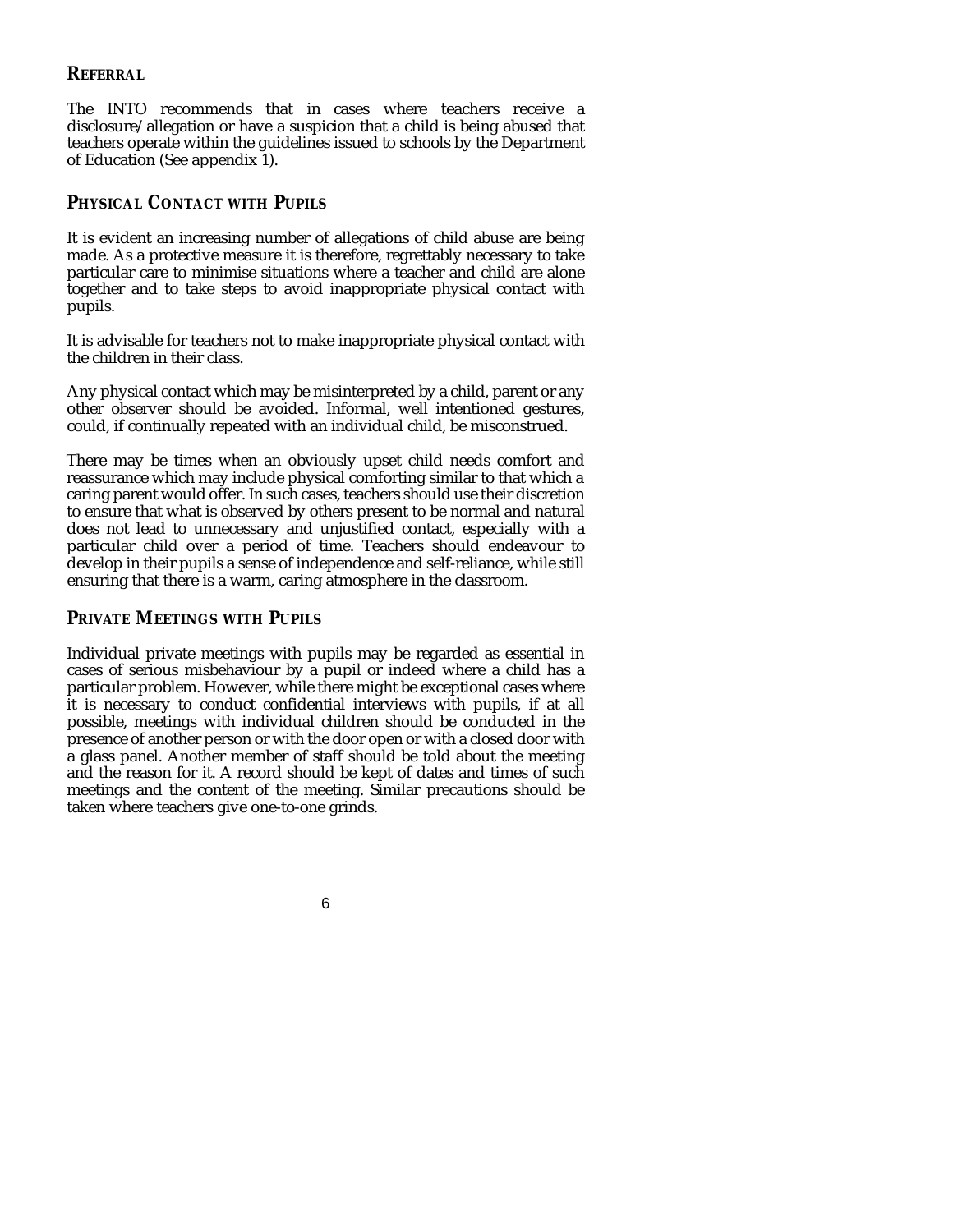## **CHILDREN GOING TO THE TOILET**

Within the classroom situation, it is advisable that children should be assured of privacy when going to the toilet. As far as is practicable or possible the Board of Management have a responsibility to facilitate this. If at all possible, children should not be forced to line up and go to the toilet at specific times of the day. Where possible, children should be facilitated to go to the toilet when the need arises. If it is noticed that a child is going to the toilet too frequently, his/her parents should be informed, in order that they can have the child checked out medically, so that the teacher will know whether it is reasonable to limit the number of times such a child goes out. Toilet practices may be outlined in the schools' code of behaviour.

The Board of Management should consult with parents with regard to drafting a policy on procedures to be followed in the event of a child wetting or soiling himself/herself.

In special situations, i.e. special schools, "The Early Start Programme" where children require assistance with toileting or showering, there should be a clear school policy which protects adults and children alike. Teachers should endeavour to balance the need for assistance with the child's rights to privacy and should continually strive towards helping the child to acquire independence.

## **PHYSICAL EDUCATION/GAMES**

When children are changing for Physical Education/Games, teachers where possible should take care to ensure privacy. Either children should come to school in appropriate clothing or they should be facilitated to change in privacy, never having too many children together to avoid bullying etc.

## **SWIMMING POOLS AND PUBLIC FACILITIES**

Teachers should be aware of the extra vulnerability of children in public places, such as swimming pools. It is advisable that teachers remain in a supervisory role outside the pool and in the changing area.

Children who are brought to swimming pools should be able to dress/undress, shower and dry themselves. Children should be encouraged to come to swimming with togs already on under their clothes. The practice of bringing children to swimming pools who are unable to dress/undress or shower independently should be seriously examined. An obvious exception to this is children with special needs.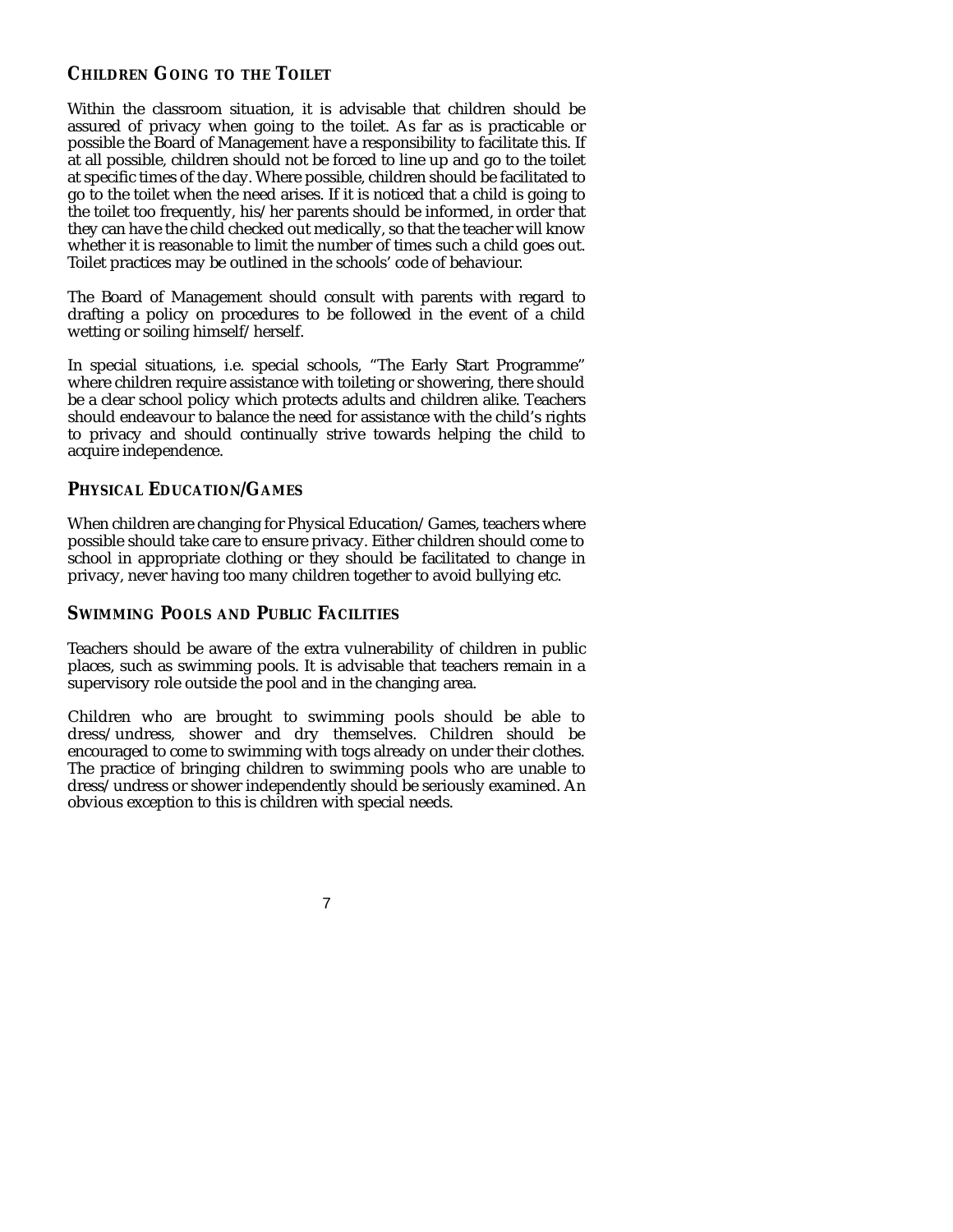## **LEAVING CHILDREN HOME**

The Board of Management should emphasise in writing to parents the importance of collecting their children after extra curricular activities as it is highly inadvisable for any teacher to frequently leave the same child home on his/her own, after extra curricular activities or in the case where a child is ill, save in absolute emergencies or on the specific request of the parents.

Where extra curricular activities are undertaken by a school such as concerts/games, in so far as possible teachers should ensure that children are collected from the event by a parent or by a person delegated by the parent. Parents should be advised of the necessity of making arrangements to ensure that their children get home safely.

## **SCREENING SCHOOL EMPLOYEES**

Members should be aware that guidelines on this matter are currently being drawn up by the Department of Education and will be available for Boards of Management if required when employing new personnel in schools.

## **EXTRA CURRICULAR ACTIVITIES**

For out of school activities, such as language classes, music, art etc., which take place on the school premises/grounds, by private arrangement, the Board of Management should try to ensure that individuals providing such classes are responsible persons.

## **SCHOOL TOURS**

In order to lessen the vulnerability of children during events such as school tours it is important that they learn and acquire personal safety skills before they embark on such events.

It is important that if other adults are being brought other than teachers, that they be responsible adults invited by the teachers and that they be fully aware and appreciative of the fact that the teacher/s is/are in full charge.

## **PARENTAL ACCESS**

Where there is a custody/barring order the Board of Management would be advised to obtain a copy of this order. Where there is no such order both parents must have access to the child/children regardless of the expressed wishes of either parent.

As part of a school's policy Boards of Management may wish to state that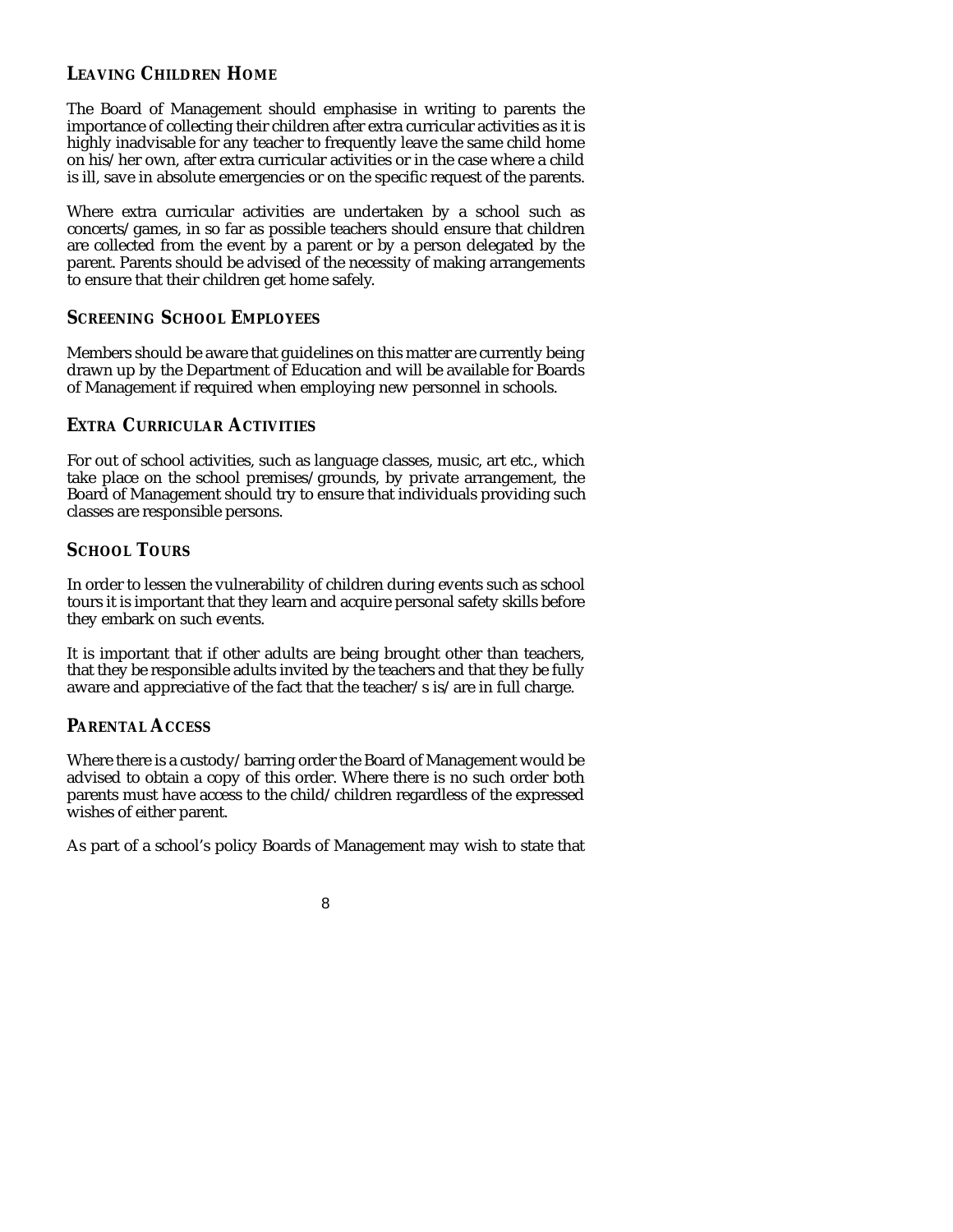only in exceptional circumstances, i.e. a dental appointment which cannot be made for another time, may children be taken out of class once they have come to school.

## **COURT SITUATIONS**

Teachers are increasingly being subpoenaed or invited as expert witnesses to give evidence in different types of cases including:-

- Family Law Court cases. m
- Child Custody cases.  $m$
- Negligence, Insurance and accident cases. m
- Cases related to Child Abuse. (See appendix for procedures). m
- Cases related to Child Protection Orders. m
- Cases related to the implementation of the Child Care Act. m

Teachers have a clear professional responsibility to act always in their pupils' best interests, even in circumstances where a court attendance may prove stressful and traumatic. They should be aware that they are not obliged to attend Court except under summons or subpoena. However, in relation to the above a teacher is not precluded from attending Court voluntarily to give evidence. This is a matter of professional judgement for the teacher and the teacher may wish to contact the Principal, Chairperson of the Board of Management and/or the INTO on the matter.

It is generally recommended however, that teachers should insist on being summoned or subpoenaed to attend Court, since in the first instance the Department insists that a copy of the summons or subpoena be included with the salary returns in order to obtain paid leave of absence. Whoever issues the subpoena or summons should be responsible for paying for substitute cover and this should be a condition of attending the Court.

Attending Court under subpoena or summons can also provide protection for the teacher in so far as it indicates to all sides that the teacher is not volunteering information and would not normally wish to become involved in the particular case. Where a teacher is summoned to attend court the INTO recommends that the following guidelines be observed.

The teacher is there in his/her professional capacity as a teacher and should generally be expected only to comment in relation to the teaching/learning situation, for example in relation to the child's attendance, progress or other school related matters. Teachers should note that they are not psychologists or social workers and that their professional expertise relates to the teaching/learning situation.

Teachers who are asked to attend court as professionals should indicate

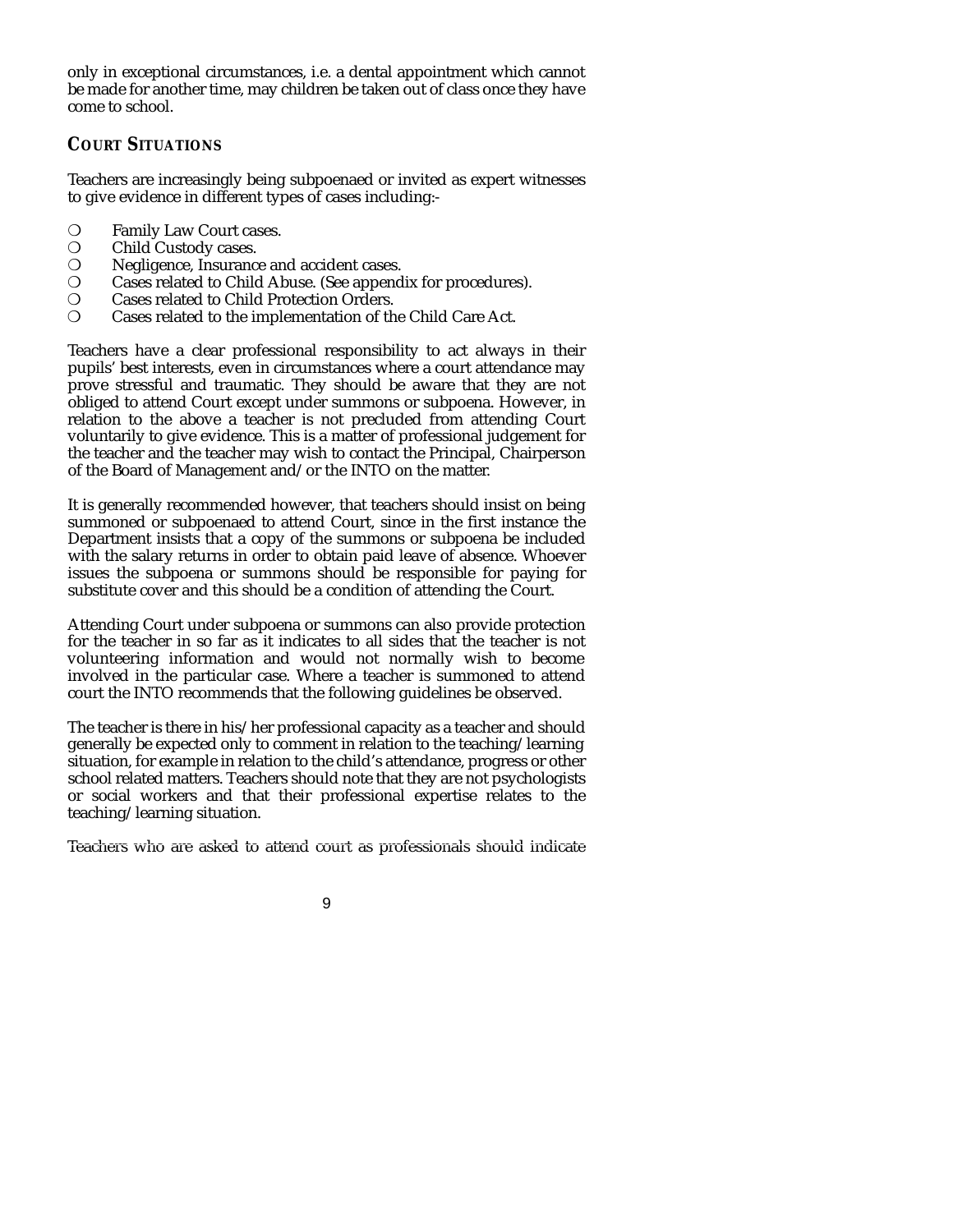their expectation of receiving an appropriate professional fee and full substitute cover.

The teacher may wish to clear such matters in advance with the principal or chairperson of the Board of Management.

All witnesses are obliged to tell the truth under oath.

A teacher summoned or subpoenaed as a witness is not directly involved in either side of the case except in his/her capacity as an expert witness and should therefore not require legal representation.

It is INTO policy not to provide legal representation in relation to teachers attending Court as witnesses.

Where teachers are summoned by a party representing the school i.e. the insurance company in relation to an accident at school, teachers are advised to co-operate fully with that party.

Where Solicitors/Social Workers or Psychologists ask teachers for information orally or in writing prior to a Court case with regard to the child's progress, they should have written permission from both parents, where there are two parents. The principal should be made aware of this request also.

## **ADVICE ON KEEPING ACCOUNTS**

It is important for teachers to be aware of the procedures set down in the rules and constitution of Boards of Management governing school finance. The rules provide that the Treasurer of the Board of Management shall keep the school accounts and that all monies received shall be lodged in the school bank account and that all payments shall be made by cheque and signed by both the Chairperson and the Treasurer or other members nominated by the Board of Management for this purpose. Where there is a separate teacher's or parent's account it is important that there be two signatories for all cheques and withdrawals.

It is recommended by the INTO, that irrespective of whether teachers are dealing with school finance, occasionally or on a regular basis, it is important that detailed accounts and receipts for all lodgements and expenditure are kept.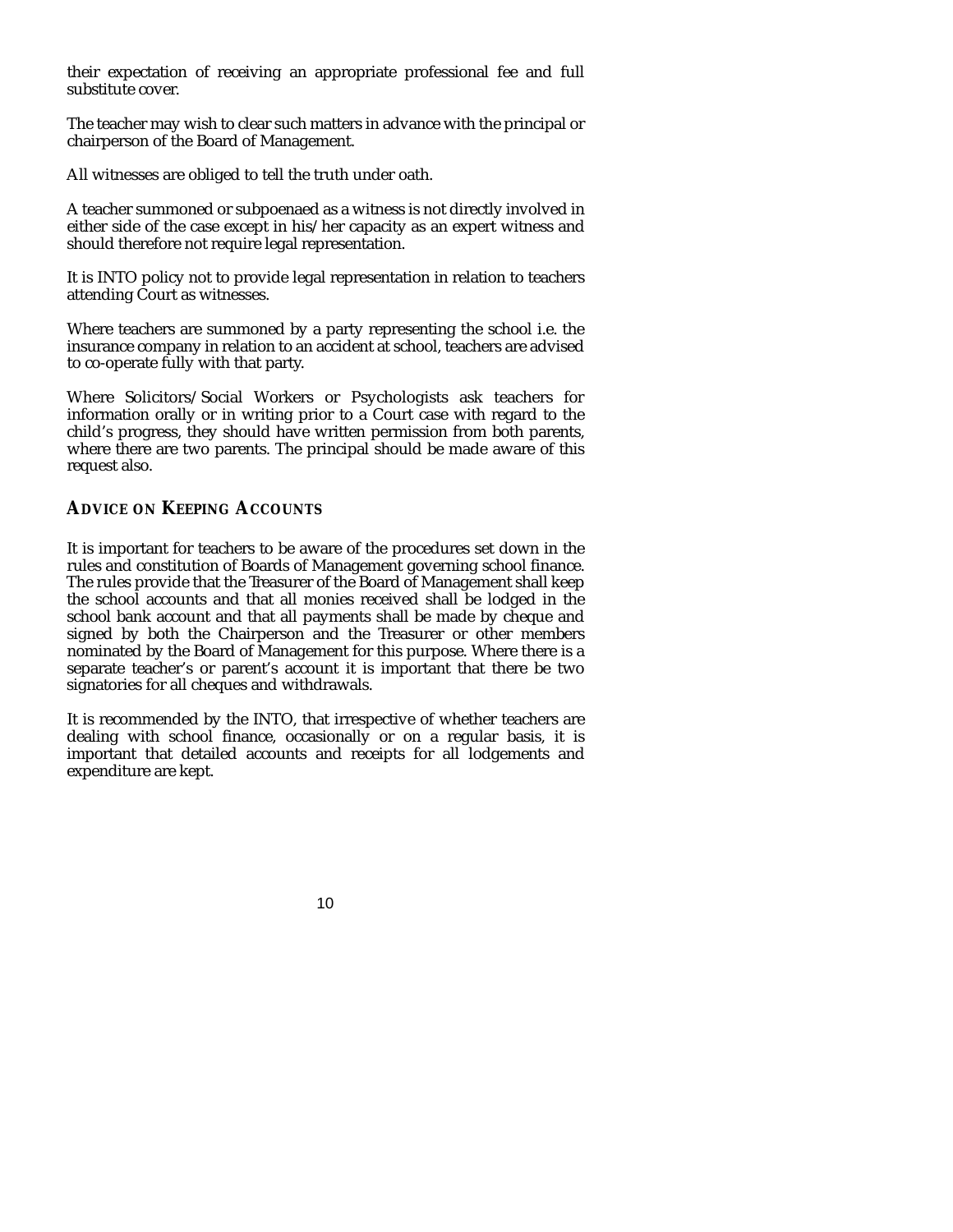#### **RELATIONS WITH BOARDS OF MANAGEMENT**

It is important in the interest of promoting a productive and healthy working environment, that there be harmonious working relations between teachers and between teachers and the Board of Management. There should be an atmosphere of mutual respect between teachers and management, where on the one hand teachers can have confidence in the procedures and policies of the Board of Management and on the other hand the Board of Management members can have confidence in its teaching staff. If a misunderstanding or difference arises between teachers or between a teacher and the principal or Board of Management, these should in so far as is possible be dealt with informally. A teacher can have recourse to formal procedures, such as the INTO/CPSMA Grievance Procedure, where matters cannot be resolved informally.

## **CONFIDENTIALITY OF INFORMATION**

Children should not be discussed in front of non-professionals in the staff room.

Where a teacher has been informed with regard to a child's health/home background etc. he/she should clarify with the parent(s) whether this is confidential.

Information with regard to children is privileged information.

## **JOBS/TASKS THAT CHILDREN ARE ASKED TO DO AT SCHOOL**

Where children are asked to do various tasks, care should be taken that it is on a rota or voluntary basis thus avoiding labelling children who might be doing menial jobs.

Where children are asked to clean/tidy the classroom/yard they should be given the necessary protection such as disposable gloves.

It is important that children are encouraged to be responsible and that they are given tasks at school to help them to become more independent and responsible. In assigning such tasks to children it is important however, that teachers are aware that it is inadvisable to take anymore risk than the child's own parents would take in giving such a task to the child. The concern for safety should at all times be paramount in teachers' minds. The following is a list of tasks which children should never be asked to do. For instance if a child were to hurt or injure himself/herself or put him/herself at risk while carrying out any of these tasks, a legal case could be brought against the teacher concerned.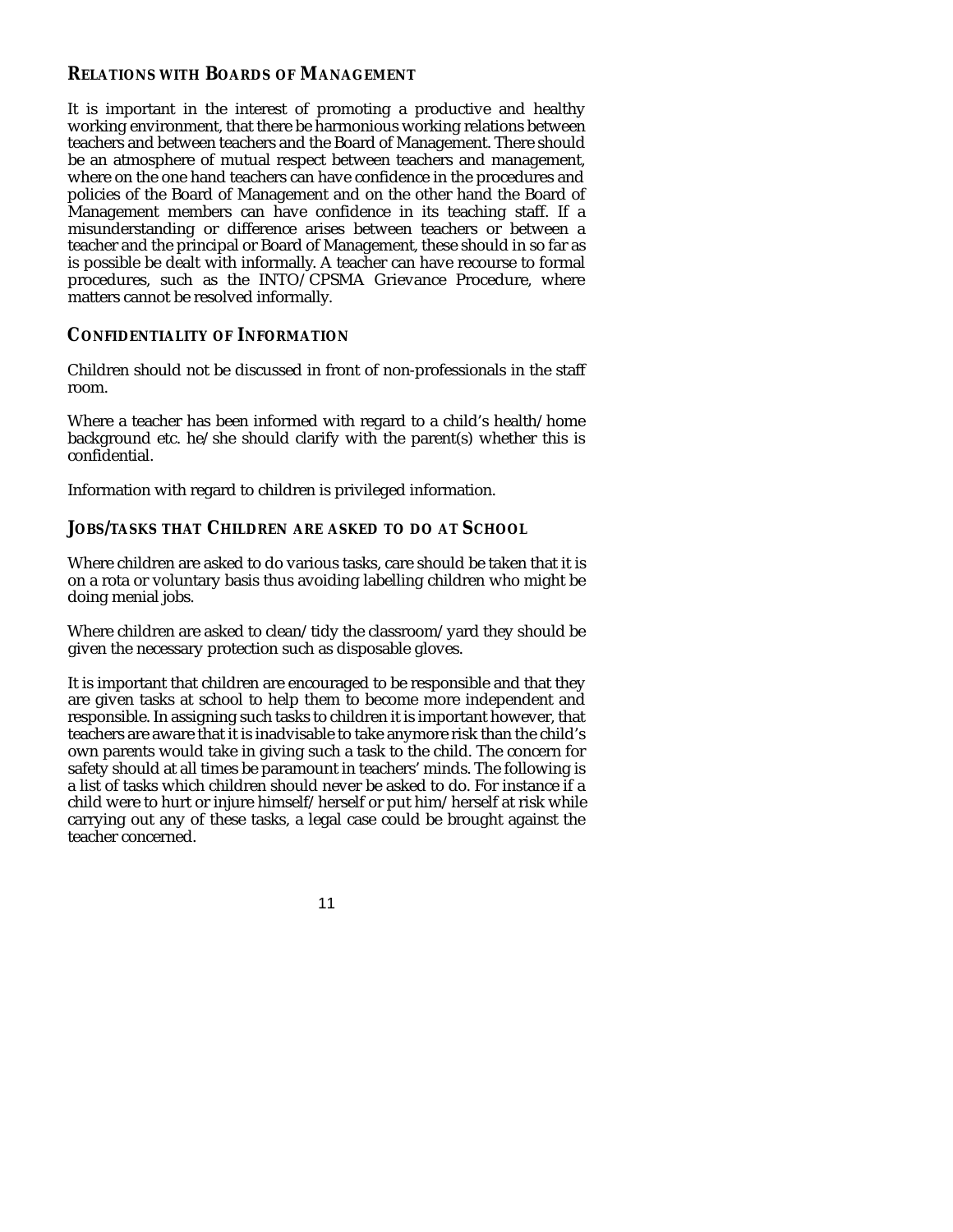- 1. Cleaning up after a child who has been sick in school.
- 2. Plugging in the kettle or other electrical equipment.
- 3. Going to the shop for errands.
- 4. Staying back after school hours to tidy up, without their parents permission.
- 5. Cleaning up after a child who is wet or soiled.
- 6. Carrying hot drinks.
- 7. Being sent on messages on their own. There should always be two children sent on messages.
- 8. Carrying heavy equipment.
- 9. Administering first aid.
- 10. Being requested to take a tablet for a headache etc. or to bring tablets from one teacher to another.
- 11. Being asked to make tea.
- 12.Carrying sensitive notes.
- 13. Collecting money on their own for teachers/unsupervised collection of money from other teachers/pupils.
- 14.Or any other such activities which place children at risk.

## **FIRST AID**

The Board of Management when enrolling a child, should ask parents for a letter of permission to bring their child to hospital/doctor at the teacher's/principal's discretion.

This letter should be kept permanently on file during the child's time in the school.

The treatment of injuries should always be undertaken by a responsible adult.

If it is necessary to bring a child to a doctor or a hospital every effort should be made to make contact first with a parent or guardian.

It is advisable that each teacher has a record of telephone numbers where parents can be contacted both at work and at home. In the case of an emergency teachers should use their best judgement in the particular situation. **It is important to note that individuals can also be found liable for failing to treat an injury**. In the interests of the safety of staff and children, care should also be taken in administering first aid in order to avoid contact with communicable illness/diseases. This is particularly important in the case of blood spilage or body fluid contact i.e. vomit. The Board of Management should decide on guidelines to be followed, on the application of first aid in the school such as the guidelines laid down in the Department of Health Guidelines/First Aid Chart which are available free of charge from the Health Promotion Unit, Hawkins House, Dublin 2.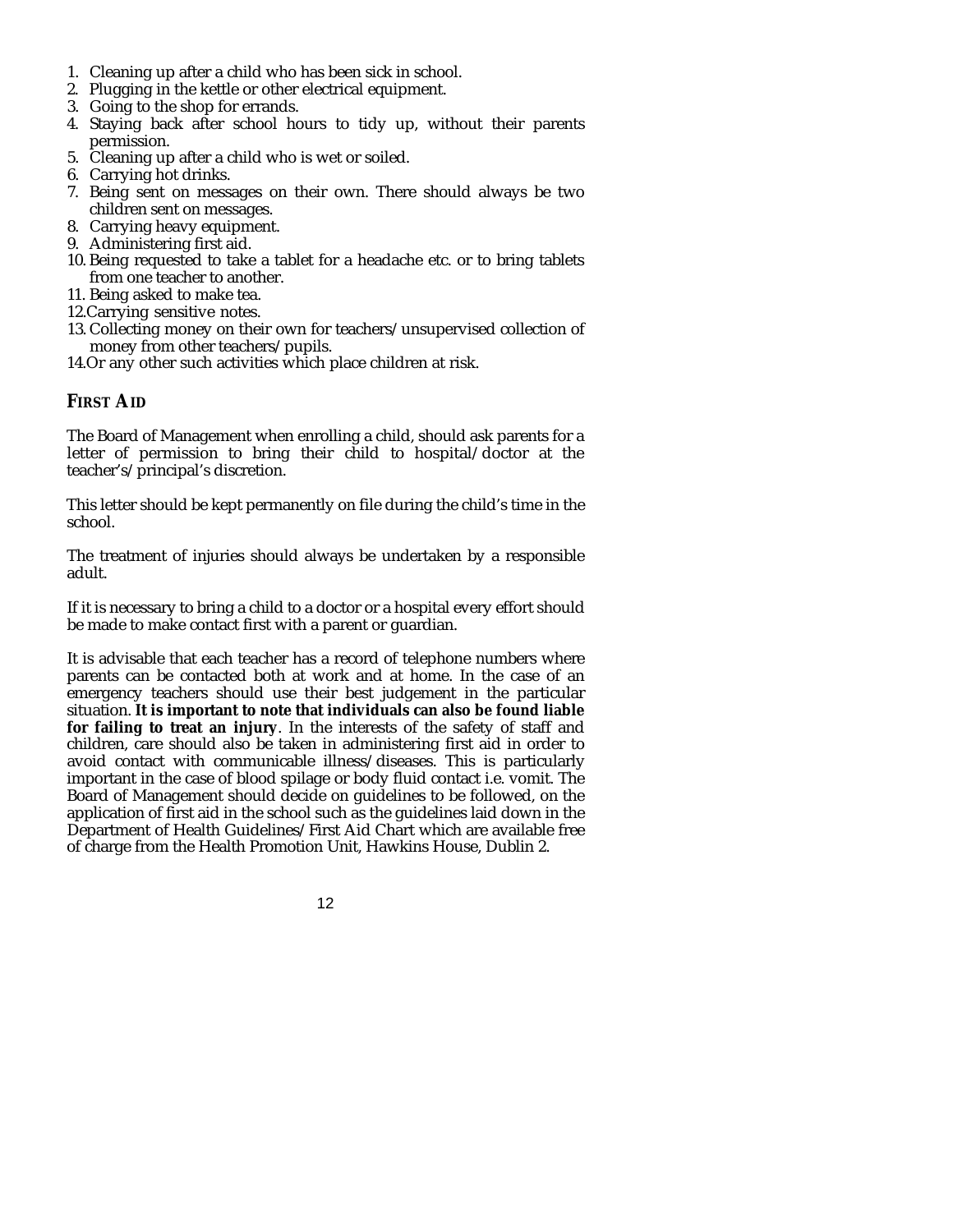### **GIRLS AND MENSTRUATION**

It is important that teachers and parents are aware that girls are now reaching puberty earlier and that many girls now begin menstruation in fourth class. It is vital that female pupils feel that there is a teacher in the school they can approach to discuss worries, concerns etc. Boards of Management should ensure that there is an adequate disposal system for sanitary products and that there is also a supply of sanitary products in the school that girls have easy access to without embarrassment. Schools should ensure that girls are well informed about menstruation, either by their parents and/or within the school context. This avoids unnecessary upset and distress as many parents do not expect their children to develop so young.

## **HEALTH AND SAFETY**

The Board of Management of the school is obliged by law to have a Safety Statement for its school, which is its policy, for the protection of employees and those using the school. They are obliged to ensure that the school meets with proper health and safety standards. Sample safety statements are available from INTO Head Office. Additional appropriate information is available from The Health and Safety Authority, 10 Hogan Place, Lower Grand Canal Street, Dublin 2.

## **HYGIENE**

The Board of Management should ensure that the overall hygiene of the school is of an acceptable standard and if it is brought to their attention that it is of a less than acceptable standard then the Board of Management should urgently redress the situation. Every effort should be made to ensure that both teachers and children work in an environment which is clean and comfortable.

Clean toilets, hot water and soap, the availability of clean towels, disposable gloves, sanitary disposal units and first aid kits (adequately stocked as per Department of Health Guidelines) should be standard in every school.

Where Physical Education is not the last subject of the day, if necessary, possible or practicable, schools should facilitate children to change out of unhygenic clothes.

A high standard of personal hygiene and cleanliness is expected from teachers and children and should be promoted by the staff.

Hygiene and first aid practices should be such that there should be no need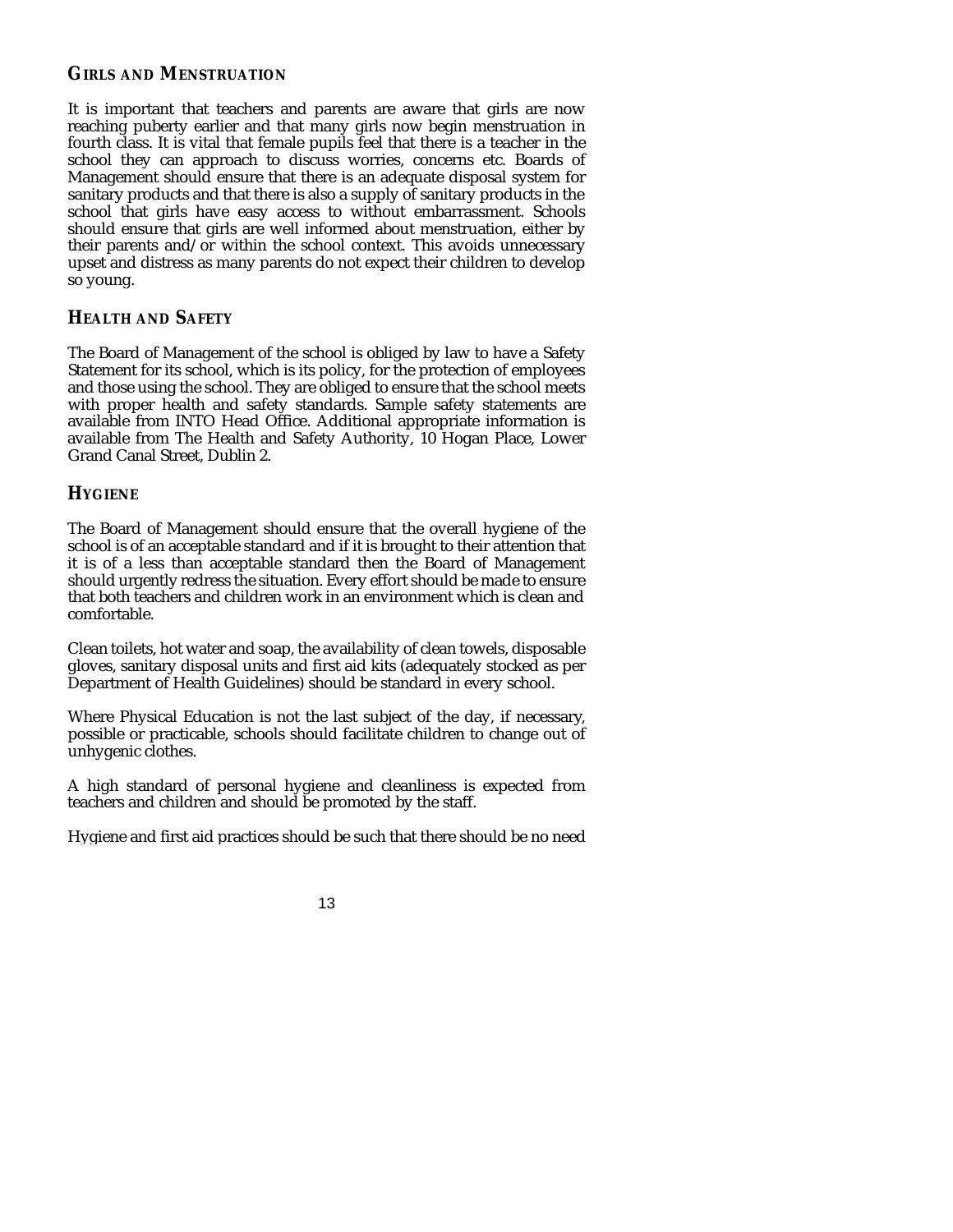to know about specific cases of infections, such as HIV other than those for which a doctor would recommend the exclusion of a child from school. This is outlined in more detail in the Infection Control Guidelines issued to schools in 1995. Further copies are available from The Health Education Bureau, Hawkins House, Dublin 2, on request.

## **ADMINISTRATION OF MEDICINES IN SCHOOLS(1)**

## **INTRODUCTION**

There has been increasing concern in recent years with regard to the extent to which teachers should become involved in the administration of various forms of medication to pupils. While teachers in schools act "in loco parentis", there is no obligation on teachers to either administer medicines regularly or to supervise children taking them. It should not create a problem however, if teachers are willing, have the permission of the Board of Management, have the written approval of parents and have been trained. Teachers generally do their utmost to make provision for children who are ill, but ultimately would not do so if this in any way jeopardised the safety and welfare of any child in their care. Therefore, it is important that areas of responsibility are clarified. The purpose of this advice is to give clear guidance to members about situations where it is not appropriate for them to administer medication to pupils and to indicate the limitations of any "requirements" which may be made of teachers.

Teachers of course, will always be prepared to help when an accident or emergency situation arises, where for example, a child has a serious accident and parents need to be contacted or an ambulance called. This advice does not seek to clarify the responsibilities of school staff in such circumstances, but recommends that procedures to deal with such emergency situations are clear and made known to all staff and parents.

#### **TEACHERS' PROFESSIONAL DUTY**

Teachers have a professional duty to safeguard the health and safety of pupils both when they are authorised to be on the school premises and when they are engaged in authorised school activities elsewhere. This does not imply a duty upon teachers personally to undertake the administration of medicines. Indeed, it is important that teachers do not take responsibility for administration of any medication which, if administered incorrectly or for other reasons, could have a damaging effect on the health of a child.

<sup>1.</sup> We would like to thank The National Union of Teachers (N.U.T.) for making available to us their guidelines on "The<br>Administration of Medicines in School", which was very helpful to us in developing our own guidelines **same.**

<sup>14</sup>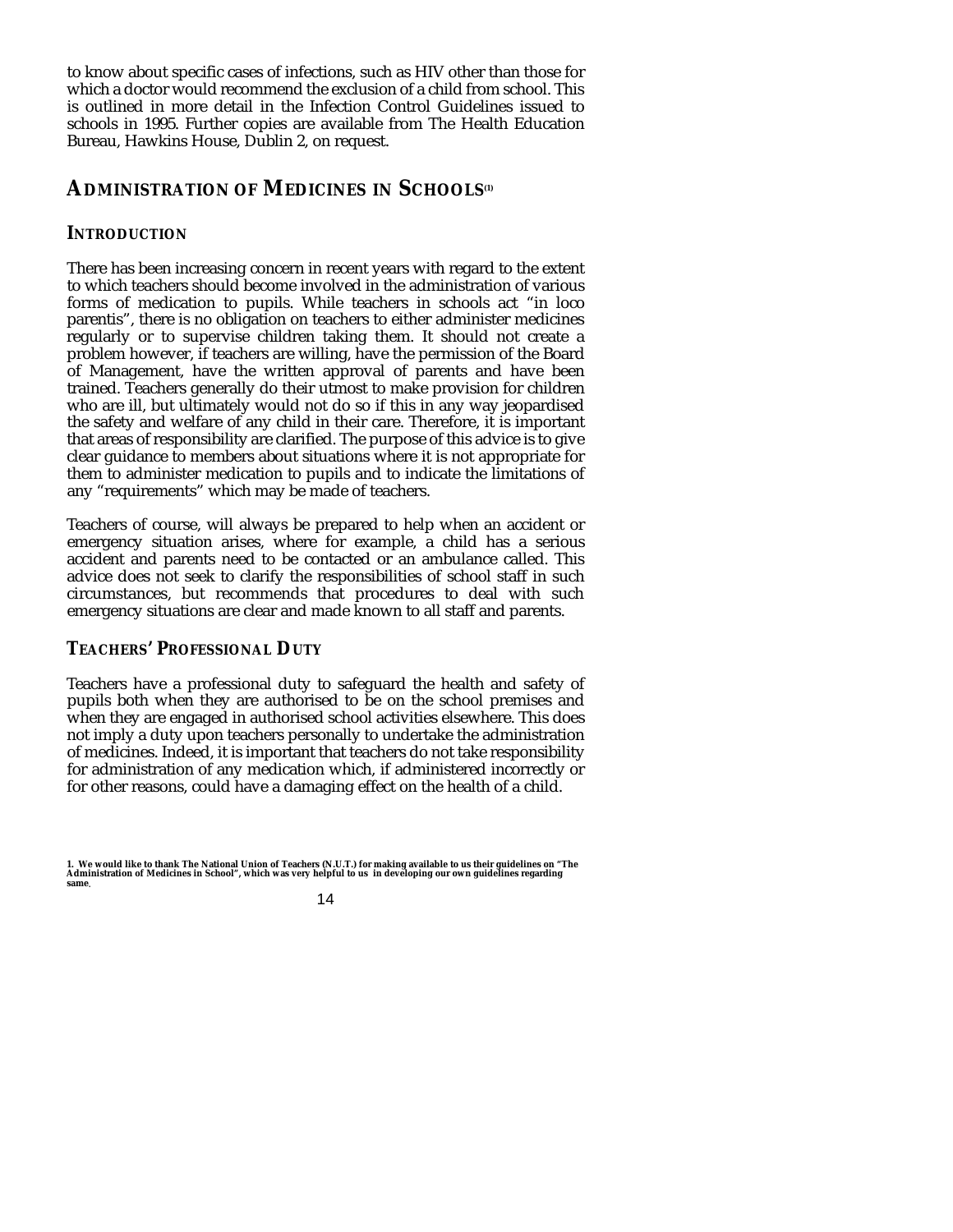## **CHILDREN WITH LONG TERM HEALTH PROBLEMS**

It is recognised that it is desirable for children with long term recurring health problems, such as asthma, epilepsy, diabetes and anaphylaxis to be accommodated within school in order that they can continue their education. If this is done, however, proper and clearly understood arrangements for administration of medicines must be made. Parents should be encouraged to provide maximum support and assistance in helping the school accommodate the pupil. This would include measures such as self administration (where necessary and only after approval from a GP), or under parental supervision.

## **TEACHERS AND ADMINISTRATION OF MEDICINES IN SCHOOLS**

- 1. No teacher can be required to administer medicine or drugs to a pupil.
- 2. Any teacher who is willing to administer medicines should only do so under strictly controlled guidelines, fully confident that the administration will be safe. It is wise to limit this willingness to emergency situations only. A teacher who does take responsibility for administering medicines takes on a heavy legal duty of care to discharge the responsibility correctly. Every reasonable precaution must be taken. Clear instructions about medicines requiring regular administration must be obtained and strictly followed. The INTO advises that:-
	- (A) the parent(s) of the pupil concerned should write to the Board of Management requesting the Board to authorise a member of the teaching staff to administer the medication.
	- (B) the request should also contain written instructions of the procedure to be followed in administering the medication.
	- (C) the Board of Management, having considered the matter, may authorise a teacher to administer medication to a pupil. If the teacher is so authorised she/he should be properly instructed by the Board of Management.
	- (D) a teacher should not administer medication without the specific authorisation of the Board.
	- (E) in administering medication to pupils, teachers should exercise the standard of care of a reasonable and prudent parent.
	- (F) the Board of Management should inform the school's insurers accordingly.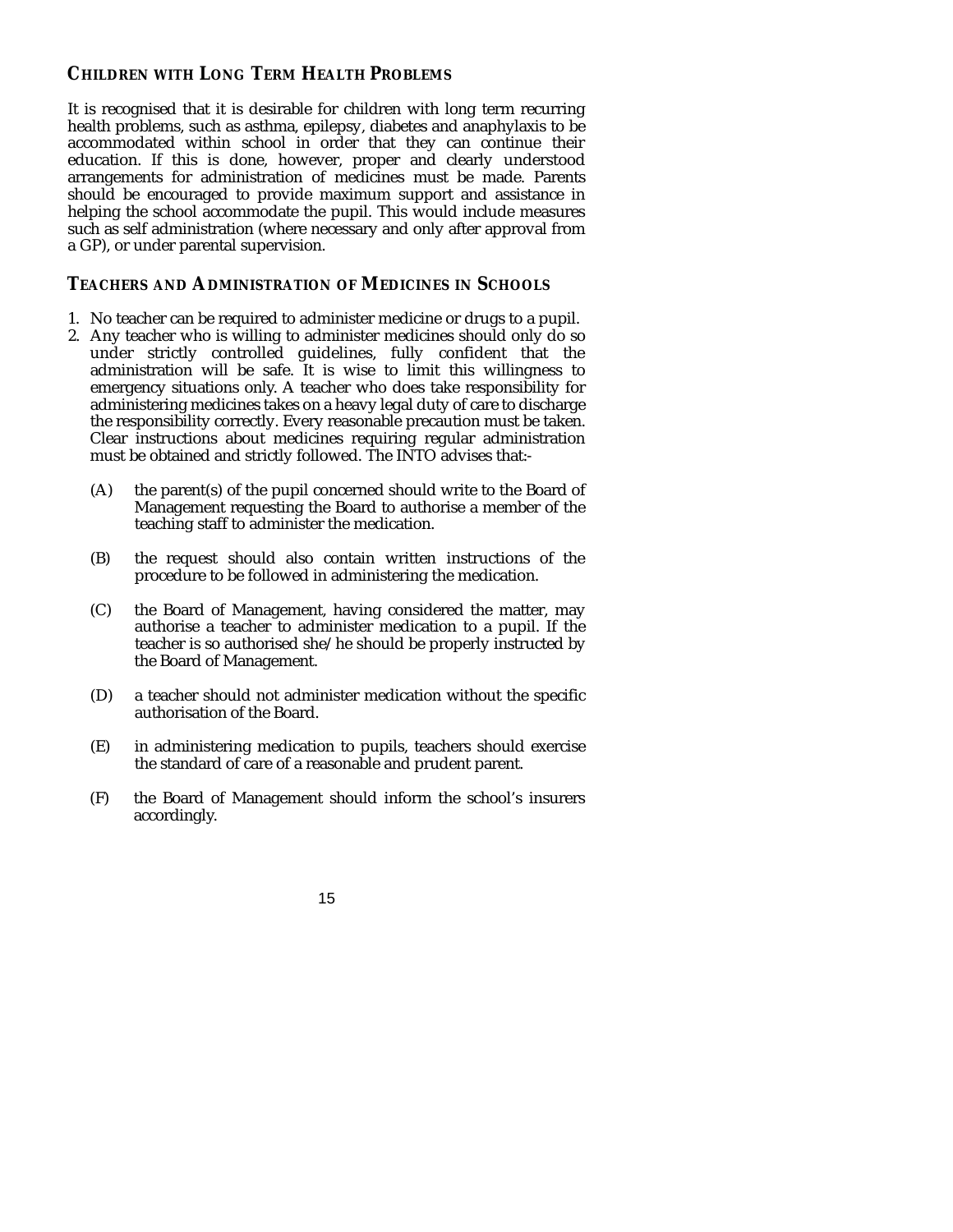(G) the Board of Management should seek an indemnity from the parent(s) in respect of any liability that may arise regarding the administration of the medication.

Arrangements should also be made by the Board of Management for the safe storage of medication and procedures for the administration of medication in the event of the authorised teachers absence. It is the parents responsibility to check each morning whether or not the authorised teacher is in school unless an alternative arrangement is made locally.

3. In emergencies teachers should do no more than is obviously necessary and appropriate to relieve extreme distress or prevent further and otherwise irreparable harm. Qualified medical treatment should be secured in emergencies at the earliest opportunity.

Where possible schools should request that medical practitioners would arrange times for medication so that they don't coincide with school time.

It is important that Boards of Management request parents to ensure that teachers be made aware in writing of any medical condition suffered by any children in their class. Children who are epileptics or diabetics or who are prone to anaphylactic shock syndrome may have an attack at any time and it is vital, therefore, to identify the symptoms in order that treatment can be given by an appropriate person if necessary.

Where teachers have been given medication to administer in cases of emergency e.g. adrenaline in case of anaphylaxis, this medication should be the smallest dose possible to ensure recovery until a medical expert can take over. At no time should an emergency dose be such that it could harm the child if inappropriately administered. Confirmation of this should be obtained in writing from the medical practitioner responsible for the child before a school would agree to hold such life saving medication in its care. Where possible, injection needles should not be held on the premises and epipen type injections should be used.

Where children are suffering from life threatening conditions such as the above, parents should outline clearly in writing, what can and can't be done in a particular emergency situation, with particular reference to what may be a risk to the child.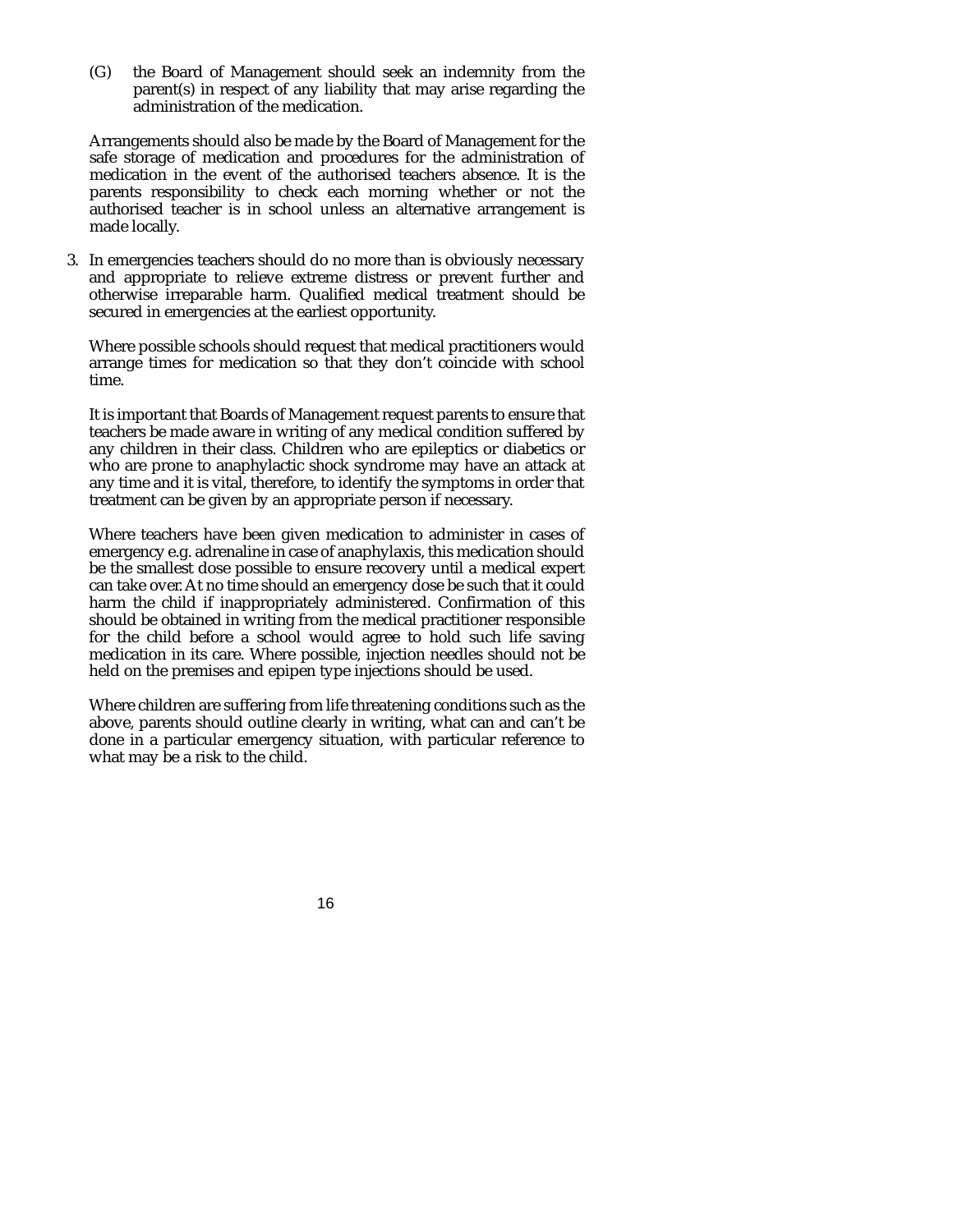## **ARRANGEMENTS IN SCHOOL**

Wherever possible, parents should be asked to make arrangements to come into school or for pupils to return home at lunchtime for medication. The Board of Management should give maximum assistance in facilitating such arrangements. Where this is not feasible, the following procedure should operate:-

- (A) Written details from the parent to the Board of Management giving the name of the child; name and dose of medication; whether the child should be responsible for his or her own medication; the circumstances in which medication is to be given by the teacher and consent for it to be given; when the parent is to be notified and where he or she can be contacted.
- (B) Written advice to the Board of Management on the storage of medication, including both pharmaceutical requirements (e.g. refrigeration if necessary) and ways of ensuring access for the child.
- (C) Where permission has been given by the Board of Management for the administration of medicine the smallest possible dose should be brought to the school, preferably by the parent, with clear written instructions for administration, giving the name of the pupil. Glass containers are unsuitable to be carried by pupils.

(**Note**: It is not practicable to bring one measured dose of a liquid medicine; adhesion of the liquid to the container results in the dose being less than sufficient).

- (D) The medicine should not be kept by the pupil but in a locked cupboard out of reach of pupils. Certain medicines, however, such as inhalers used by asthmatic children, must be made readily accessible at all times of the school day. The means by which this is done would remain a matter for teachers' professional judgement.
- (E) The medicine should be self-administered if possible, under the supervision of an adult. This may be the principal or someone acting with the principal's authority. It would be advisable to keep a written record of the date and time of the administration.

Teachers should be aware of the Infection Control Guidelines and schools should notify parents when infectious diseases are in the school as children with an immune deficiency may die as a result of exposure to such infections.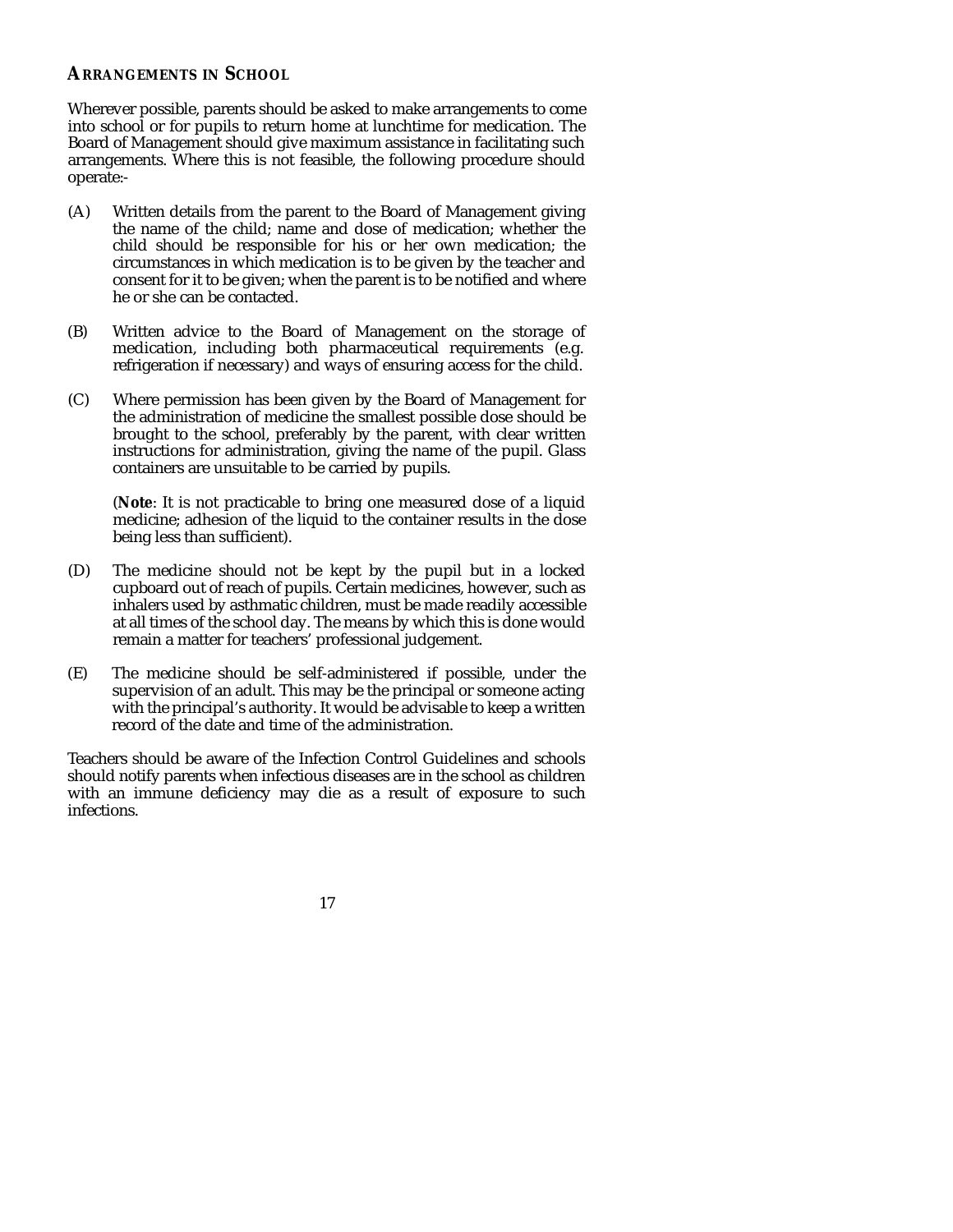# **APPENDIX 1**

# **DEPARTMENT OF EDUCATION**

## **PROCEDURES FOR DEALING WITH ALLEGATIONS OR SUSPICIONS OF CHILD ABUSE**

## 1. **Introduction**

The Minister for Education wishes to refer to the question of alleged instances of child abuse and the procedures which should be followed by national school authorities where it is suspected or alleged that such abuse may have occurred.

2. Following discussions between the Department of Education and the organizations representing school management, parents and teachers, the guidelines contained in this document have been drawn up. The document contains procedures which are intended to assist school management authorities and teachers in handling disclosures from children, by detailing the steps to be taken when dealing with such matters.

The Minister urges school authorities and teachers to adhere to the guidelines in dealing with allegations or suspicions of child abuse. The guidelines are not, of course, statutory in nature and in the event of Court proceedings arising, each case would fall to be judged on its own merits.

#### 3. **How to Recognise Possible Signs of Abuse**

Copies of the Checklist provided by the Department of Health to help identification and investigation of Child Abuse, both physical and sexual, are enclosed. It is important that these should be read in association with the Department of Health "Child Abuse Guidelines". No one indicator should be seen as conclusive in itself but must be seen in the context of a constellation of factors and consideration of the particular family and/or situation.

## 4. **Reporting Procedures**

4.1 (A) If a teacher receives an allegation or has a suspicion that a child is being abused the teacher should, in the first instance, report the matter to another teacher, normally the principal.

(B) If the teachers are satisfied that there are reasonable grounds **Note:- These guidelines may be revised in the light of the findings of The Working Party on Child Abuse Procedures.**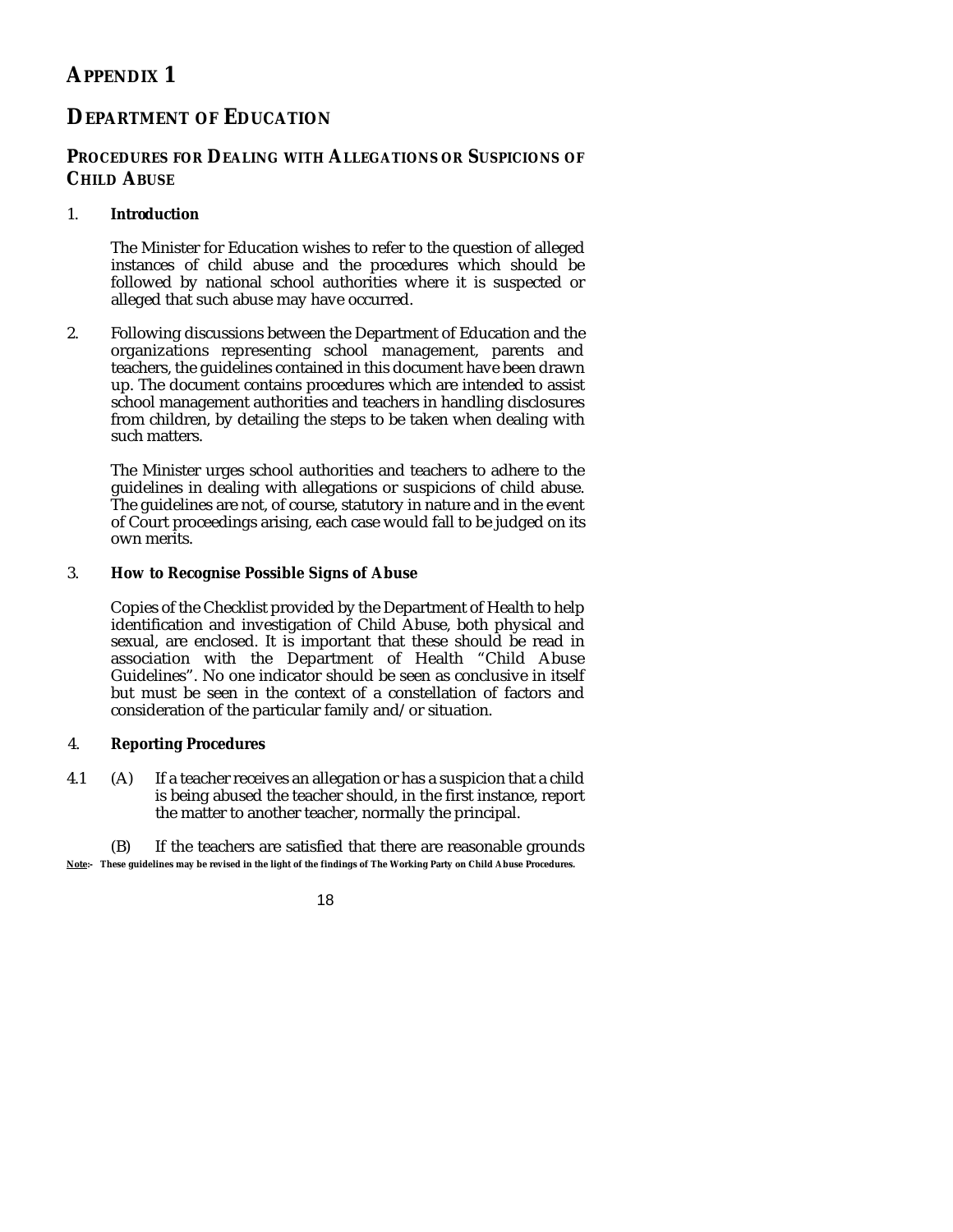for the suspicion or allegation they should advise the Chairperson of the Board of Management. If the Chairperson is not available at that time they should proceed as at (C) and advise the Chairperson afterwards.

(C) The Chairperson of the Board, together with the teacher should report the matter to the local Director of Community Care/Medical Officer of Health (DCC/MOH). Addresses and phone numbers of the various regional officers are enclosed for this purpose. It is essential that at all times the matter be treated in the strictest confidence and not discussed except among the parties mentioned above. (See par. 7).

N.B. It is not the responsibility of school staff to make enquiries of parents or guardians, and in some cases it could be counter-productive for them to do so. It is for the DCC/MOH to investigate suspected abuse and determine what action to take, including notifying parents and/or Gardaí.

4.2 If a teacher receives an allegation or has a suspicion that a child is being abused by a pupil of the school, the procedures outlined above should apply.

Where physical abuse by a pupil is suspected, the matter should be dealt with initially under the terms of Rules 121 and 130 of the Rules for National Schools.

- 4.3.1 If a teacher receives an allegation or has a suspicion that a pupil is being abused by an employee of the school he/she should in the first instance report the matter to another teacher - normally the principal - and the Chairperson of the Board of Management.
- 4.3.2 The Chairperson should inform the employee concerned of the suspicion or the allegation which has been made. If it appears to the Chairperson that there are reasonable grounds for the suspicion or allegation he/she should afford the employee concerned an opportunity to respond and should report the matter to the DCC/MOH, including the employee's response if the employee so desires.
- 4.4 If a teacher receives a further allegation or has a suspicion that a child is continuing to be subjected to abuse after dealing with the original allegation or suspicion, further contacts should be made with the DCC/MOH office in accordance with the procedures outlined at 4.1(c) above.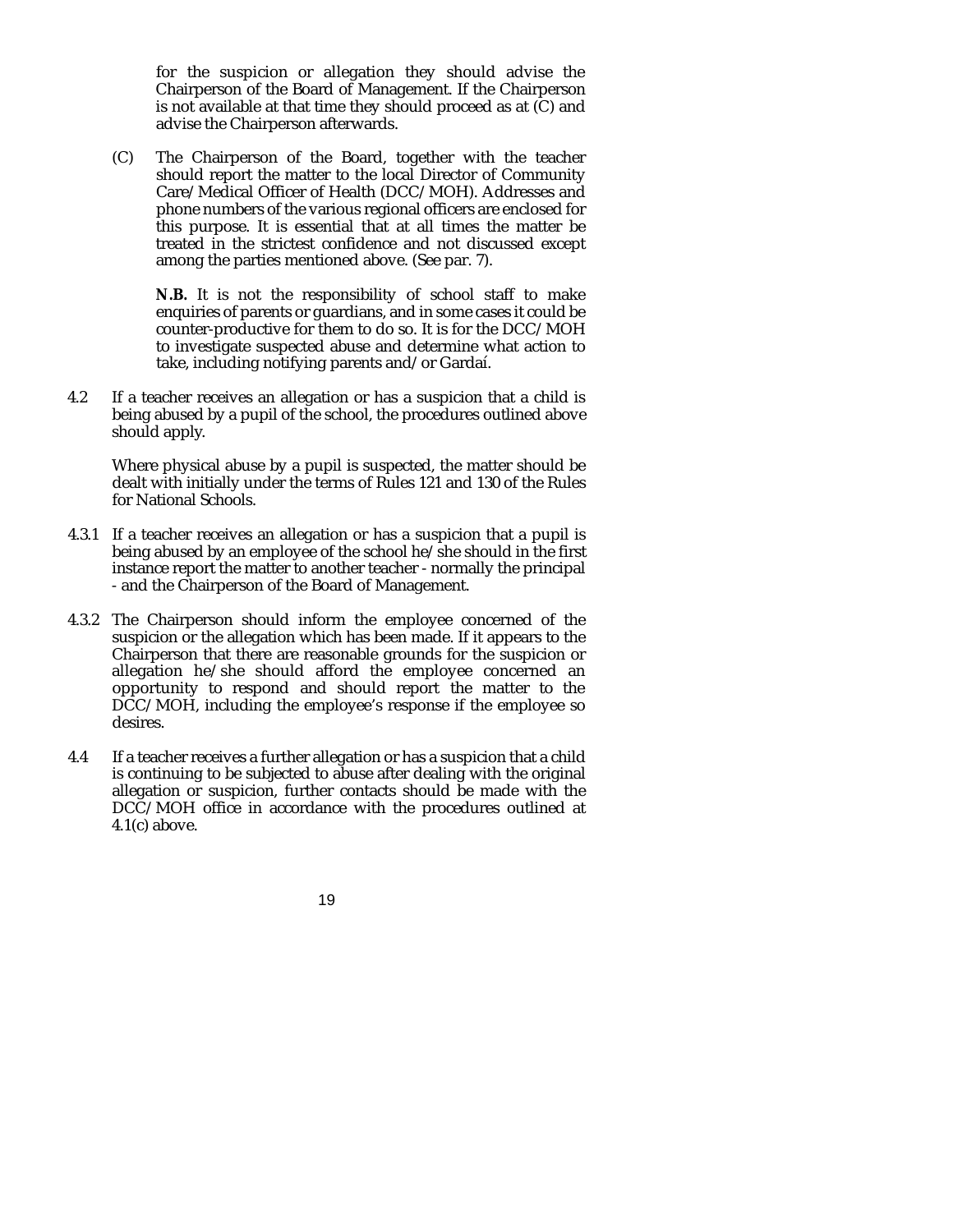#### 5. **Information Required by DCC/MOH**

When child abuse is suspected, it will be essential to have a record of all the information available. Staff should note carefully what they have observed and when they observed it. Signs of physical injury should be described in detail, or sketched. Any comment by the child concerned, or by an adult who might be the abuser, about how an injury occurred should be recorded, preferably quoting words actually used, as soon as possible after the comment has been made. It is possible that a teacher may subsequently be invited to attend a case conference by the DCC/MOH.

#### 6. **Handling Disclosures from Children**

An abused child is likely to be under severe emotional stress and a staff member may be the only adult whom the child is prepared to trust. When information is offered in confidence, the member of staff will need tact and sensitivity in responding to the disclosure. The member of staff will need to reassure the child, and retain his or her trust, while explaining the need for action and the possible consequences which will necessarily involve other adults being involved. It is important to tell the child that everything possible will be done to protect and support him/her, but not to make promises that cannot be kept e.g. promising not to tell anyone else.

## 7. **Confidentiality**

There is an absolute need to maintain confidentiality in dealing with any alleged instance of child abuse. The communication of information must be confined to those who have an obligation to receive it and third parties should not be privy to allegations unless it is necessary to involve them as matters unfold.

#### 8. **The Legal Position**

(A) Should a Chairperson of a Board of Management or a teacher make a complaint or furnish information with regard to suspicions of child abuse to the appropriate authorities, such communication would be privileged. The person making such a report, acting in loco parentis, would be expected to act in the child's best interests and the Minister has been advised that the reporting of suspicions regarding child abuse would be regarded as such. Privilege can be displaced only where it can be established that the person making the complaint acted maliciously.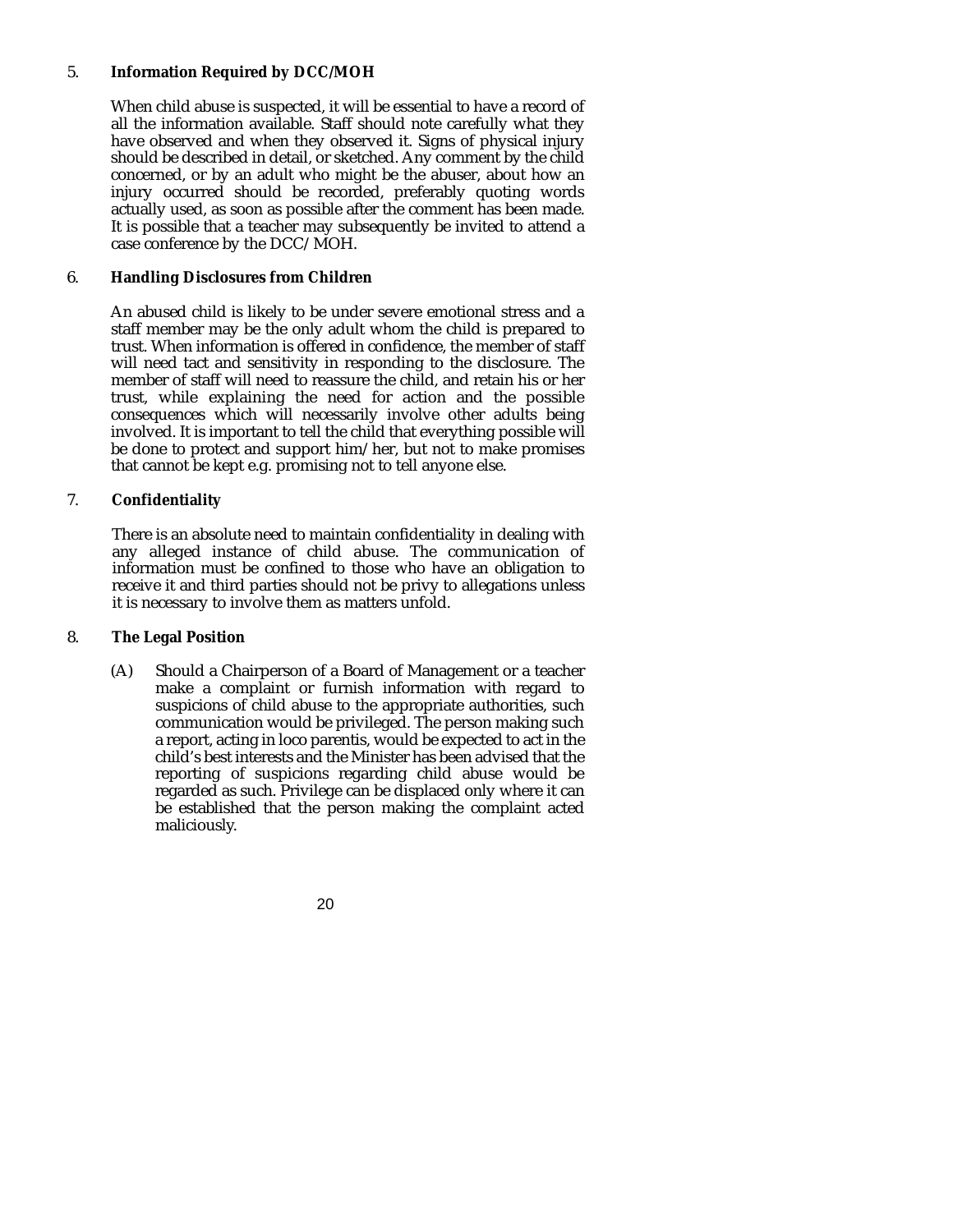- (B) Those reporting a child's disclosure are not regarded as making an allegation as a matter of charge, but simply carrying out their duty in good faith. They are not accusing or bringing a charge but merely passing on a report.
- (C) It is not considered likely that parties reporting suspicions of child abuse under these guidelines would be required to attend Court in the event of prosecutions in such cases. (However, if a teacher is subpoenaed to appear in Court, leaveof-absence with pay is allowed for as long as is necessary. If it is necessary to employ a substitute, this must be done at the school's expense and the cost may be claimed afterwards from the Department of Justice).
- (D) When the Chairperson of the Board of Management acts in accordance with the provisions of paragraph 4.3.2 of these guidelines, it is not essential to caution the individual or have a witness present, as no charge is being brought at that stage; the Chairperson is merely informing the individual and passing on the report to the relevant authority, who will investigate and decide whether it should be reported to the Gardaí.
- 9. It should however be noted that, if there is indisputable evidence that an individual has abused a child, the matter must be reported directly to the Gardaí.
- 10. The three fundamental principles which underpin the Guidelines are that confidentiality, discretion and sensitivity should be maintained at all times.
- 11. Included with the agreed document are a copy of the pamphlet "Child Abuse Checklist" and booklet "Child Abuse Guidelines", both of which have been produced by the Department of Health.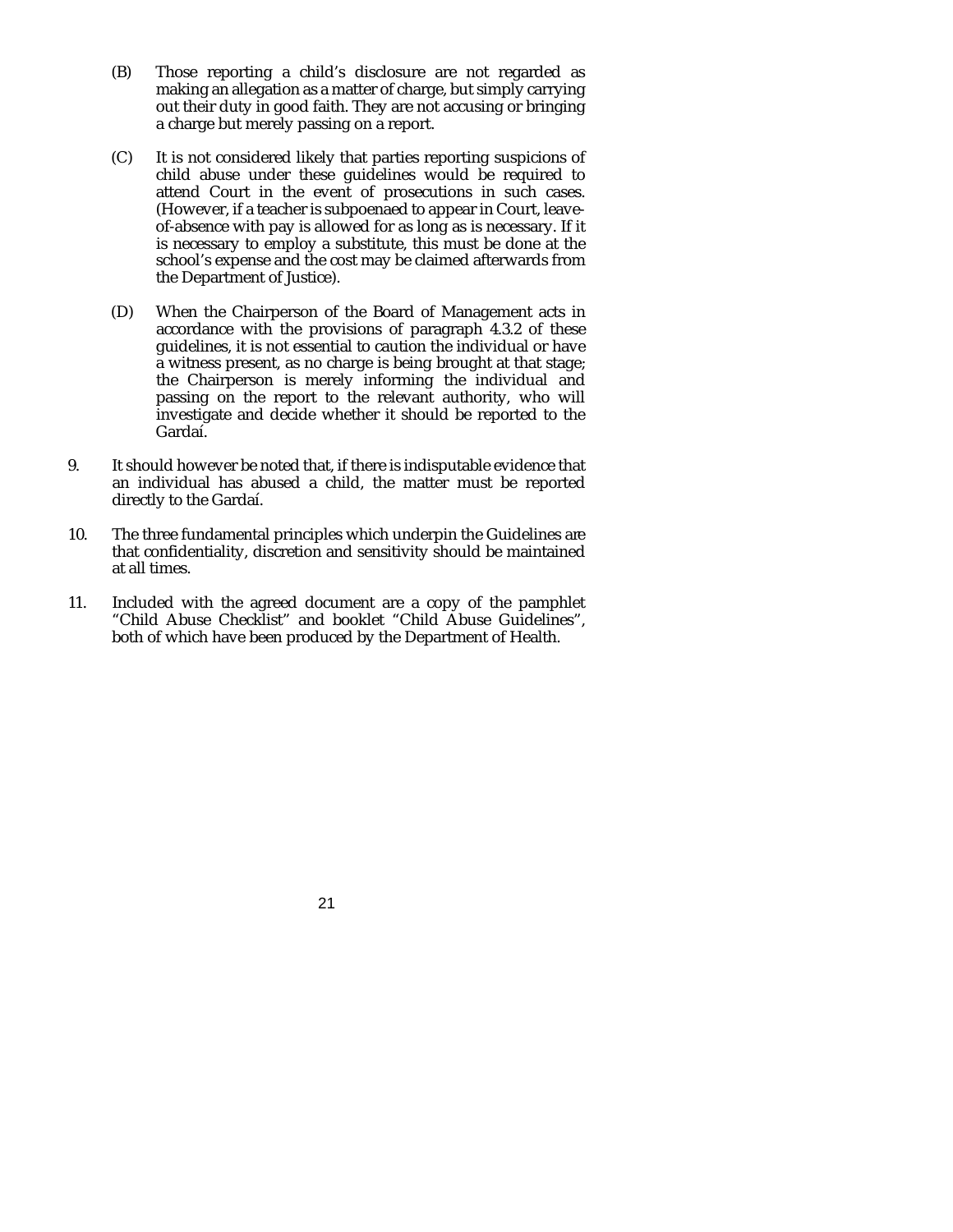# **TREOIR DO MHÚINTEOIRÍ**

Tá iarracht san fhoilseachán seo treoir a thabhairt do mhúinteoirí ar réimse d'ábhair. Tá iarracht ann cur síos a dhéanamh ar dhea-chleachtas ach níor cheart glacadh leis mar chód eiticí. D'fhéadfadh go deimhin go mbeadh modhanna níos éifeachtaí ná na cinn atá leagtha amach anseo ag foirne scoile. Clúdaíonn an treoir sa cháipéis seo réimsí mar chógais a riar sa scoil, sláinte agus sábháilteacht, disciplín, céadchabhair, coinneáil cuntas, caidreamh le Boird Bhainistíochta agus comhairle faoi dhuine a bheith ina shainfhinné ag tabhairt fianaise i gcásanna cúirte éagsúla, lena n-áirítear cásanna cúirte teaghlaigh.

Is léir go bhfuil gá le haisfhreagairt níos íogairí fós ó thaobh na seirbhíse oideachais ar an dearcadh saoil atá ag athrú sa sochaí. Athraíonn na cleachtais atá inghlactha le himeacht aimsire. Roimh 1982 glacadh le pionós coirp go ginearálta mar fhoirm phionóis. Tá toirmeasc de réir na rialacha air anois agus d'fhéadfaí duine a bhriseadh as a p(h)ost as é a úsáid. Tá dearcadh an phobail i leith bealaí disciplín eile athraithe freisin. B'fhéidir nach bhfuil rialacha déanta in aghaidh chuid acu ach níl siad inghlactha mar sin féin.

Tá gach leanbh i dteideal oideachas maith le go mbainfidh sé/sí leas as a c(h)umas iomlán. Ní hé amháin go bhfuil an múinteoir freagrach as forbairt acadúil an linbh ach tá sé/sí freagrach as a f(h)orbairt shóisialta, mhothúchán agus fhisiciúil. Ba cheart go dtarlódh oideachas i dtimpeallacht shábhailte shlán ina mbíonn gach páiste slán ó mhí-úsáid, fhoréigean agus ó idirdhealú de gach cineál.

Tá freagrachtaí ar mhúinteoirí mar atá ar thuismitheoirí maidir le sábháilteacht, leas agus oideachas leanaí ar scoil. Mar dhaoine gairmiúla, tá poist iontaobhais acu mar go ngníomhaíonn siad go dlíthiúil agus de réir an bhunreachta "in loco parentis". Sa cháipéis seo comhairlímid do mhúinteoirí a bheith fíorchúramach agus críonna ina gcuid teagmhála le daltaí. Ba cheart d'fhoirne féachaint arís go rialta ar na socruithe atá ann d'aon leagan amach as a bhféadfadh líomhaintí mí-úsáide leanaí a theacht ina n-aghaidh.

Ní iarracht atá sa cháipéis seo "balla ghloine a thógáil thart ar an múinteoir sa seomra ranga" mar go bhfuil sé an-tábhachtach go gcoinneofaí caidreamh cineálta lách idir an múinteoir agus daltaí mar ghné riachtanach i ngach rang bunscoile.

An Seanadóir Seosamh Ó Tuathail, Rúnaí Ginearálta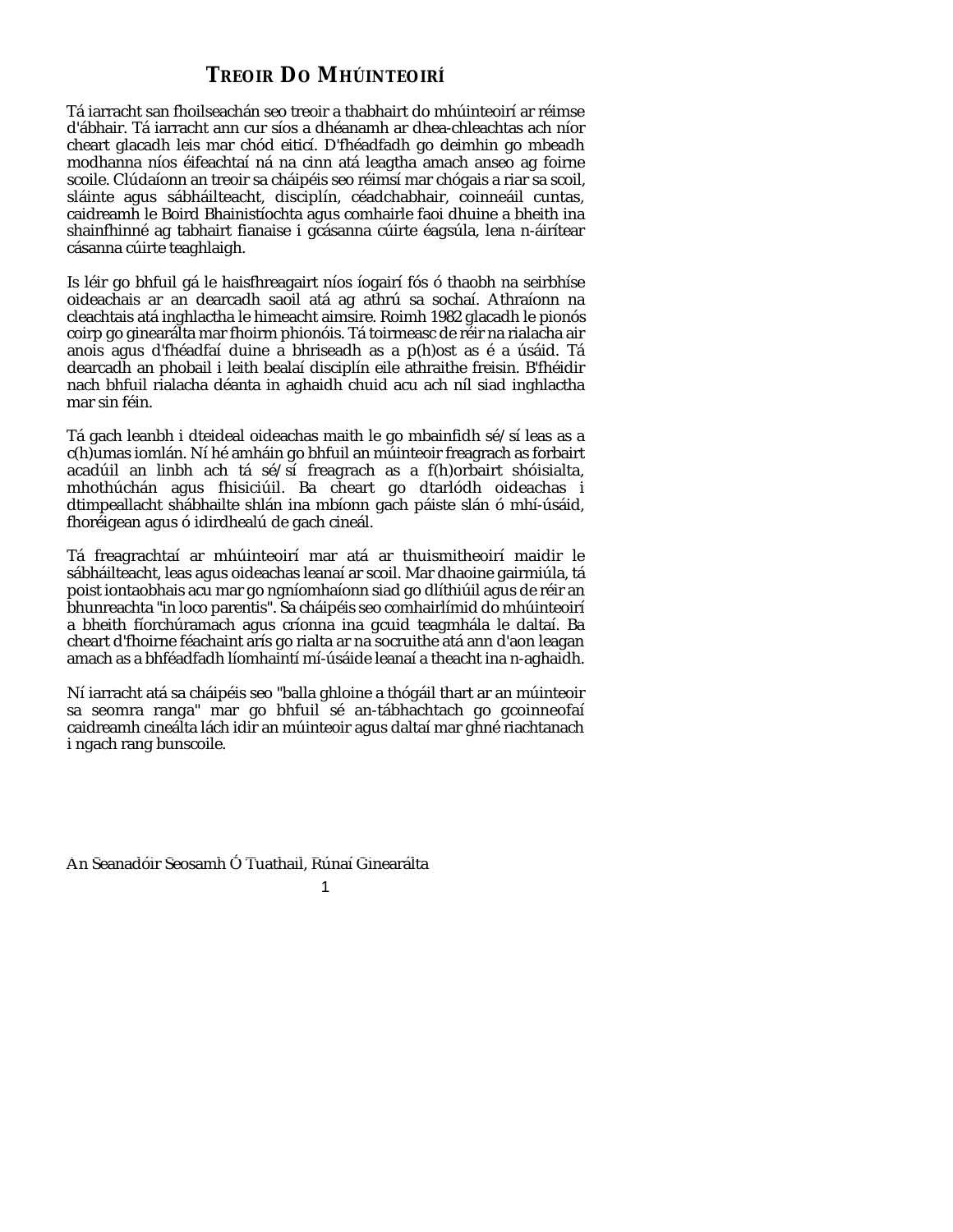## **CAIRT CEARTA MÚINTEOIRÍ**

Tá sé tábhachtach laistigh de chomhthéacs na scoile cearta na múinteoirí agus na ndaltaí araon a chosaint. Tá an chairt seo a leanas de chearta múinteoirí tarraingthe aníos ag Cumann Múinteoirí Éireann agus tá treoir níos sonraí do mhúinteoirí sna leathanaigh seo a leanas chun cosaint níos fearr a chinntiú do leanaí. Tá sé tábhachtach go gcuimhneodh leanaí/tuismitheoirí chomh maith le múinteoirí go dtagann freagrachtaí le cearta.

Ba cheart go mbeadh na cearta seo a leanas ag múinteoirí:-

- 1. An ceart chun oibre.
- 2. An ceart teagasc a dhéanamh i dtimpeallacht shábháilte, le deadhisciplín, slán, saor ó chur isteach, agus go gcaithfí leo leis an ómós atá ag dul dóibh.
- 3. An ceart chun thimpeallacht oibre cheart, chun scoileanna ina bhfuil fearais mhaithe agus dóthain acmhainní.
- 4. An ceart chun coinníollacha seirbhíse cearta, lena n-áirítear íocaíocht chothrom, clúdach ionadaíoch d'asláithreachais cheadaithe, sosanna lóin gan dualgais fheitheoireachta agus rochtain ar sheirbhísí leasa.
- 5. An ceart chun seirbhísí tacaíochta cuí chun freastal ar riachtanais intinne, fhisiciúla agus mhothúchán daltaí.
- 6. An ceart chun struchtúir ghairme le deiseanna comhionanna agus cothroma do dhul chun cinn, d'éagsúlú, do phost-roinnt, do shosanna gairme agus do scor ag aois réasúnach.
- 7 An ceart chun oideachais inseirbhíse dhea-struchtúrtha leanúnach, agus forbairt ghairmiúil faoi stiúir Chomhairle Múinteoirí.
- 8. An ceart chun tacaíocht ghairmiúil agus chomhairle ón gcigireacht sa Roinn Oideachais.
- 9. An ceart a bheith ina gcomhalta de Cheardchumann agus a bheith rannpháirteach agus ionadaíocht a bheith acu in idirbheartaíocht ar cheisteanna a dhéanann difear d'oideachas agus do choinníollacha oibre.
- 10. An ceart chun saol príobháideach agus chun a gcuid creidiúint reiligiúin, mhorálta agus eiticiúil dá gcuid féin a bheith acu.

## **DISCIPLÍN**

Bíonn ról bunúsach ag an timpeallacht teaghlaigh agus bhaile i bhforbairt mhorálta, iompair agus shóisialta leanaí. Ní bhíonn bunú dea-dhisciplín ar scoil éifeachtach d'uireasa chomhoibriú tuismitheoirí.

Ba cheart go dtiocfadh polasaí disciplín in aon scoil ón gcód disciplín a cheadaíonn an Bord Bainistíochta i ndiaidh dul i gcomhairle le tuismitheoirí. Faoi théarmaí Chiorclán 20/'90 iarrtar ar Bhoird Bhainistíochta agus ar Phríomhoidí Cód Iompair agus Disciplín do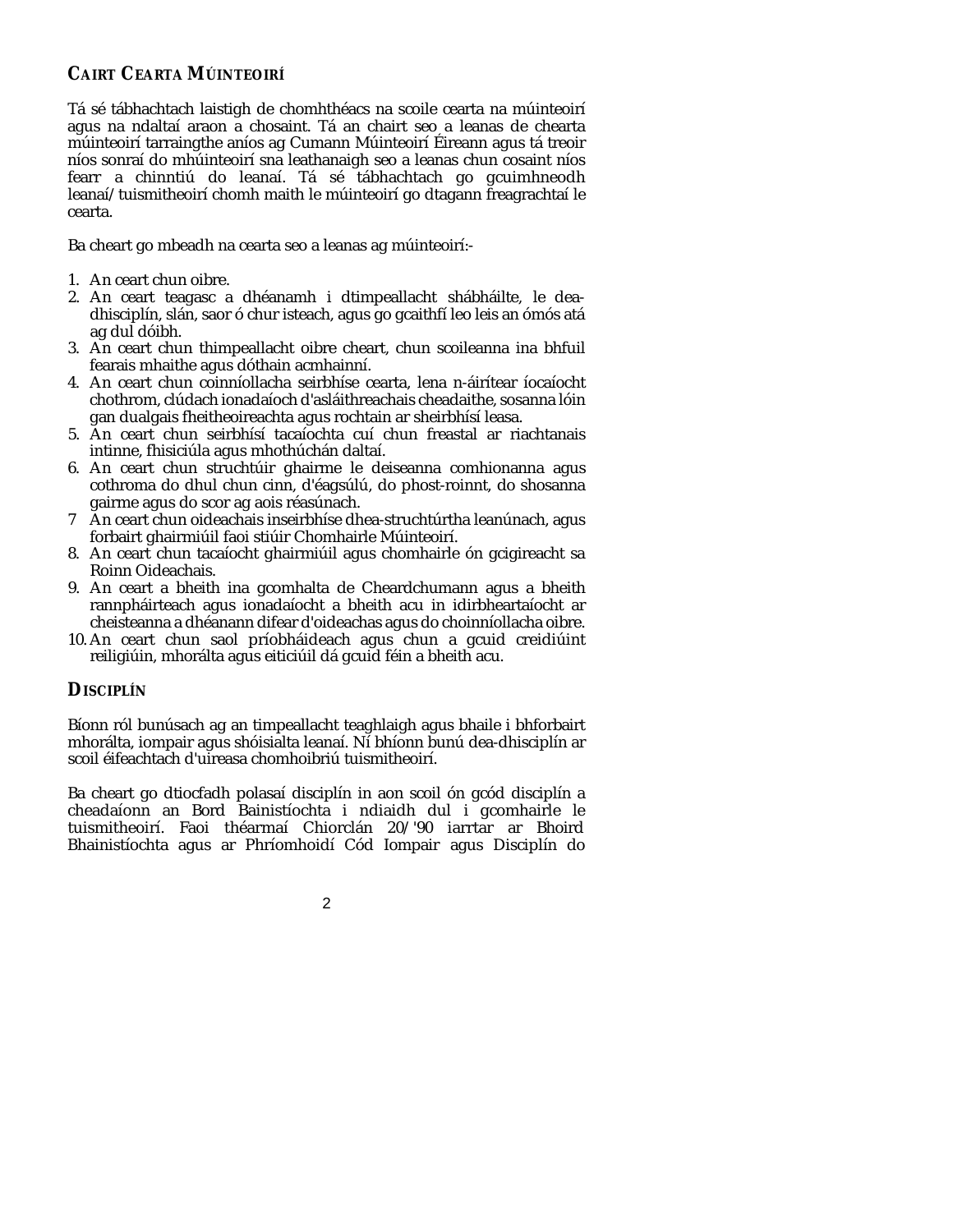scoileanna a tharraingt aníos de réir na dtreoirlínte a bhí istigh leis an gCiorclán. Tá treoirlínte Chumann Múinteoirí Éireann faoi dhréachtadh chód disciplín ar fáil sa cháipéis "Disciplín sa Bhunscoil" ó Chumann Múinteoirí Éireann.

Agus leanaí sa bhaile agus ar scoil ag foghlaim iompair atá oiriúnach go sóisialta ó thaobh cad atá ceart agus cad atá mícheart, cad atá oiriúnach agus cad atá mí-oiriúnach ba cheart go dtarlódh an próiseas sóisealaithe sin, má tá sé le bheith lánéifeachtach, in atmaisféar a chuireann chun cinn féinmhuinín, féin-mheas agus neamhspleáchas.

## **RIAIL 130**

Rialaíonn Riail 130 de *Rialacha do Scoileanna Náisiúnta* mar atá siad i gCioclán 20/'90 iompar múinteoirí i scoileanna náisiúnta. Deir an Riail: **"Ba chóir go gcuirfeadh múinteoirí beoshuim i bhfeabhsú agus i leas ginearálta a gcuid daltaí, caitheamh leo go cineálta ach go daingean, agus ba chóir a bheith mar aidhm acu iad a rialú trína mothú ceana agus a réasún in ionad trí chruas agus déine".**

Labhraíonn an Riail ansin ar dhá thoirmeasc:-

Riail 130(2): **"Níor chóir i gcúinsí ar bith an fhonóid, an searbhas nó caint ar dócha di bonn a bhaint d'fhéinmhuinín an dalta a chleachtadh"**

Riail 130(3): **"Tá úsáid an phionóis chorpartha toirmiscthe".**

Riail 130(4) : **"Múinteoir ar bith a sháraíonn Ranna (2) nó (3) den riail seo glacfar leis go bhfuil sé/sí ciontach in iompar nach cuí do mhúinteoir agus beidh gníomh diansmachta i ndlite dó/di".**

Is cuid de chonradh gach múinteora é Riail 130.

#### **GEARÁIN/LÍOMHAINTÍ IN AGHAIDH MÚINTEOIRÍ**

Tá meicníochtaí éagsúla faoi láthair ann trínar féidir gearáin/líomhaintí in aghaidh múinteoirí a phróiseáil. I gcúinsí áirithe, ag brath ar mhionsonraí an cháis, d'fhéadfaidís sin forluí ar a chéile. Tá feidhmiú na nósanna imeachta sin faoi shíor-athbhreithniú ag oifigigh an CEC agus oifigigh Chumann Múinteoirí Éireann in éineacht lenár n-éileamh ar ár gcomhairle múinteoireachta.

1. Nós Imeachta Chumann Múinteoirí Éireann/CPSMA chun déileáil le gearáin ó thuismitheoirí in aghaidh múinteoirí a aontaíodh i 1993 agus atá leagtha amach ar leathanaigh 143/144 de Lámhleabhar Comhaltaí Chumann Múinteoirí Éireann. Is é an aidhm atá leis an nós imeachta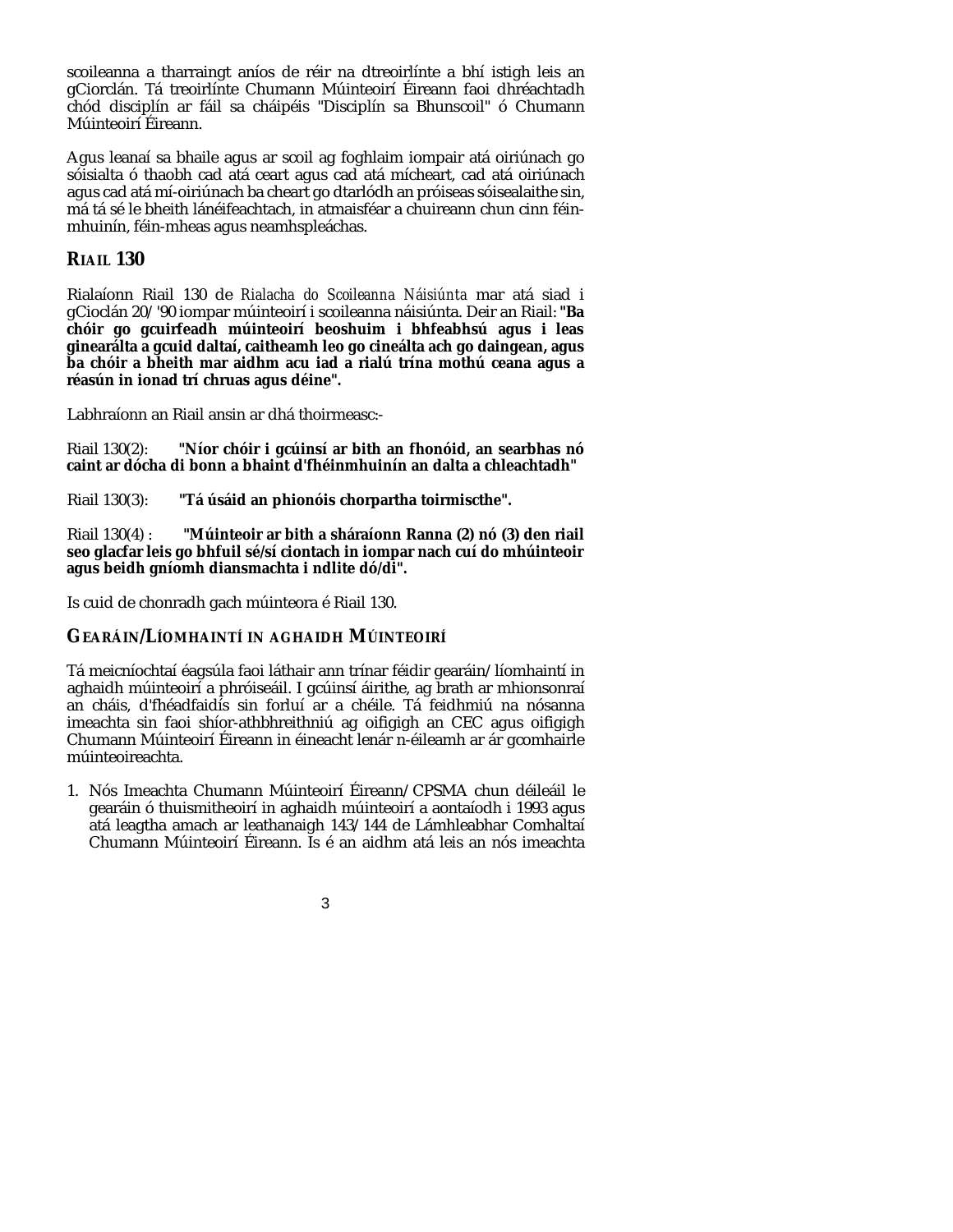aontaithe seo ná réiteach deacrachtaí a thiocfaidh chun cinn a éascú ar bhealach cothrom agus aontaithe. Leagann an comhaontú amach an próiseas atá le leanacht i 5 chéim.

- 2. Má/nuair a chuirtear mí-úsáid fhisiciúil ionsaí ar leanaí/tuismitheoirí/leanaí eile - i leith múinteoirí is féidir leis na Gardaí iad a fhiosrú, leis an Ionchúisitheoir Poiblí iad a chúisiú agus leis na Cúirteanna breith a thabhairt orthu fearacht gach saoránaigh eile.
- 3. I gcás gearáin a bheith á dhéanamh faoi mhúinteoirí maidir lena ninniúlacht ghairmiúil, is féidir na gearáin a chur chuig an Roinn Oideachais, áit a ndéantar iad a phróiseáil faoin Riail 161 de Rialacha do Scoileanna Náisiúnta a dhéileálann le cigireacht ar scoileanna (c/f Lámhleabhar Chumann Múinteoirí Éireann, leath. 130/235). Múinteoirí nach sroicheann a gcuid obair scoile caighdeán sásúil féadfar aitheantas a tharraingt siar uathu faoi Riail 108 de na Rialacha do Scoileanna Náisiúnta.
- 4. I gcás gearán a dhéantar in aghaidh múinteoirí maidir lena gcumas fisiciúil nó intinne chun teagasc a dhéanamh forálann Riail 93 de na Rialacha do Scoileanna Náisiúnta gur féidir leis an Aire a éileamh ar mhúinteoir é/í féin a chur i láthair le haghaidh scrúdú leighis, ag dochtúir a roghnóidh an tAire, a fhéadfaidh a dhearbhú nach bhfuil an múinteoir sin cáilithe d'aitheantas níos mó mura mbeidh ar chumas an mhúinteora go fisiciúil nó ina (h)intinn leanacht lena d(h)ualgais mar mhúinteoir (c/f Lámhleabhar Comhaltaí Chumann Múinteoirí Éireann leath. 207/208)/
- 5. Má dhéantar/nuair a dhéantar líomhaintí maidir le mí-úsáid ghnéis leanaí in aghaidh múinteoirí, is féidir leis na Gardaí nó an Bord Sláinte (DCC/MOH) nó iad araon iad a fhiosrú. (c/f Appendix Procedures for Dealing with Allegations or Suspicions of Child Abuse, Department of Education 1991).
- 6. Is féidir le daoine aonair gearáin a dhéanamh go díreach leis an Roinn Oideachais. Go hiondúil cuirtear na gearáin ar aghaidh go dtí Bord Bainistíochta na scoile agus tugtar deis don mhúinteoir freagra a thabhairt ar na líomhaintí atá déanta.
- 7. Mar fhostóir tá an Bord Bainistíochta go ginearálta i dteideal líomhaintí /gearáin in aghaidh múinteoirí a fhiosrú agus sa deireadh thiar múinteoir a dhisciplíniú nó a chur as post. Sna toscaí sin tá ceart achomhairc ag an múinteoir faoi Reacht Mhá Nuad. Má bhíonn deacracht ag múinteoir lena B(h)ord Bainistíochta ba cheart dó/di teagmháil a dhéanamh láithreach le hIonadaí Ceantair Chumann Múinteoirí Éireann don limistéar nó le ceannáras Chumann Múinteoirí
	- 4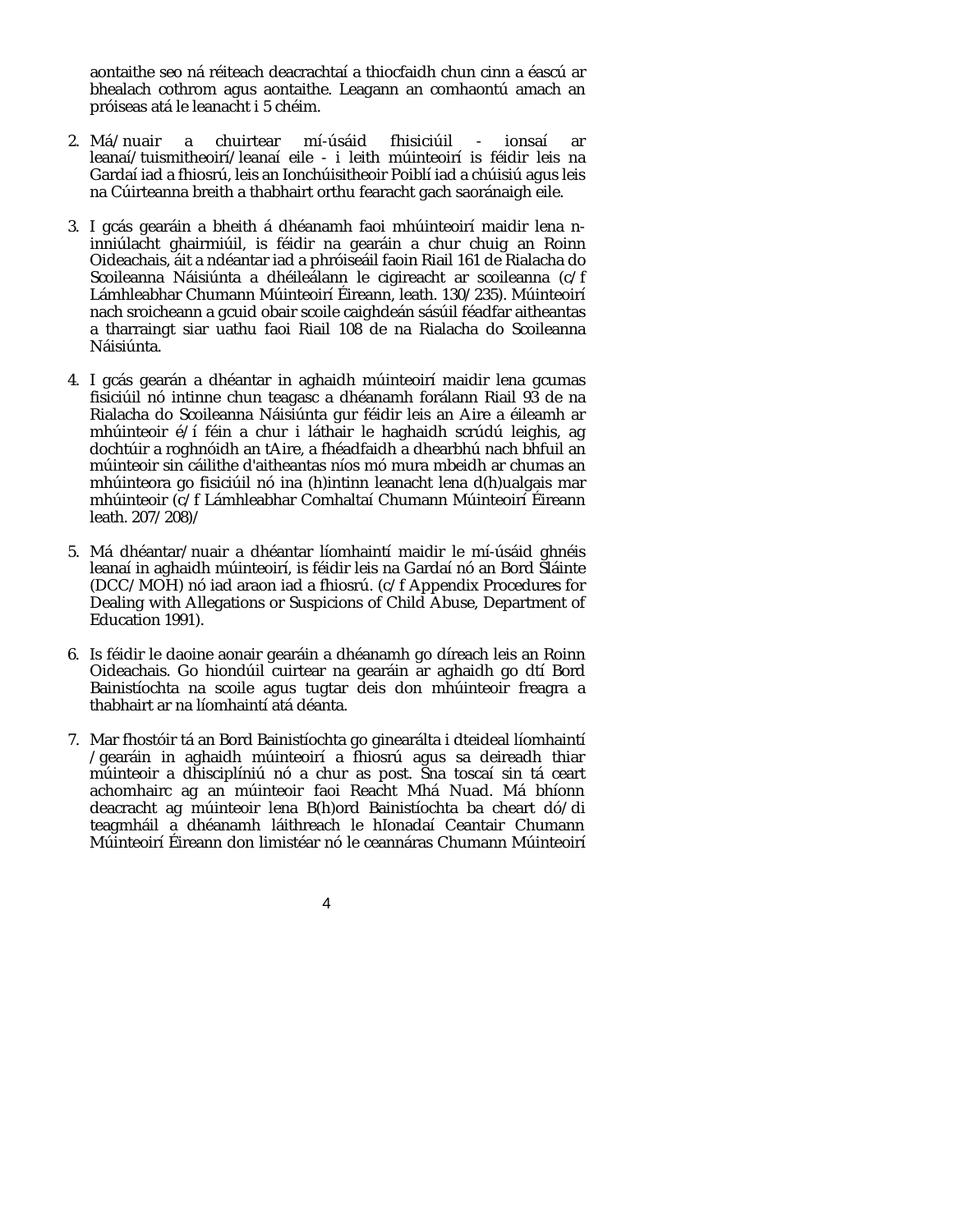Éireann.

8. Is féidir cás sibhialta a thógáil in aghaidh múinteora.

Is é polasaí Chumann Múinteoirí Éireann i gcás go ndéantar líomhaint nó cúiseamh in aghaidh aon mhúinteora go gcaithfear ceart freagartha agus ceartas aiceanta a thabhairt don mhúinteoir atá i gceist maidir le haon cheann de na nósanna imeachta atá luaite thuas.

Má dhéantar líomhaint in aghaidh múinteora tá sé tábhachtach sin a chur in iúl láithreach d'Ionadaí CEC nó don Ardoifig.

Beifear ag súil go leanfaidh comhaltaí aon chomhairle a thabharfaidh an A rdoifig. Comhaltaí a lorgóidh comhairle (ó dhaoine dlíthiúla/ó dhaoine nach daoine dlíthiúla) lasmuigh de Chumann Múinteoirí Éireann, agus a leanann í in áit chomhairle Chumann Múinteoirí Éireann beidh siad ag cur am CMÉ amú agus tá sé de chumhacht ag an CEC tarraingt siar as an gcás má tharlaíonn sé sin.

#### **SMACHTBHANNAÍ**

Ba cheart do mhúinteoirí aon smachtbhannaí a náiríonn leanbh ceann ar aghaidh agus /nó a chuireann múinteoir i gcontúirt go dtabharfaidh tuismitheoir caingean ina aghaidh mar gheall orthu a sheachaint. Tá ceisteanna tagtha chun cinn ó ghrúpaí éagsúla nach múinteoirí faoi smachtbhannaí ar nós páiste a chur ar a g(h)lúine, é/í a chur ina s(h)easamh agus a (h)aghaidh le balla ar feadh tréimhsí fada, faoi leathanaigh a stróiceadh as cóipleabhair agus faoi chóipleabhair a chaitheamh ar ais le daltaí. Meastar go mbíonn smachtbhannaí mar sin go hiondúil míoiriúnach. Ní ciallmhar an ní é ar chor ar bith leanbh a chur taobh amuigh den doras gan mhaoirseacht má chuireann sé sin an leanbh i mbaol. Má bhíonn leanbh á c(h)ur go dtí an Príomhoide nó go dtí múinteoir eile ba cheart leanbh eile a chur in éineacht leis/léi. Más féidir é, ba cheart aon agallamh ar gá a bheith príobháideach faoi le leanbh a dhéanamh agus an doras oscailte nó an doras dúnta le pána gloine ann nó duine fásta eile a bheith i láthair.

Ba cheart a gcéad ainm a thabhairt ar dhaltaí nuair a labhartar leo. Ba cheart a bheith cúramach nach gcuirtear náire nó drochmheas ceann ar aghaidh ar leanbh trí chaidéis shearbhasach nó aisfhreagrach faoin bpáiste féin nó faoina m(h)uintir.

Ba cheart do mhúinteoirí a bheith discréideach nuair a bhíonn leabhair nó lónta saor in aisce á dtabhairt amach. Níor cheart go bhfiafrófaí de dhalta ar bith os comhair ranga faoin leas sóisialta a bhfuil a t(h)uismitheoirí ina theideal. Moltar do mhúinteoirí gan aon fhórsa fisiciúil ar chor ar bith a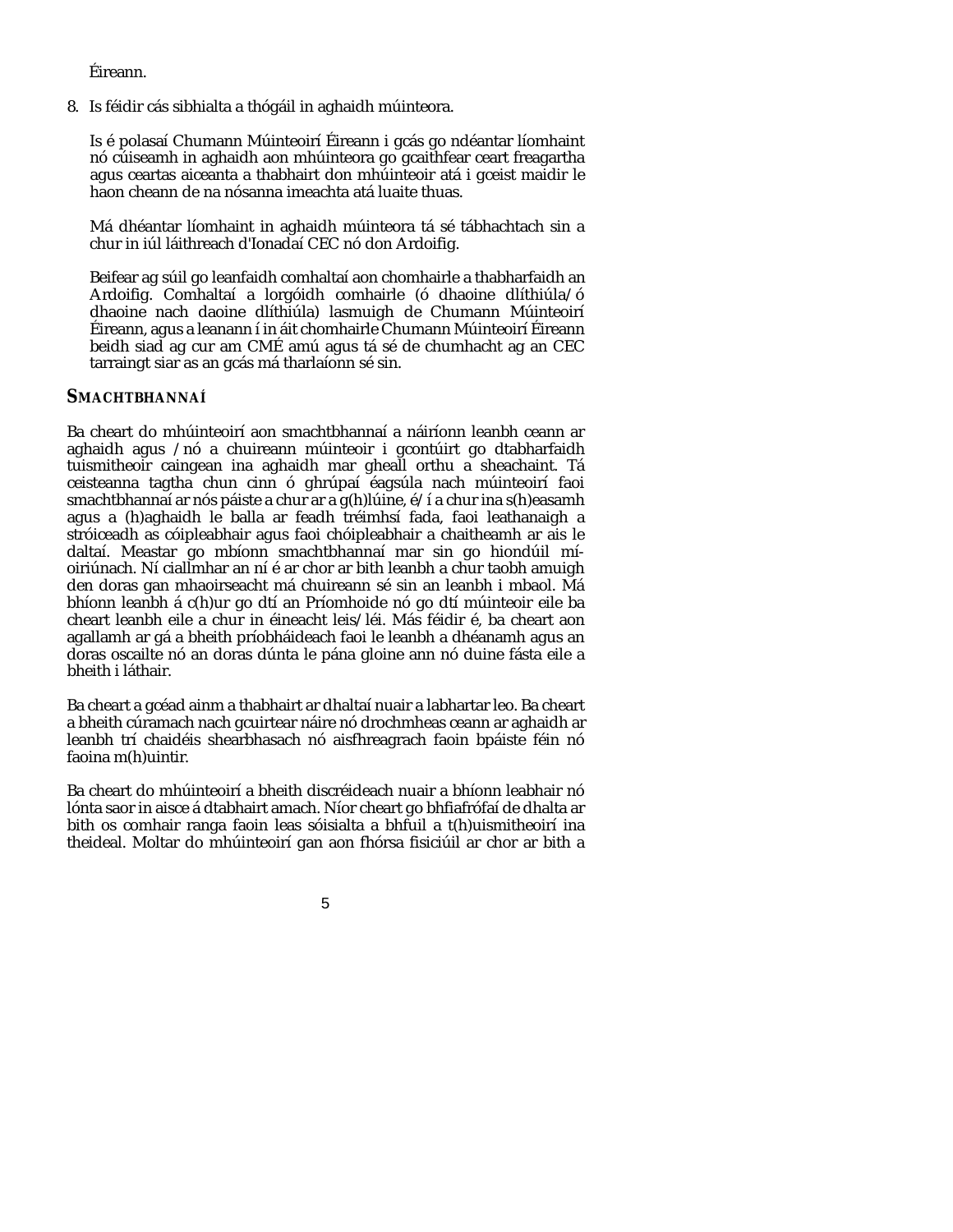úsáid ar leanbh ach amháin nuair is gá sin chun páistí a bhíonn ag troid a stopadh nó a scarúint óna chéile nuair a chinneann ar fhógra ó bhéal nó má dhéanann fórsa den sórt sin leanbh nó duine fásta a chosaint ó ghortú. Dhéanfaí sin freisin i gcás ina mbeadh leanbh ag déanamh ionsaí.

Mar riail ghinearálta ba cheart go seachnódh múinteoirí coinneáil siar mar phionós más múinteoir aonair a bhíonn ag déanamh maoirseachta ar leanbh aonair.

Má choinnítear leanbh rómhinic ó ábhair mar ealaín agus corpoideachas mar gheall ar mhí-iompar d'fhéadfaí féachaint air go bhfuil a cheart bunreachtúil chun oideachais iomláin á cheilt ar an leanbh.

#### **SEOLADH AR AGHAIDH**

Molann Cumann Múinteoirí Éireann i gcás go dtagann líomhaint/nochtadh os comhair múinteora go bhfuil mí-úsáid á dhéanamh ar leanbh nó go mbíonn amhras ar an múinteoir féin go bhfuil mí-úsáid ag tarlú go bhfeidhmeodh múinteoirí laistigh de na treoirlínte a d'eisigh an Roinn Oideachais.(Féach iarscríbhinn 1)

## **TEAGMHÁIL FHISICIÚIL LE DALTAÍ**

Is léir áfach go bhfuil níos mó agus níos mó líomhaintí mí-úsáide á ndéanamh. Mar chosaint mar sin is gá faraor cúram faoi leith a dhéanamh chun gearradh siar chomh fada agus is féidir ar na suíomhanna ina mbíonn múinteoir agus dalta le chéile astu féin agus bearta a ghlacadh chun teagmháil fhisiciúil neamhoiriúnach le daltaí a sheachaint.

Moltar do mhúinteoirí gan teagmháil fhisiciúil nach bhfuil oiriúnach a dhéanamh leis na leanaí ina rang.

Ba cheart aon teagmháil fhisiciúil a bhféadfadh leanbh, tuismitheoir nó aon duine eile a d'fheicfeadh é míbhrí a bhaint as a sheachaint. D'fhéadfaí míbhrí a bhaint as geáitsí neamhfhoirmiúla a dhéanfaí le deachroí, dá ndéanfaí rómhinic iad le páiste amháin.

Beidh amantaí ann a mbeidh bréagadh agus láchaíl, teagmháil fhisiciúil san áireamh, mar a dhéanfadh tuismitheoir le gean, ag teastáil ó leanbh a bheidh trína chéile. Sna cásanna sin ba cheart go mbeadh múinteoirí ar a naire lena chinntiú go mbeidh an méid a fheicfidh daoine eile a bheidh i láthair normálta agus nádúrtha agus nach mbíonn teagmháil nach bhfuil gá leis i gceist go háirithe le leanbh faoi leith thar thréimhse ama. Ba cheart go ndéanfadh múinteoirí iarracht neamhspléachas agus féinspleáchas a chothú ina gcuid daltaí ach fós a chinntiú go mbeidh atmaisféar suaimhneach lách sa seomra ranga.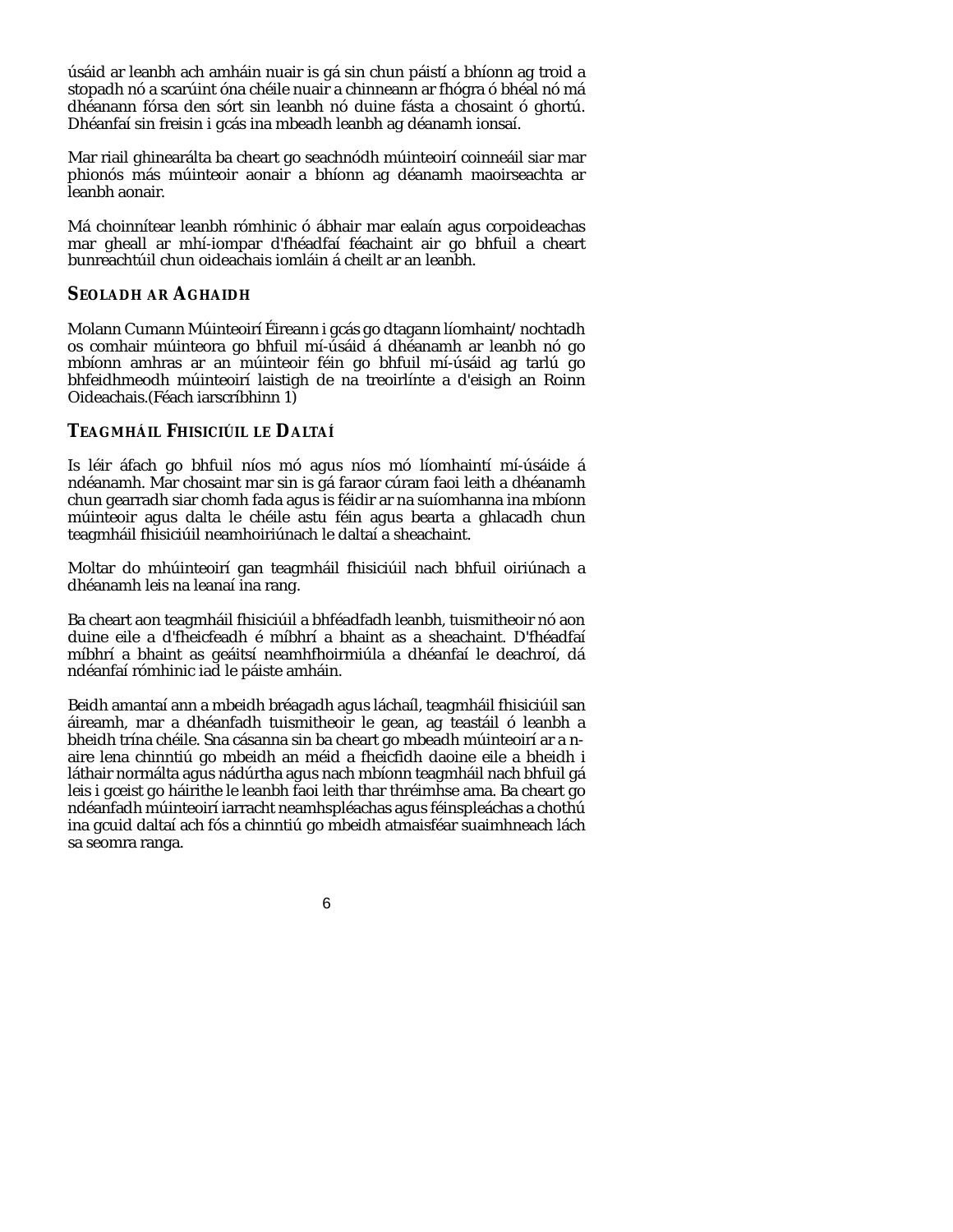## **CRUINNITHE PRÍOBHÁIDEACHA LE DALTAÍ**

B'fhéidir go mbeadh cruinnithe príobháideacha aonair le daltaí riachtanach i gcás mí-iompar tromchúiseach ag daltaí nó má bhíonn fadhb ar leith ag leanbh. Siúd go mbeadh cásanna eisceachtúla ann go mbeadh gá le hagallaimh phríobháideacha a dhéanamh le daltaí ba cheart gach cruinniú le leanaí aonair a bheith i láthair duine eile nó an doras a bheith oscailte nó le doras dúnta ina bhfuil painéal gloine. Ba cheart a insint faoin gcruinniú do chomhalta eile den fhoireann agus faoin gcúis atá leis. Ba cheart taifead a choinneáil faoi dhátaí agus amanna chruinnithe den sórt sin agus faoi ábhar an chruinnithe. Ba cheart na cúraimí céanna a dhéanamh nuair a bhíonn diancheachtanna i gceist.

## **LEANAÍ AG DUL GO DTÍ AN LEITHREAS**

Laistigh de leagan amach ranga moltar go mbeadh leanaí cinnte de phríobháideachas nuair a bhíonn siad ag dul go dtí an leithreas. Chomh fada agus is féidir agus is praiticiúil tá an fhreagracht ar an mBord Bainistíochta sin a chinntiú. Más féidir ar chor ar bith é níor cheart iachall a chur ar leanaí dul i líne agus dul chun an leithris ag tráthanna faoi leith den lá. Más féidir ba cheart deis a thabhairt do leanaí dul chun an leithris nuair a theastaíonn sin uathu. Má thugtar faoi deara go mbíonn leanbh ag dul go dtí an leithreas rómhinic ba cheart sin a chur in iúl do na tuismitheoirí le go ndéanfar an leanbh a sheiceáil ó thaobh leighis le go mbeidh fhios ag an múinteoir ar cheart teorainn a chur leis an líon uaireanta a ngabhfaidh an dalta sin amach. Is féidir cleachtais leithris a leagan amach i gcód iompair na scoile.

Ba cheart don Bhord Bainistíochta dul i gcomhairle le tuismitheoirí maidir le polasaí a dhréachtadh faoi nósanna imeachta a leanfar má shalaíonn/má fhliuchann páiste é/í féin.

I suíomhanna speisialta, i.e scoileanna speisialta, ó thaobh "The Early Start Programme" nuair a bhíonn cúnamh leis an leithreas/ le cithfholcadh ag teastáil ó na leanaí ba cheart go mbeadh polasaí soiléir scoile i bhfeidhm a dhéanann leanaí agus daoine fásta araon a chosaint. Ba cheart go ndéanfadh múinteoirí iarracht comhréiteach a fháil idir an gá atá le cúnamh a thabhairt agus cearta an linbh chun príobháideachais agus leanacht seasta ag iarraidh cuidiú leis an leanbh neamhspleáchas a bhaint amach.

#### **CLUICHÍ/CORPOIDEACHAS**

Nuair a bhíonn leanaí ag athrú le haghaidh cluichí/corpoideachais ba cheart do mhúinteoirí más féidir príobháideachas a chinntiú. Ba cheart do leanaí teacht chun na scoile in éadach oiriúnach nó ba cheart go mbeadh príobháideachas acu le hathrú, agus gan an iomarca páistí a bheith riamh le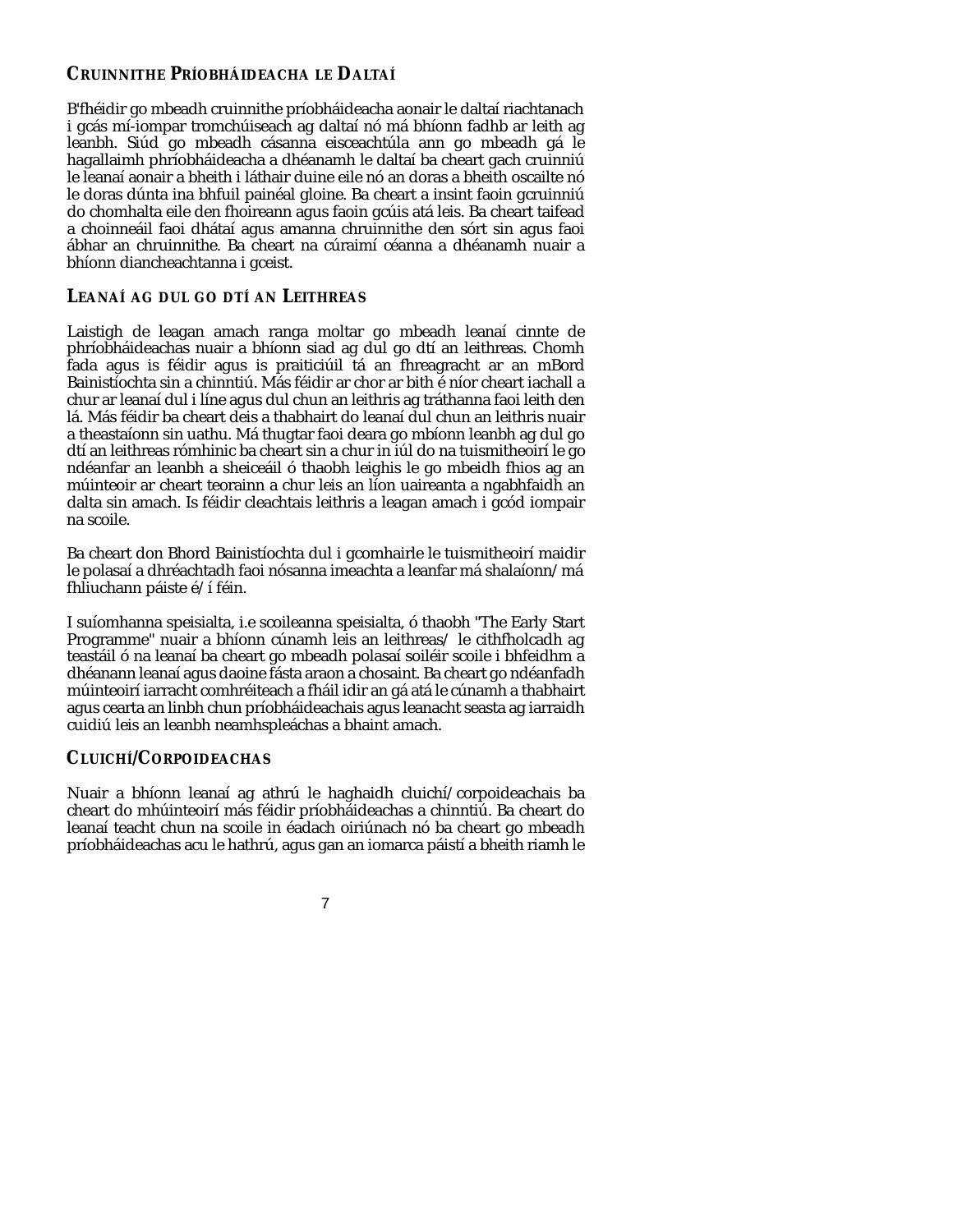chéile chun bulaíocht a sheachaint etc.

## **LINNTE SNÁMHA AGUS SAORÁIDÍ POIBLÍ**

Ba cheart tuiscint a bheith ag múinteoirí ar an gcontúirt bhreise a mbíonn leanaí ann in áiteanna poiblí mar linnte snámha. Moltar go mbeadh múinteoirí ag maoirseacht taobh amuigh den linn agus san áit d'athrú.

Ba cheart go mbeadh leanaí a thugtar chuig linnte snámha in ann iad féin a ghléasadh/ a gcuid éadaí a bhaint díobh, cithfholcadh a thógáil agus iad féin a thriomú. Ba cheart moladh do leanaí a theacht ag snámh ina gcuid éadaí snámha cheana féin faoina gcuid éadaí orthu. Ba cheart breathnú go maith arís féachaint ar cheart a bheith ag tabhairt leanaí nach bhfuil in ann iad féin a ghléasadh/ a gcuid éadaí a bhaint díobh agus cithfholcadh a thógáil astu féin chuig linn snámha. Is eisceacht dó sin ar ndóigh leanaí le riachtanais speisialta.

## **AG FÁGÁIL LEANAÍ SA BHAILE**

Ba cheart don Bhord Bainistíochta a chur in iúl i scríbhinn do thuismitheoirí an tábhacht atá le leanaí a bhailiú tar éis gníomhaíochtaí eischuraclaim mar nach moltar ar chor ar bith d'aon mhúinteoir an leanbh céanna a thabhairt abhaile ina (h)aonar go minic i ndiaidh gníomhaíochtaí eischuraclaim nó i gcás go mbeadh leanbh tinn ach amháin go mbíonn fíor-éigeandáil ann nó ar iarratas faoi leith ó na tuismitheoirí.

Má bhíonn gníomhaíochtaí eischuraclaim ar bun ag scoil ar nós ceolchoirmeacha/cluichí ba cheart do thuismitheoirí a chinntiú chomh fada agus is féidir go ndéanfaidh tuismitheoir nó duine a bheidh ainmnithe ag na tuismitheoirí na leanaí a bhailiú. Ba cheart go ndéarfaí le tuismitheoirí an gá atá le socruithe a dhéanamh lena chinntiú go ngabhfaidh na leanaí abhaile slán.

#### **FOSTAITHE SCOILE A SCRÍNEÁIL**

Ba cheart go mbeadh fhios ag comhaltaí go bhfuil treoirlínte ar an ábhar seo á réiteach d'fhostóirí faoi láthair ag an Roinn Oideachais agus go mbeidh siad ar fáil do Bhoird Bhainistíochta má theastaíonn siad nuair a bheidh daoine nua á bhfostú i scoileanna.

## **GNÍOMHAÍOCHTAÍ EISCHURACLAIM**

I gcás gníomhaíochtaí taobh amuigh den scoil mar ranganna teanga, ceol, ealaíne etc, a bhíonn ar bun ar áitreabh na scoile/thart ar an scoil trí shocrú príobháideach, ba cheart don Bhord Bainistíochta a chinntiú gur daoine freagracha iad na daoine a bhíonn ag soláthar na ranganna sin.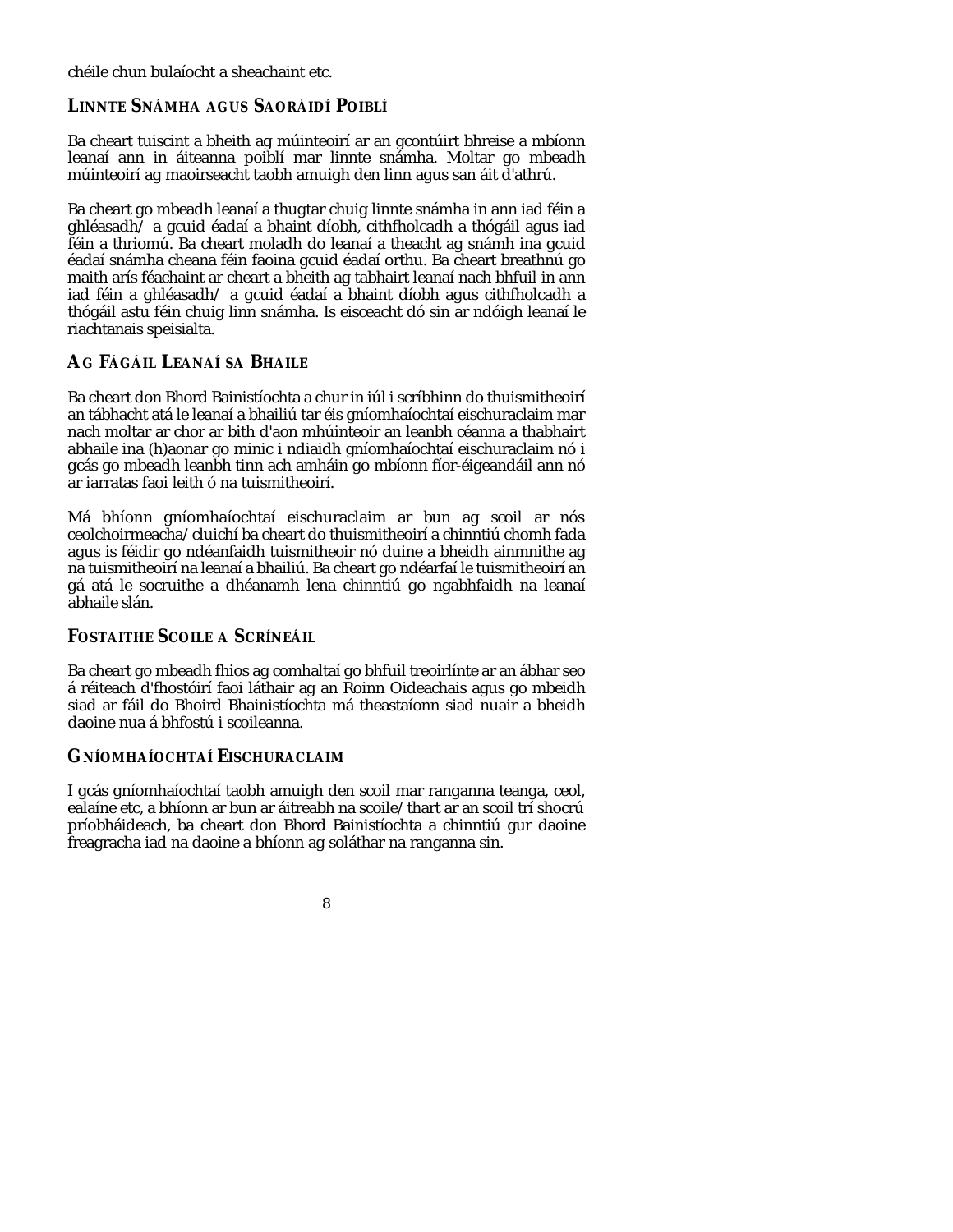## **TURAIS SCOILE**

Leis an gcontúirt a mbíonn leanaí ann le linn imeachtaí mar thurais scoile tá sé tábhachtach go bhfoghlaimeoidís agus go nglacfaidís acu féin scileanna sábháilteachta pearsanta sula dtosaíonn siad ar na himeachtaí sin.

Tá sé tábhachtach má bhíonn daoine fásta eile ag dul seachas múinteoirí gur daoine freagracha iad a fhaigheann cuireadh ó na múinteoirí agus go dtuigeann siad agus go nglacann siad go hiomlán leis gurb é an múinteoir atá i gceannas go hiomlán.

## **ROCHTAIN TUISMITHEOIRÍ**

Má bhíonn ordú coimeádta/urchoisc i bhfeidhm moltar don Bhord Bainistíochta cóip den ordú sin a fháil. Mura mbeidh a leithéid sin d'ordú ann caithfidh rochtain chuig an leanbh a bheith ag an dá thuismitheoir is cuma cad a déarfaidh an tuismitheoir eile.

Mar chuid de pholasaí scoile b'fhéidir gur mhaith le Boird Bhainistíochta a rá nach féidir leanaí ach amháin i gcásanna eisceachtúla i.e. coinne fiaclóra nach féidir a shocrú d'am eile, a thabhairt amach as rang nuair a bheidh siad tagtha chun na scoile.

## **SUÍOMHANNA CÚIRTE**

Tá níos mó agus níos mó múinteoirí ag fáil barántais nó subpoena nó iarrtar orthu a theacht mar shainfhinnéithe chun fianaise a thabhairt i gcineálacha éagsúla cásanna lena n-áirítear :-

- Cásanna Cúirte Dlí Teaghlaigh m
- Cásanna Coiméadta Linbh  ${\sf m}$
- Faillí, Árachas agus Cásanna Timpiste  $m$
- Cásanna a bhaineann le Mí-Usáid Leanaí  ${\sf m}$ (féach iarscríbinn do nósanna imeachta)
- Cásanna a bhaineann le hOrduithe Cosanta Leanaí m
- m Cásanna a bhaineann le feidhmiú an Achta Cúraim Leanaí

Tá freagracht ghairmiúil shoiléir ar mhúinteoirí feidhmiú de shíor ar mhaithe lena gcuid daltaí fiú má bhíonn strus agus imní ag baint le dul chun na cúirte. Ba cheart go dtuigfidís nach bhfuil call dóibh freastal ar an gcúirt ach amháin sa chás go bhfaigheann siad barántas nó subpoena. Níl cosc ar mhúinteoir áfach maidir leis an méid thuas freastal ar an gcúirt go deonach chun fianaise a thabhairt. Is ceist breithe gairmiúla é sin do mhúinteoir agus b'fhéidir gur mhaith leis an múinteoir labhairt leis an bPríomhoide, le Cathaoirleach an Bhoird Bainistíochta agus/nó le Cumann Múinteoirí Éireann faoin scéal.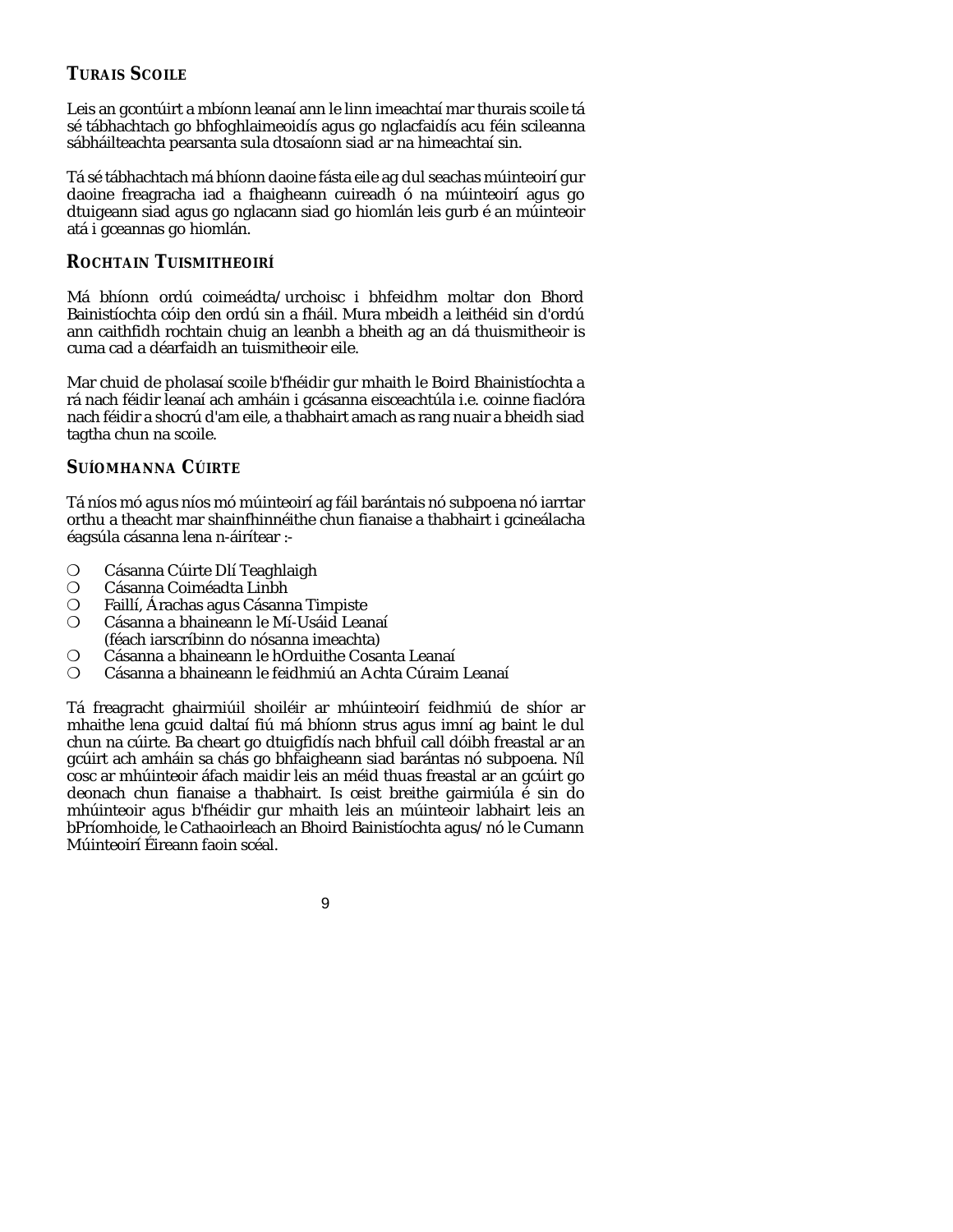Moltar go ginearálta áfach go n-éileodh múinteoirí go bhfaighidís barántas nó subpoena má chaitheann siad a bheith sa chúirt mar ar an gcéad dul síos bíonn an Roinn Oideachais ag iarraidh cóip den subpoena nó den bharántas in éineacht leis an bhfoirm phá chun saoire le híocaíocht a thabhairt. Ba cheart go mbeadh cibé duine a eisíonn an subpoena nó an barántas freagrach as clúdach ionadaíoch a íoc agus ba cheart go mbeadh sé sin mar choinníoll le freastal ar an gCúirt.

Tugann an freastal ar an gCúirt freisin faoi subpoena nó faoi bharántas cosaint don mhúinteoir mar go léiríonn sé do gach taobh nach bhfuil an múinteoir ag tabhairt eolais dá d(h)eoin féin agus nach mbeadh uaidh/uaithi aon bhaint a bheith aige/aici leis an gcás áirithe sin de ghnáth. I gcás go ngairtear múinteoir chun na Cúirte molann Cumann Múinteoirí Éireann go leanfaí na treoirlínte seo a leanas.

Beidh an múinteoir i láthair ina c(h)umas gairmiúil mar mhúinteoir agus níor cheart go ginearálta go mbeifí ag súil go labhródh sé/sí ach ar an suíomh foghlama/teagaisc, mar shampla ó thaobh fhreastal an linbh agus dul chun cinn agus ábhair eile a bhaineann leis an scoil. Ba cheart do mhúinteoirí cuimhneamh nach siceolaithe ná oibrithe sóisialta iad agus go mbaineann a saineolas gairmiúil le teagasc/foghlaim.

Ba cheart go ndéarfadh múinteoirí a bhfuiltear ag iarraidh orthu freastal ar an gCúirt mar dhaoine gairmiúla go bhfuil siad ag súil le táille ghairmiúil chuí agus lánchlúdach ionadaíoch.

B'fhéidir gur mhaith leis an múinteoir na ceisteanna sin a phlé roimh ré leis an bPríomhoide nó le cathaoirleach an Bhoird Bainistíochta.

Tá sé d'oibleagáid ar gach finné an fhírinne a insint agus iad faoi mhionn. Múinteoir a nglaoitear air/uirthi faoi bharántas nó subpoena mar fhinné ní bhaineann sé/sí go díreach le ceachtar den dá thaobh ach amháin ina c(h)umas mar fhinné saineolais agus níor cheart go dteastódh ionadaíocht dlí uaidh/uaithi mar sin.

Is é polasaí Chumann Múinteoirí Éireann gan ionadaíocht dlí a sholáthar i ndáil le múinteoirí a bhíonn ag freastal ar an gCúirt mar fhinnéithe.

I gcás go nglaonn páirtí atá ionadaíoch don scoil ar mhúinteoirí i.e. an comhlacht árachais faoi thimpist sa scoil moltar do mhúinteoirí comhoibriú go hiomlán leis an bpáirtí sin.

I gcás go lorgaíonn Aturnaetha /Oibrithe Sóisialta nó siceolaithe eolas ó bhéal nó i scríbhinn faoi dhul chun cinn an linbh ar mhúinteoirí roimh chás Cúirte ba cheart go lorgóidís cead i scríbhinn ón dá thuismitheoir má bhíonn dhá thuismitheoir ann. Ba cheart go mbeadh fhios ag an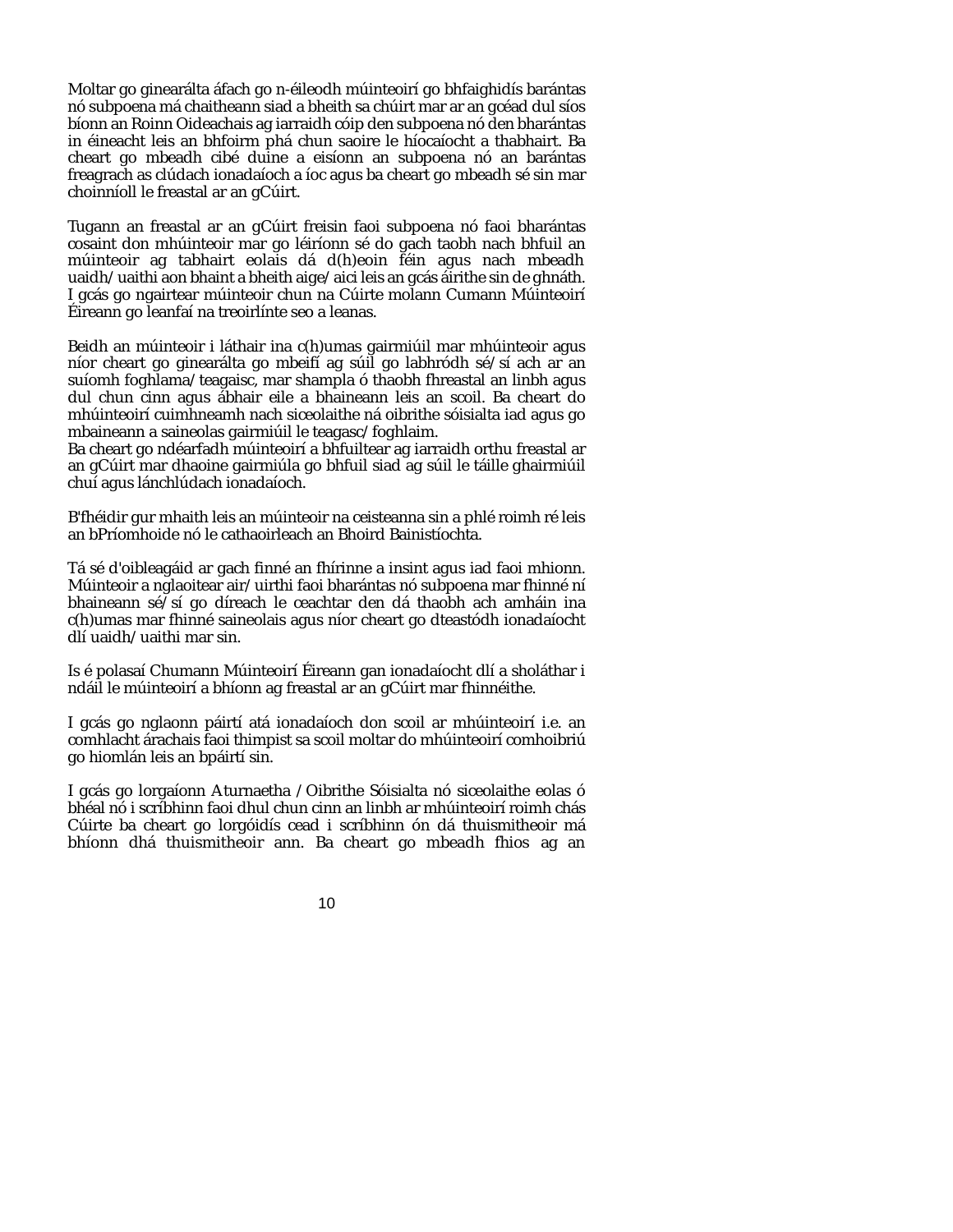bPríomhoide faoin iarratas sin freisin.

## **COMHAIRLE FAOI CHUNTAIS A CHOINNEÁIL**

Tá sé tábhachtach go mbeadh fhios ag múinteoirí faoi na nósanna imeachta atá leagtha síos i rialacha agus i mbunreactha Bhoird Bhainistíochta faoi airgeadas scoile. Forálann na rialacha go gcoinneoidh Cisteoir an Bhoird Bainistíochta cuntais scoile agus go dtaiscfear gach airgead a gheofar i gcuntas bainc na scoile agus go ndeánfar gach íocaíocht le seic agus é sínithe ag an gCathaoirleach agus ag an gCisteoir nó ag comhaltaí eile a bheidh ainmnithe ag an mBord Bainistíochta chuige sin. Sa chás go mbeidh cuntas múinteoirí nó tuismitheoirí ar leithligh ann tá sé tábhachtach go mbeadh dhá shíniú le gach seic agus gach astarraingt .

Molann Cumann Múinteoirí Éireann, is cuma an mbíonn múinteoirí ag déileáil le hairgeadas scoile, anois agus arís nó go rialta, go gcoinneofaí mionchuntais agus admhálacha do gach lóisteáil agus do gach caiteachas.

## **CAIDREAMH LE BOIRD BHAINISTÍOCHTA**

Tá sé tábhachtach ar mhaithe le timpeallacht oibre tháirgiúil fholláin a chruthú go mbeadh deachaidreamh oibre idir múinteoirí agus idir na múinteoirí agus an Bord Bainistíochta. Ba cheart go mbeadh atmaisféar omóis dá chéile idir múinteoirí agus an Bord Bainistíochta, le go bhféadfaidh ar láimh amháin muinín a bheith ag na múinteoirí as nósanna imeachta agus polasaithe an Bhoird Bainistíochta agus ar an láimh eile le go bhféadfaidh muinín a bheith ag an mBord Bainistíochta as an bhfoireann. Má tharlaíonn mí-thuiscint idir múinteoirí nó idir múinteoir agus an príomhoide nó an Bord Bainistíochta ba cheart déileáil leis chomh fada agus is féidir ar mhodh neamhfhoirmiúil. Féadfaidh múinteoir tarraingt ar nósanna imeachta foirmiúla, mar nós imeachta gearán Chumann Múinteoirí Éireann/CPSMA nuair nach féidir nithe a réiteach go neamhfhoirmiúil.

## **RÚNDACHT EOLAIS**

Níor cheart go mbeifí ag caint faoi leanaí os comhair daoine nach daoine gairmiúla iad i seomra na foirne.

Má thugtar eolas do mhúinteoir faoi shláinte/cúlra baile linbh ba cheart dó/di a fháil amach ó na tuismitheoirí an eolas faoi rún é sin.

Is eolas príbhléideach é eolas faoi leanaí.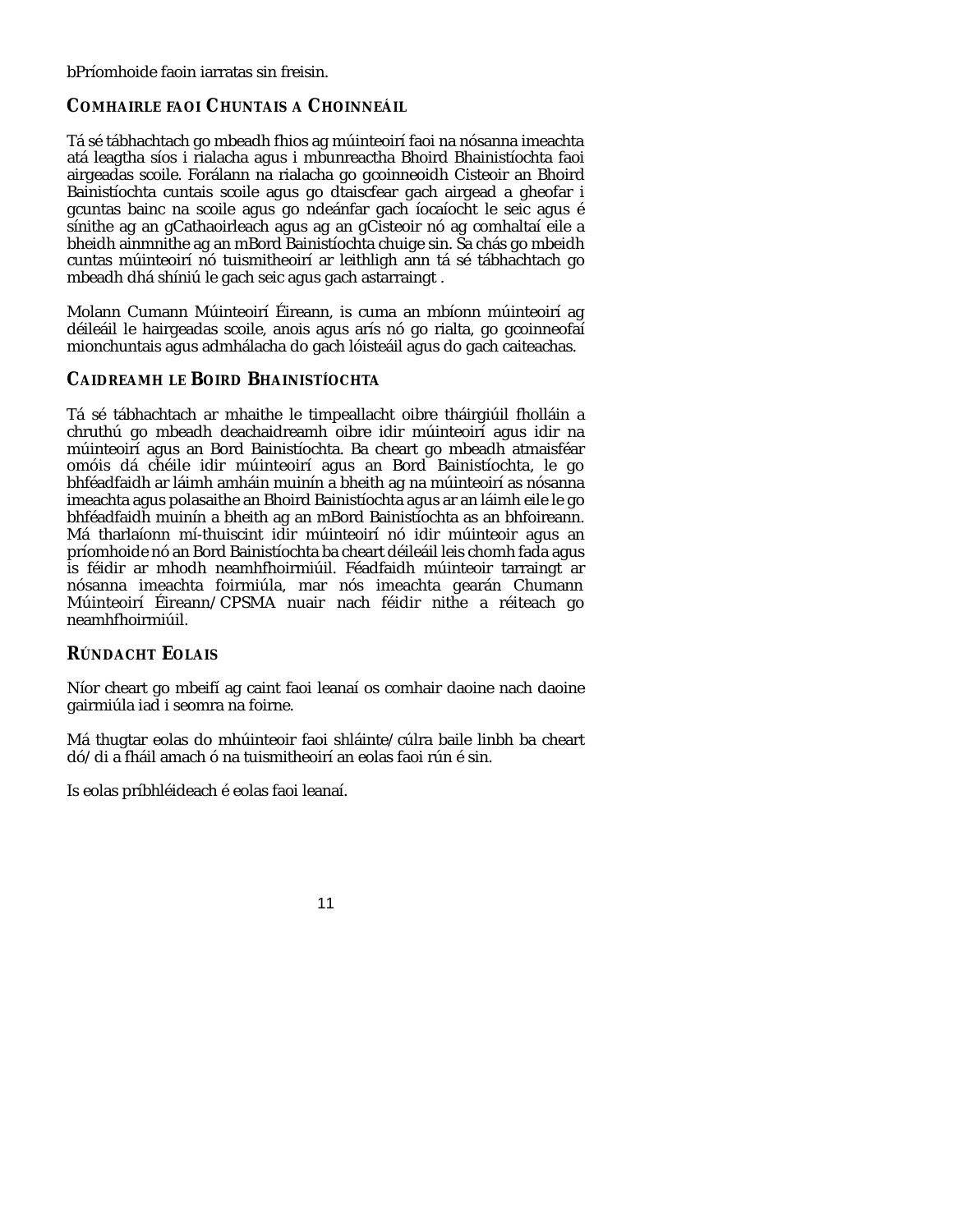#### **JOBANNA/TASCANNA A IARRTAR AR LEANAÍ A DHÉANAMH AR SCOIL**

Má iarrtar ar leanaí tascanna éagsúla a dhéanamh ar scoil ba cheart a bheith cúramach gur ar bhonn róta agus ar bhonn deonach a dhéantar é lena chinntiú nach mbrandáiltear leanaí a bhíonn ag déanamh tascanna sclábhaíochta.

Ma iarrtar ar leanaí an seomra ranga/clós a ghlanadh, nó a réiteach ba cheart go dtabharfaí an chosaint riachtanach dóibh mar láimhíní indiúscartha.

Tá sé tábhachtach go spreagfaí leanaí chun a bheith freagrach agus go bhfaighidís tascanna le déanamh ar scoil le cuidiú leo a bheith níos neamhspleáiche agus níos freagraí. Agus tascanna á dtabhairt amach do leanaí tá sé tábhachtach áfach go dtuigfeadh múinteoirí nár cheart níos mó de sheans a thógáil ná a thógfadh tuimitheoirí an pháiste féin agus iad ag tabhairt an taisc sin don pháiste. Ba cheart gur sábháilteacht ba mhó a bheadh i gcónaí in intinn an mhúinteora. Seo a leanas liosta tascanna nár cheart riamh iarraidh ar leanaí iad a dhéanamh. Mar shampla dá ngortódh leanbh é/í féin nó dá gcuirfeadh sé/sí é/í féin i gcontúirt agus é/í ag déanamh aon cheann de na tascanna seo a leanas d'fhéadfaí cúis dlí a thabhairt in aghaidh an mhúinteora a bheadh i gceist.

- 1 Ag glanadh suas i ndiaidh linbh a bheadh tar éis a bheith tinn sa scoil.
- 2. Ag plugáil isteach an túláin nó trealamh leictreach eile.
- 3. Ag dul chuig an siopa i dteachtaireacht.
- 4. Ag fanacht siar tar éis na scoile chun glanadh suas a dhéanamh d'uireasa chead na dtuismitheoirí
- 5. Ag glanadh suas i ndiaidh linbh a d'fhliuch nó a shalaigh é/í féin
- 6. Ag iompar deochanna te.
- 7. A bheith curtha i dteachtaireacht astu féin. Ba cheart beirt leanaí a chur i dteachtaireacht i gcónaí.
- 8. Ag iompar trealamh trom.
- 9. Ag riar céadchabhrach.
- 10. Ag iarraidh orthu piolla a chaitheamh le haghaidh tinnis cinn etc. nó piollaí a iompar ó mhúinteoir amháin go dtí múinteoir eile.
- 11. A iarraidh ar dhaltaí tae a dhéanamh.
- 12.Nótaí le heolas discréideach a iompar.
- 13. Airgead a bhailiú astu féin do mhúinteoirí/bailiú airgid gan mhaoirseacht ó mhúinteoirí /dhaltaí eile.
- 14.Nó gníomhaíochtaí eile den sórt sin a chuireann páistí i gcontúirt.

## **CÉADCHABHAIR**

Ba cheart don Bhord Bainistíochta agus leanbh á chur ar an rolla acu cead i litir a iarraidh ar thuismitheoirí a bpáiste a thabhairt chun an ospidéil/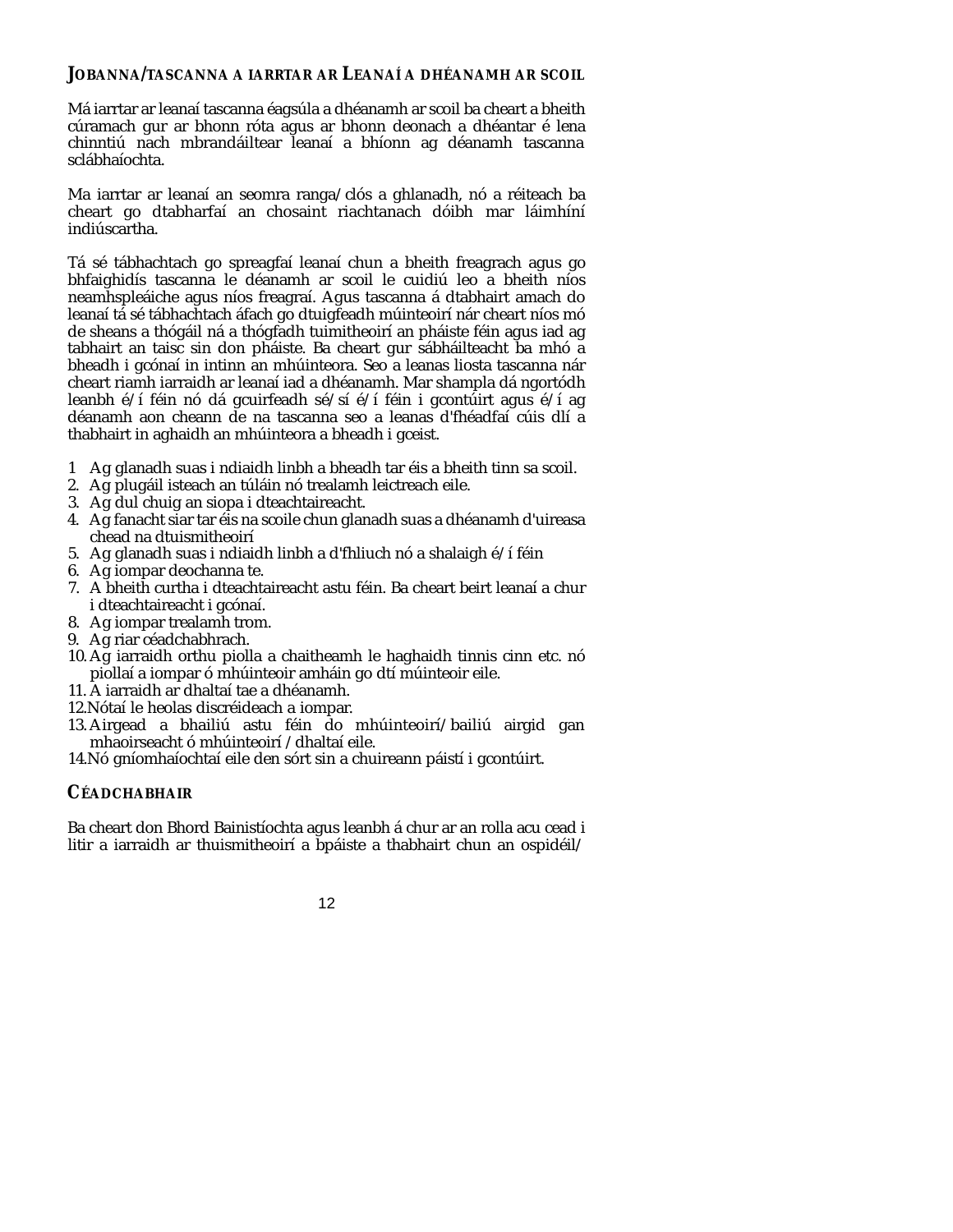chun an dochtúra ar chomhairle an mhúinteora /an phríomhoide. Ba cheart go gcoinneofaí an litir sin go buan ar chomhad le linn na tréimhse a mbeidh an leanbh sa scoil.

Ba cheart gur duine fásta freagrach a thabharfadh faoi chóireáil a dhéanamh ar ghortuithe.

Má bhíonn sé riachtanach leanbh a thabhairt chun an dochtúra nó chun an ospidéil ba cheart gach iarracht a dhéanamh teagmháil a dhéanamh ar dtús le tuismitheoir nó le caomhnóir.

Moltar go mbeadh taifead coinnithe d'uimhreacha teifeafóin trínar féidir teagmháil a dhéanamh le tuismitheoirí ag an obair agus sa bhaile. I gcás éigeandála ba cheart do mhúinteoir brath ar a b(h)reithiúnas féin sa chás faoi leith sin. **Tá sé tábhachtach a thabhairt faoi deara gur féidir an dlí a chur ar dhuine má mhainníonn sé/sí cóireáil a dhéanamh ar ghortú.** Ar mhaithe le múinteoirí agus leanaí a bheith sábháilte ba cheart a bheith chomh cúramach céanna agus céadchabhair á riar chun teagmháil le galair/tinnis thógálacha a sheachaint. Tá sé sin tábhachtach go háirithe i gcás dóirteadh fola nó teagmháil le leacht colainne i.e. múisc. Ba cheart don Bhord Bainistíochta socrú ar threoirlínte a leanfaí agus céadchabhair a chur i bhfeidhm sa scoil ar nós na dtreoirlínte atá leagtha síos i dTreoirlínte/Cairt Céadchabhrach na Roinne atá ar fáil saor in aisce ón Aonad Chur chun Cinn Sláinte, Teach Háicín, Baile Átha Cliath. 2

## **CAILÍNÍ AGUS MÍOSTRÚ**

Tá sé tábhachtach go dtuigfeadh múinteoirí agus tuismitheoirí go bhfuil cailíní anois ag sroicheadh caithreachais níos luaithe agus go dtosaíonn go leor cailíní anois ag míostrú sa cheathrú rang. Tá sé fíorthábhachtach go mbraithfeadh na daltaí mná go bhfuil múinteoir sa scoil lena bhféadfaidh siad labhairt, agus lena bhféadfaidh siad a gcuid imní agus ábhar buartha a phlé. Ba cheart don Bhord Bainistíochta a chinntiú go bhfuil córas sách maith ar fáil le haghaidh táirgí sláintíochta a dhiúscairt agus go bhfuil soláthar táirgí sláintíochta a bhfuil teacht go héasca gan náire ag cailíní air sa scoil freisin. Ba cheart don scoil a chinntiú freisin go mbeadh neart eolais ag na cailíní faoi mhíostrú óna dtuismitheoirí agus/nó laistigh de chomhthéacs na scoile. Seachnaíonn sé sin crá croí agus buairt nach bhfuil gá ar bith leis mar nach mbíonn go leor tuismitheoirí ag ceapadh go bhforbróidh a gcuid páistí chomh sciobtha agus a dhéanann.

#### **SLÁINTE AGUS SÁBHÁILTEACHT**

Tá oibleagáid de réir an dlí ar an mBord Bainistíochta ráiteas sábháilteachta a bheith aige dá scoil arb é a pholasaí é a chuid fostaithe agus iad sin a bhíonn ag úsáid na scoile a chosaint. Tá sé d'oibleagáid orthu a chinntiú go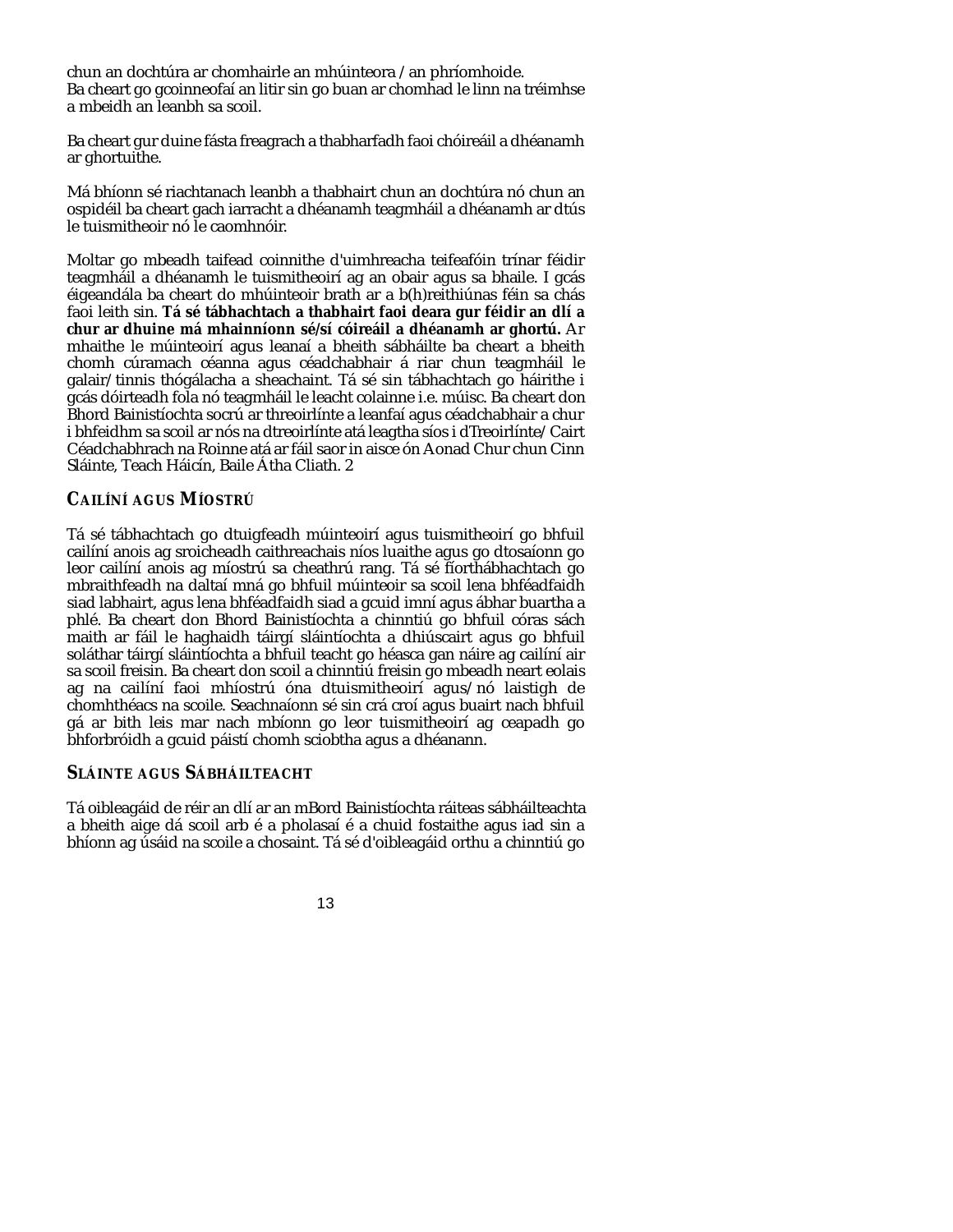bhfuil an scoil ag comhlíonadh caighdeáin sláinte agus sábháilteachta chearta. Tá sampla de ráitis sábhailteachta ar fáil ó Ardoifig Chumann Múinteoirí Éireann. Tá breis eolais oiriúnach ar fáil ón Údarás Sláinte agus Sábháilteachta, 10 Plás Uí Ógáin, Sr. na Mór-Chanála Íocht, Baile Átha Claith 2 .

#### **SLÁINTEACHAS**

Ba cheart don Bhord Bainistíochta a chinntiú go bhfuil caighdeán inghlactha ag baint le sláinteachas na scoile tríd is tríd agus má tharraingítear aird ar é a bheith faoi chaighdeán nach bhfuil inghlactha ba cheart don Bhord an scéal a chur ina cheart láithreach. Ba cheart gach iarracht a dhéanamh lena chinntiú go mbíonn múinteoirí agus leanaí ag obair i dtimpeallacht atá glan agus compordach.

Ba cheart go mbeadh leithris ghlana, uisce te agus gallúnach, fáil ar thuáillí glana, láimhíní indiúscartha, aonaid diúscartha sláintíochta agus deiseanna céadchabhrach (líonta mar a deir Treoirlínte na Roinne Oideachais) ar fáil, ar an gcaighdeán atá leagtha síos, i ngach scoil.

Mura mbeidh corpoideachas ar an rang deiridh sa lá ba cheart do scoileanna, más féidir agus más praiticiúil agus más gá, deis a thabhairt do na leanaí athrú as éadaí nach bhfuil glan.

Táthar ag súil le caighdeán ard sláinteachais ó na múinteoirí agus ó na daltaí agus ba cheart don fhoireann sin a chur chun cinn. Ba cheart go mbeadh cleachtais chéadchabhrach agus sláinteachais i bhfeidhm nár ghá eolas agus iad sin i bhfeidhm ar chásanna sonracha ionfhabhtaithe mar HIV seachas na cinn a mholfadh dochtúir leanbh a choinneáil ón scoil mar gheall orthu. Tá sé sin leagtha amach níos mine sna treoirlínte do rialú ionfhabhtuithe a eisíodh chuig scoileanna i 1995. Tá tuilleadh cóipeanna ar fáil ó Oifig Oideachais Sláinte, Teach Háicín, Baile Átha Cliath 2 ach iad a iarraidh.

## **CÓGAIS A RIAR I SCOILEANNA** (1)

#### **RÉAMHRÁ**

Tá níos mó agus níos mó imní le gairid faoin mbaint ba cheart a bheith ag múinteoirí le riar chineálacha éagsúla cógais ar dhaltaí. Siúd is go ngníomhaíonn múinteoirí i scoileanna "in loco parentis" níl aon oibleagáid ar mhúinteoirí cógais a riar go rialta ar leanaí nó maoirseacht a dhéanamh ar leanaí nuair a bhíonn siad ag caitheamh cógas. Níor cheart go mbeadh fadhb ann áfach má bhíonn múinteoirí sásta, agus cead acu ón mBord Bainistíochta agus cead i scríbhinn ó thuismitheoirí acu agus oiliúint orthu. Déanann múinteoirí a ndícheall go ginearálta chun freastal a dhéanamh ar

<sup>1.</sup> Ba mhaith linn buíochas a ghlacadh leis an National Union of Teachers (N.U.T.) as a gcuid treoirlínte a chur ar fáil<br>dúinn ar "The Administration of Medicines in School", ba mhór an cúnamh iad dúinn agus muid ag réiteac

<sup>14</sup>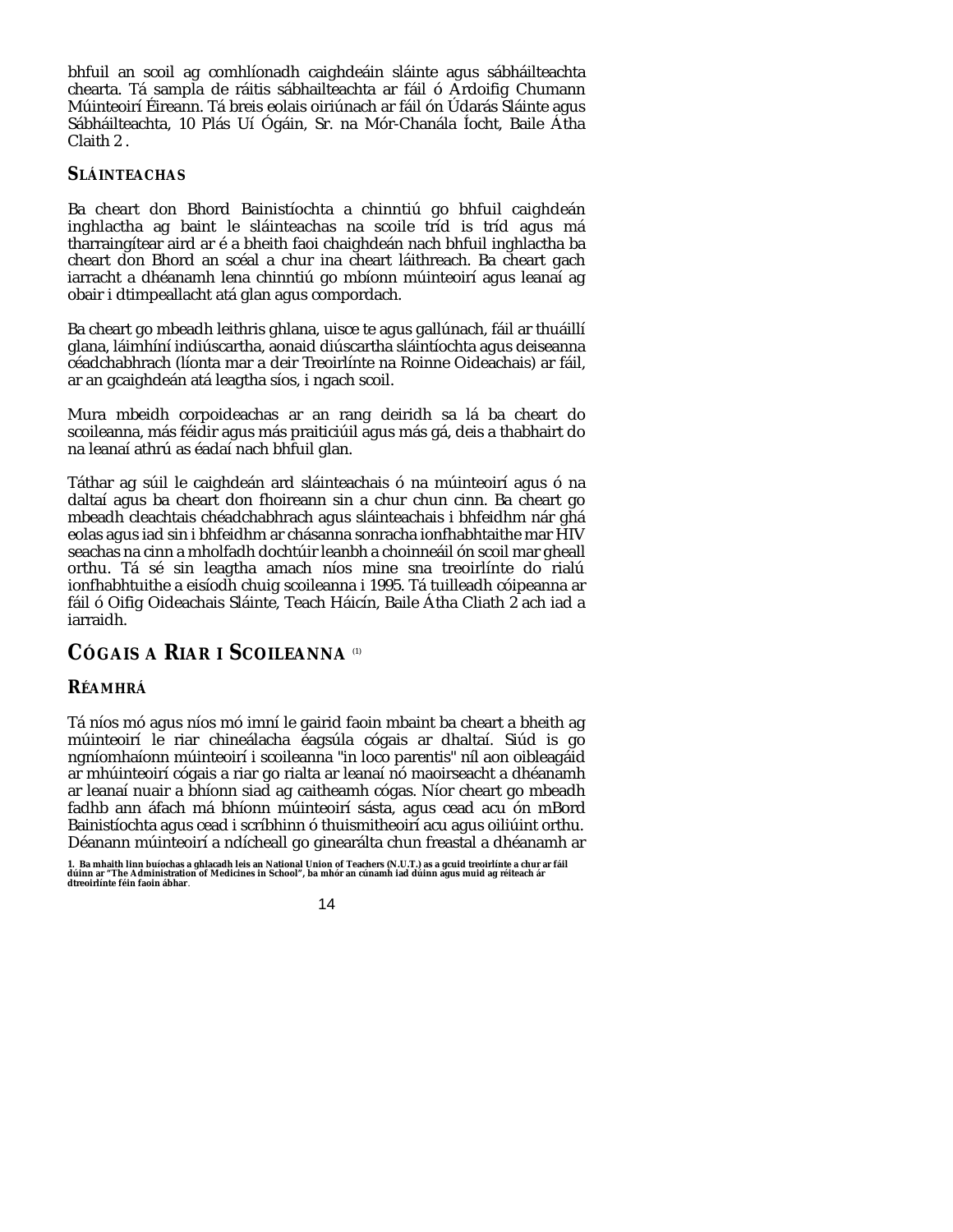leanbh a bhíonn tinn ach ní dhéanfadh siad sa deireadh thiar sin dá gcuirfeadh sé sin isteach ar bhealach ar bith ar leas agus ar shábháilteacht aon linbh a bhíonn faoina gcúram. Tá sé tábhachtach mar sin go mbeadh na réimsí freagrachta soiléir. Is é aidhm na comhairle seo treoir shoiléir a thabhairt do chomhaltaí faoi shuíomhanna nach mbeadh sé oiriúnach dóibhsean cógais a riar ar dhaltaí agus chun teorainneacha aon "cheanglas" a chuirfí ar mhúinteoirí a léiriú.

Bíonn múinteoirí sásta i gcónaí ar ndóigh cabhair a thabhairt nuair a tharlaíonn timpist nó éigeandáil mar shampla nuair a tharlaíonn timpist thromchúiseach do leanbh agus caitear teagmháil a dhéanamh leis na tuismitheoirí agus glaoch ar otharcharr. Níl an chomhairle seo ag iarraidh freagrachtaí fhoireann scoile a shoiléiriú i dtoscaí den sórt sin ach moltar go mbeadh na nósanna imeachta chun déileáil le suíomhanna éigeandála den sórt sin soiléir agus curtha in iúl don fhoireann agus do thuismitheoirí.

## **DUALGAS GAIRMIÚIL MÚINTEOIRÍ**

Tá sé de dhualgas gairmiúil ar mhúinteoirí sláinte agus sábhailteacht daltaí a chosaint nuair a bhíonn údarú ann iad a bheith ar áitreabh na scoile agus nuair a bhíonn siad ag gabháil do ghníomhaíochtaí scoile údaraithe in áit éigin eile. Ní chiallaíonn sé sin go bhfuil dualgas ar mhúinteoirí go pearsanta riar cógas a ghlacadh orthu féin. Go deimhin tá sé tábhachtach nach nglacann múinteoirí freagracht as riar aon chógais a dhéanfadh dochar do shláinte linbh dá ndéanfaí é a riar mícheart.

## **LEANAÍ LE FADHBANNA SLÁINTE FADTÉARMACHA**

Aithnítear gur maith an ní é leanaí le fadhbanna sláinte athfhillteacha mar phlúchadh, thiteamas, diaibéiteas agus anaifilaicsis a bheith sa scoil le go bhféadfaidh siad leanúint dá gcuid oideachais. Má dhéantar sin áfach caithfear socruithe cearta a thuigtear go soiléir a bheith déanta faoi riar cógas. Ba cheart tuismitheoirí a spreagadh le go dtabharfaidís an tacaíocht agus an cúnamh is mó is féidir leo don scoil chun freastal ar an dalta. I gceist leis sin bheidh féinriar (nuair is gá agus ní gan cead ó dhochtúir teaghlaigh ar dtús) nó faoi shúil tuismitheora.

#### **MÚINTEOIRÍ AGUS RIAR CÓGAS I SCOILEANNA**

- 1 Ní féidir a éileamh ar aon mhúinteoir go ndéanfaidís cógais nó drugaí a riar ar dhalta.
- 2. Níor cheart d'aon mhúinteoir a bheith sásta cógas a riar ach amháin faoi threoirlínte atá rialaithe go dian agus caithfidh sé/sí a bheith cinnte go bhfuil an riar sin sábháilte. Is maith an rud é gan a bheith sásta an riar sin a dhéanamh ach amháin i suíomhanna éigeandála. Múinteoir a ghlacann freagracht air/uirthi féin cógais a riar tá sé/sí ag glacadh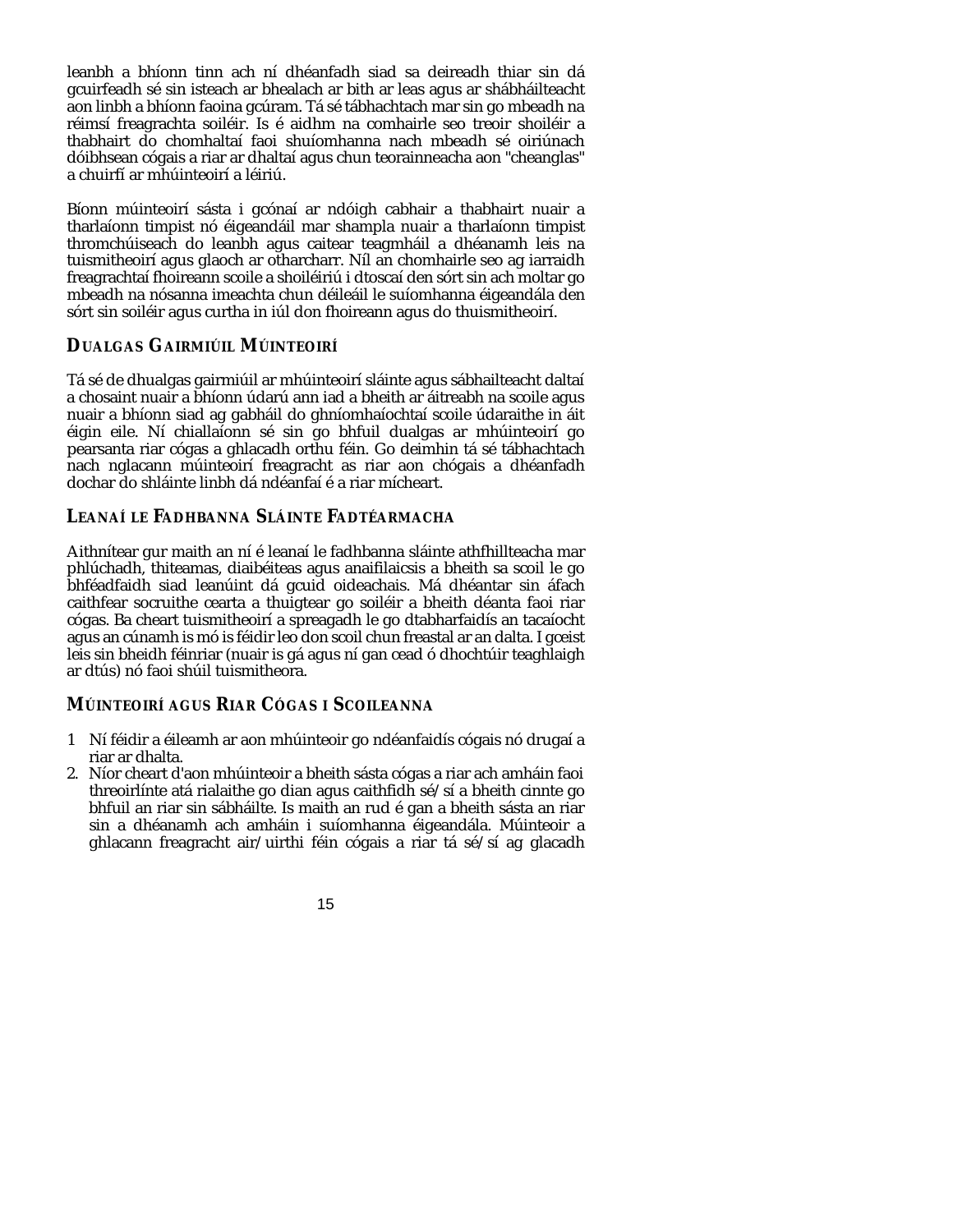dualgas dlí trom air/uirthi féin an fhreagracht a chomhlíonadh ceart. Ní mór gach réamhchúram réasúnach a ghlacadh. Ní mór treoracha soiléire faoi chógais a chaitear a riar go rialta a fháil agus a leanacht go dlúth. Is é comhairle Chumann Múinteoirí Éireann:-

- (A) gur cheart do thuismitheoirí an dalta atá i gceist scríobh chuig an mBord Bainistíochta ag iarraidh ar an mBord comhalta den fhoireann teagaisc a údarú chun an cógas a riar.
- (B) gur cheart go mbeadh treoracha scríofa faoin nós imeachta atá le leanúint agus an cógas le riar san iarratas.
- (C) féadfaidh an Bord Bainistíochta tar éis dóibh an scéal a bhreathnú múinteoir a údarú chun cógas a riar ar dhalta. Má údaraítear múinteoir amhlaidh ba cheart go dtabharfadh an Bord Bainistíochta treoracha cearta don mhúinteoir.
- (D) níor cheart do mhúinteoir cógas a riar gan údarú sonrach an Bhoird.
- (E) agus iad ag riar cógais ar dhaltaí ba cheart do mhúinteoirí an oiread céanna cúraim a dhéanamh agus a dhéanfadh tuismitheoir réasúnach críonna.
- (F) ba cheart don Bhord Bainistíochta eolas dá réir a chur in iúl do lucht árachais na scoile.
- (G) ba cheart don Bhord Bainistíochta slánaíocht a lorg ó na tuismitheoirí i dtaobh aon dhliteanais a d'fhéadfadh tarlú de bharr riar an chógais.

Ba cheart don Bhord Bainistíochta socruithe a dhéanamh chun an cógas a stóráil go sábháilte agus do nósanna imeachta do riar an chógais i gcás go mbeadh an múinteoir údaraithe as láthair. Is ar na tuismitheoirí atá an fhreagracht seiceáil gach maidin an bhfuil an múinteoir údaraithe sa scoil, sin mura mbeidh a mhalairt de shocrú déanta go háitiúil.

3. I gcásanna éigeandála níor cheart do mhúinteoirí níos mó ná an méid is léir is gá agus is oiriúnach chun fulaingt a chosc nó chun tuilleadh dochair nach bhféadfaí a leigheas a chosc a dhéanamh. Ba cheart cóireáil leighis cháilithe a fháil i gcás éigeandála chomh luath agus is féidir.

Nuair is féidir sin ba cheart do scoileanna a éileamh go socródh lucht leighis amanna do chógais sa chaoi nach mbeidís ag teacht salach ar am scoile.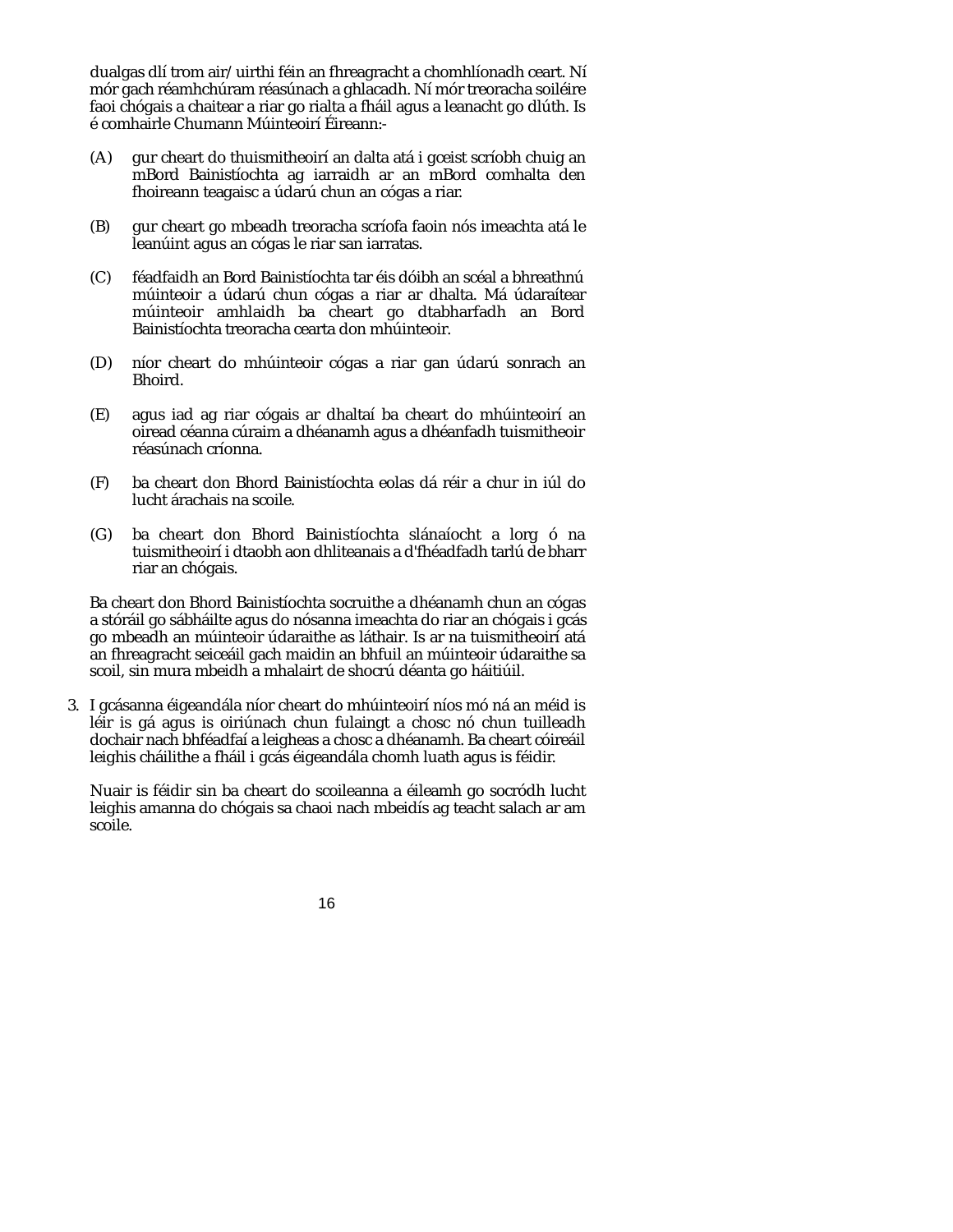Tá sé tábhachtach go n-iarrfadh Boird Bhainistíochta ar thuismitheoirí a chinntiú go gcuirfí in iúl do mhúinteoirí i scríbhinn faoi aon bhail mhíochaine atá ag gabháil d' aon leanbh ina gcuid ranganna. Leanaí a bhfuil titeamas nó diaibíteas nó siondróm turrainge anaifilaicsis ag gabháil dóibh d'fhéadfaidís taom a fháil uair ar bith agus tá sé fíorthábhachtach mar sin go n-aithneofaí na comharthaí sóirt le go bhféadfadh duine oiriúnach a theacht i gcabhair ar an dalta más gá.

I gcás go mbeidh cógais tugtha do mhúinteoirí le riar i gcás éigeandála e.g. aidréanailín i gcás anaifilaicsis ba cheart gurb é an dáileog is lú a chinntíonn teacht slán go dtí go dtiocfaidh saineolaí leighis ar an láthair a bheadh i gceist. Níor cheart go mbeadh dáileog éigeandála tráth ar bith sa chaoi go ndéanfadh sé dochar don leanbh má riartar mícheart é. Ba cheart dearbhú faoi sin a fháil i scríbhinn ón gcleachtóir leighis atá freagrach as an leanbh sula a n-aontódh scoil go mbeadh cógas sábhála beatha den sórt sin faoina cúram. Níor cheart más féidir sin snáthaidí d'instealladh a choinneáil ar an láthair agus ba cheart instealltaí de chineál eipipín a úsáid.

I gcás go mbíonn leanaí ag fulaingt ó dhonais a chuirfeadh a mbeatha i mbaoil mar na cinn thuas ba cheart do thuismitheoirí a leagan amach go soiléir i scríbhinn cad is féidir agus nach féidir a dhéanamh i suíomh éigeandála faoi leith ag féachaint go sonrach do na nithe a chuirfeadh an leanbh i mbaol.

#### **SOCRUITHE SA SCOIL**

Nuair is féidir sin ba cheart a iarraidh ar thuismitheoirí socruithe a dhéanamh chun a theacht isteach chun na scoile nó do na daltaí dul abhaile am lóin le haghaidh cógais. Ba cheart go dtabharfadh an Bord Bainistíochta gach uile chúnamh chun na socruithe sin a dhéanamh. I gcás nach féidir sin ba cheart go gcuirfí na nósanna imeachta seo a leanas i bhfeidhm:-

- (A) Sonraí i scríbhinn ón tuismitheoir chuig an mBord Bainistíochta ag tabhairt ainm an linbh, ainm agus dáileog an chógais; an mbeidh an leanbh freagrach as a c(h)ógas féin; na toscaí inar cheart don mhúinteoir an cógas a riar agus an cead sin a dhéanamh; cathain ar cheart fógra a thabhairt do thuismitheoir agus an áit ar féidir teacht air nó uirthi.
- (B) Comhairle i scríbhinn chuig an mBord Bainistíochta faoi stóráil an chógais, ar a n-áirítear na ceanglais chógaslainne (m.sh. cuisneoireachta más gá) agus bealach lena chinntiú go mbeidh an leanbh in ann teacht air.
- (C) Má bhíonn cead tugtha ag an mBord Bainistíochta chun cógas a riar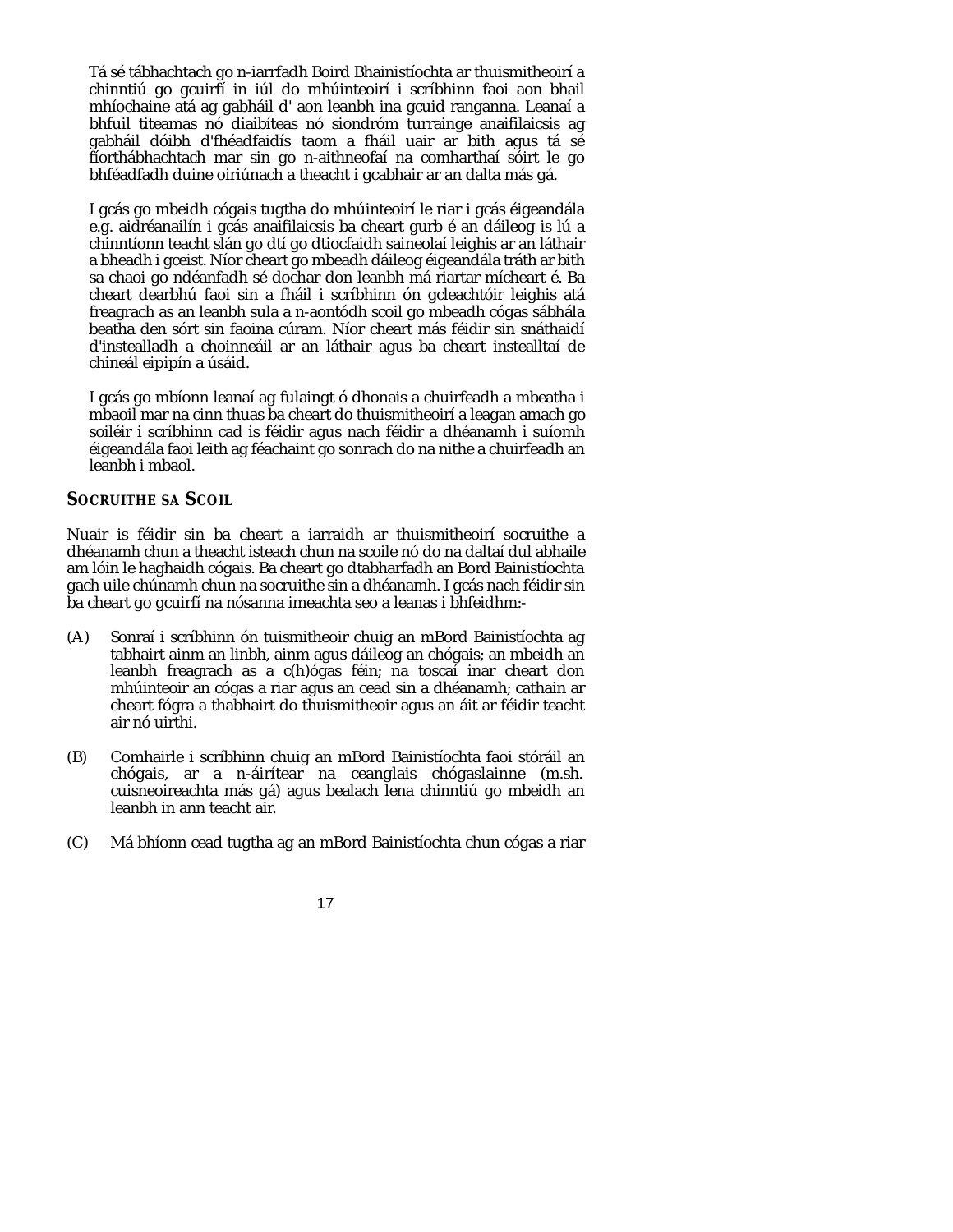ba cheart gurb é an dáileog is lú a dhéanfadh cúis a thabharfaí chun na scoile, ag an tuismitheoir más féidir le treoracha soiléire i scríbhinn lena riar agus ainm an dalta. Ní fheileann gabhdáin ghloine do dhaltaí le hiompar.

(**Nóta**: Níl sé praiticiúil dáileog amháin tomhaiste de chógas leachta a thabhairt isteach; téann an leacht i bhfastó den ghabhdán agus ní bhíonn dóthain sa dáileog ansin).

- (D) Níor cheart go gcoinneodh an dalta an cógas, ba cheart é a chur faoi ghlas i gcófra as lámha páistí. Ba cheart áfach go mbeadh sé éasca teacht ar chógas ar nós análaitheoirí do ghasúir a bhfuil plúchadh orthu tráth ar bith i rith an laescoile. Is ar chomhairle bhreithiúnas ghairmiúil an mhúinteora atá sé cén bealach a ndéanfaí sin.
- (E) Ba cheart go mbeadh an cógas féinriartha más féidir faoi mhaoirseacht duine fásta. D'fhéadfadh sé gurb é an príomhoide a bheadh i gceist nó duine ag feidhmiú le húdarás an phríomhoide. Ba mhaith an chomhairle taifead scríofa a choimeád faoi dháta agus am an riartha.

Ba cheart go mbeadh eolas ag múinteoirí faoi Threoirlínte Rialaithe Ionfhabhtaithe agus ba cheart do scoileanna fógra a thabhairt do thuismitheoirí nuair a bhíonn galair ionfhabhtaithe sa scoil mar d'fhéadfadh leanaí le heasnamh imdhíonachta bás a fháil de bharr a theacht i dteagmháil le hionfhabhtuithe den sórt sin.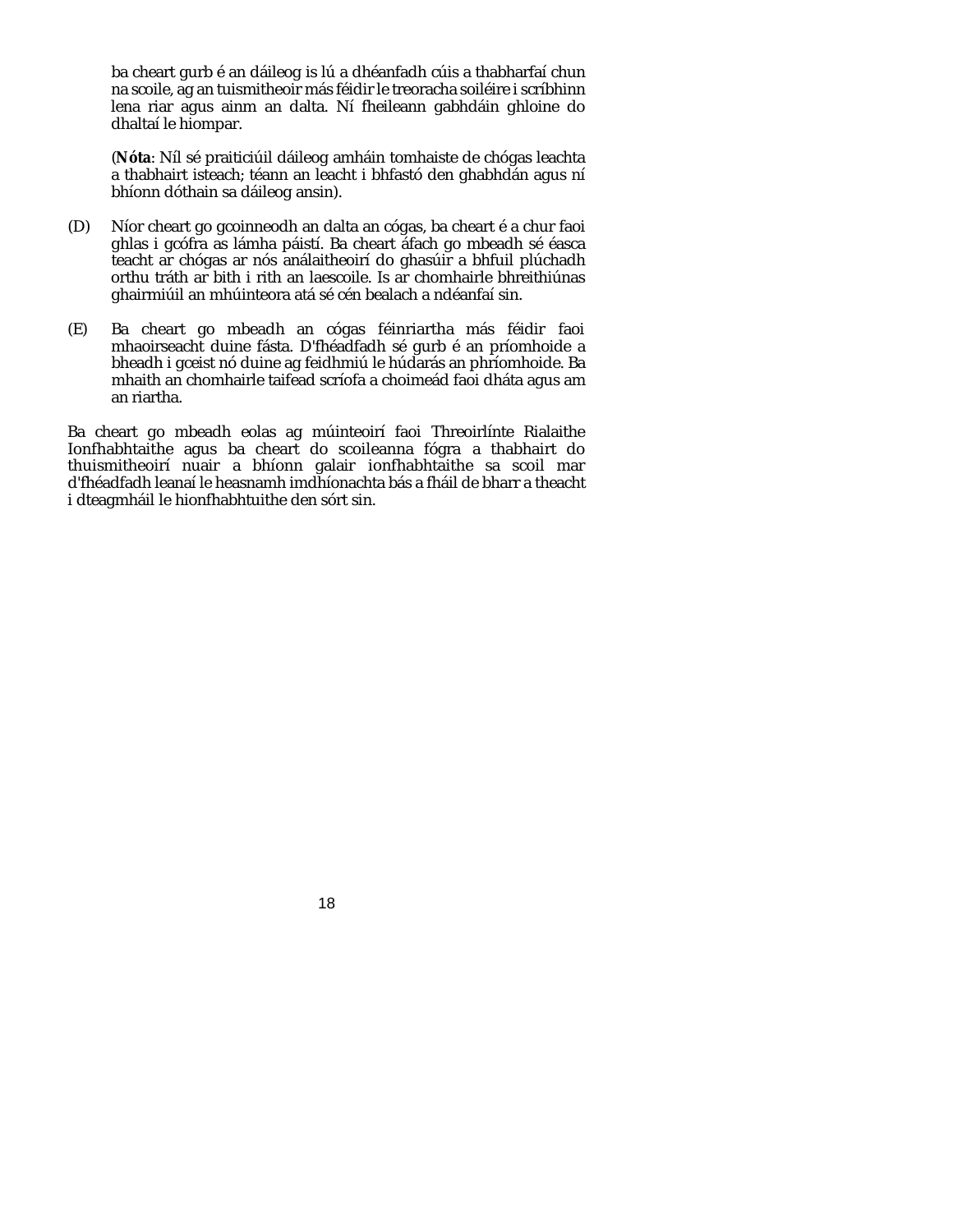# **IARSCRÍBHINN 1**

# **AN ROINN OIDEACHAIS**

## **NÓS IMEACHTA CHUN DÉILEÁIL LE LÍOMHAINTÍ NÓ LE HAMHRAS FAOI MHÍ-ÚSÁID PHÁISTÍ**

## 1. **Réamhrá**

Is mian leis an Aire tagairt do chásanna líomhnaithe mhí-úsáid pháistí agus don nós imeachta is inleanta ag údaráis scoileanna náisiúnta áit a bhfuil líomhain nó amhras gur tharla a leithéid de mhí-úsáid.

2. Dréachtadh na treoirlínte sa doiciméad seo tar éis plé idir an Roinn Oideachais agus na heagrais ionadaíocha do bhainistíocht scoileanna, do thuismitheoirí agus do mhúinteoirí. Tá nós imeachta sa doiciméad a bhfuil sé d'aidhm leis cuidiú le húdaráis bhainistíochta scoileanna agus le hoidí agus iad ag déileáil lena nochtann páistí dóibh faoin ábhar seo. Tá na céimeanna atá le leanacht ag déileáil leis na gnóthaí seo leagtha amach go mion sa doiciméad seo.

Is mian leis an Aire a thathaint ar údaráis scoileanna agus ar oidí cloí leis na treoirlínte agus iad ag déileáil le líomhaintí nó amhras faoi mhí-úsáid pháistí. Ní treoirlínte statúideacha iad seo dar ndóigh, agus sa chás go rachadh an scéal chun cúirte thabharfaí breith ar gach cás de bhun tuillteanais.

#### 3. **Conas Comharthaí Mí-Úsáide Pháistí a Aithint**

Tá cóipeanna den Seicliosta a sholáthraíonn an Roinn Sláinte mar chabhair in aithint agus i bhfiosrú mhí-úsáid pháisti, idir fhisiciúil agus ghnéasach, comhiata. Is den tábhacht é go léifí iad seo i gcomhar leis an doiciméad "Treoirlínte um Mhí-úsáid Pháistí" leis an Roinn Sláinte. Níor cheart go gceapfaí aon chomhartha amháin a bheith cinntitheach ann féin ach is cóir breathnú air i gcomhthéacs cnuasach fachtóirí agus ag cur coinníollacha an teaghlaigh/nó an cháis áirithe sin san áireamh.

#### 4. **Nós Imeachta Tuairisceoireachta**

4.1 (A) Má fhaigheann oide líomhain nó má bhíonn amhras air/uirthi go bhfuil mí-úsáid á himirt ar pháiste, ba cheart don oide, ar an gcéad dul síos, tuairisc a thabhairt ar an ábhar d'oide eile, an príomhoide de ghnáth.

**Nota:- D'fhéadfaí na treoirlínte seo a athrú de réir thorthaí na Meithle Oibre ar Mhí-Úsáid Leanaí.**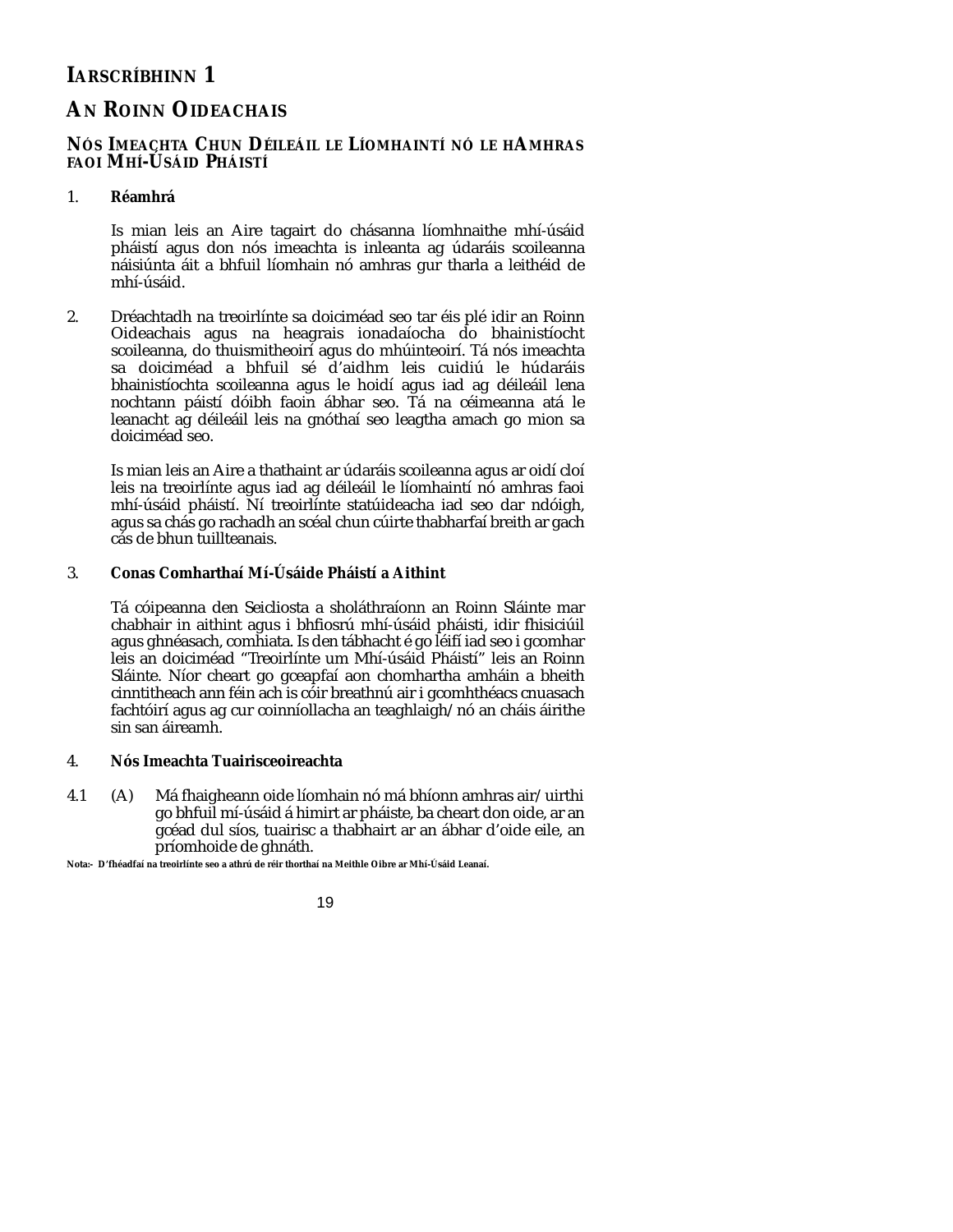- (B) Má bhíonn na hoidí sásta go bhfuil bonn réasúnta leis an amhras nó leis an liomhain ba chóir dóibh Cathaoirleach an Bhoird Bhainistíochta a chur ar an eolas. Mura mbíonn teacht ar an gCathaoirleach ag an am ba chóir dóibh déanamh mar a mholtar ag (c) agus an Cathaoirleach a chur ar an eolas níos déanaí.
- (C) Ba cheart do Chathaoirleach an Bhoird agus don oide le chéile an gnó a chur faoi bhráid Stiúrthóir an Chúraim Phobail/Oifigeach Leighis Sláinte (SCP/OLS) san áit. Tá seoltaí agus uimhreacha gutháin na n-oifigeach réigiúnach éagsúil comhiata chun na críche seo. Is den riachtanas é go gcoinneofaí an gnó faoi rún go daingean agus nach bpléifí í ach amháin i measc na bpáirtithe atá luaite thuas (féach alt 7).

**N.B.** Níl sé d'fhreagracht ar fhoireann scoile fiosruithe a dhéanamh ar thuismitheoirí ná ar chaomhnóirí agus i gcásanna áirithe ní thiocfadh ach aimhleas mar thoradh ar a leithéid a dhéanamh. Is gnó don SCP/OLS féachaint isteach i gcásanna ina bhfuil amhras faoi mhí-úsáid agus cinneadh ar ghníomh ina leith ar a n-áirítear teagmháil a dhéanamh le tuismitheoirí agus/nó le Gardaí.

4.2 Má fhaigheann oide líomhain nó má tá amhras air/uirthi go bhfuil páiste ag fulaingt mí-úsáide ó dhalta de chuid na scoile ba cheart déanamh de réir na dtreoirlínte thuas.

Má táthar in amhras go bhfuil mí-úsáid fhisiciúil á himirt ag dalta ba cheart déileáil leis an ngnó faoi théarmaí Rialacha 121 agus 130 do Scoileanna Náisiúnta i dtús báire.

- 4.3.1 Má fhaigheann oide líomhain nó má tá amhras air/uirthi go bhfuil fostaí de chuid na scoile ag imirt mí-úsáide ar dhalta ba chóir dó/di tuairisc ar an ábhar a thabhairt d'oide eile - an príomhoide de ghnáth - agus do Chathaoirleach an Bhoird Bhainistíochta.
- 4.3.2 Ba chóir don Chathaoirleach scéala a thabhairt don fhostaí faoin líomhain nó faoin amhras a cuireadh in iúl. Má fheictear don Chathaoirleach go bhfuil bonn réasúnta leis an amhras nó leis an líomhain ba chóir dó/di deis a thabhairt don fhostaí freagra a thabhairt agus tuairisc ar an ábhar a thabhairt don SCP/OLS agus freagra an fhostaí a bheith mar chuid di más é sin mian an fhostaí.
- 4.4 Má fhaigheann an t-oide líomhain eile nó má bhíonn amhras air/uirthi go bhfuil mí-úsáid á himirt fós ar pháiste tar éis déileáil leis an gcéad líomhain ba chóir tuilleadh teagmhála a dhéanamh le hoifig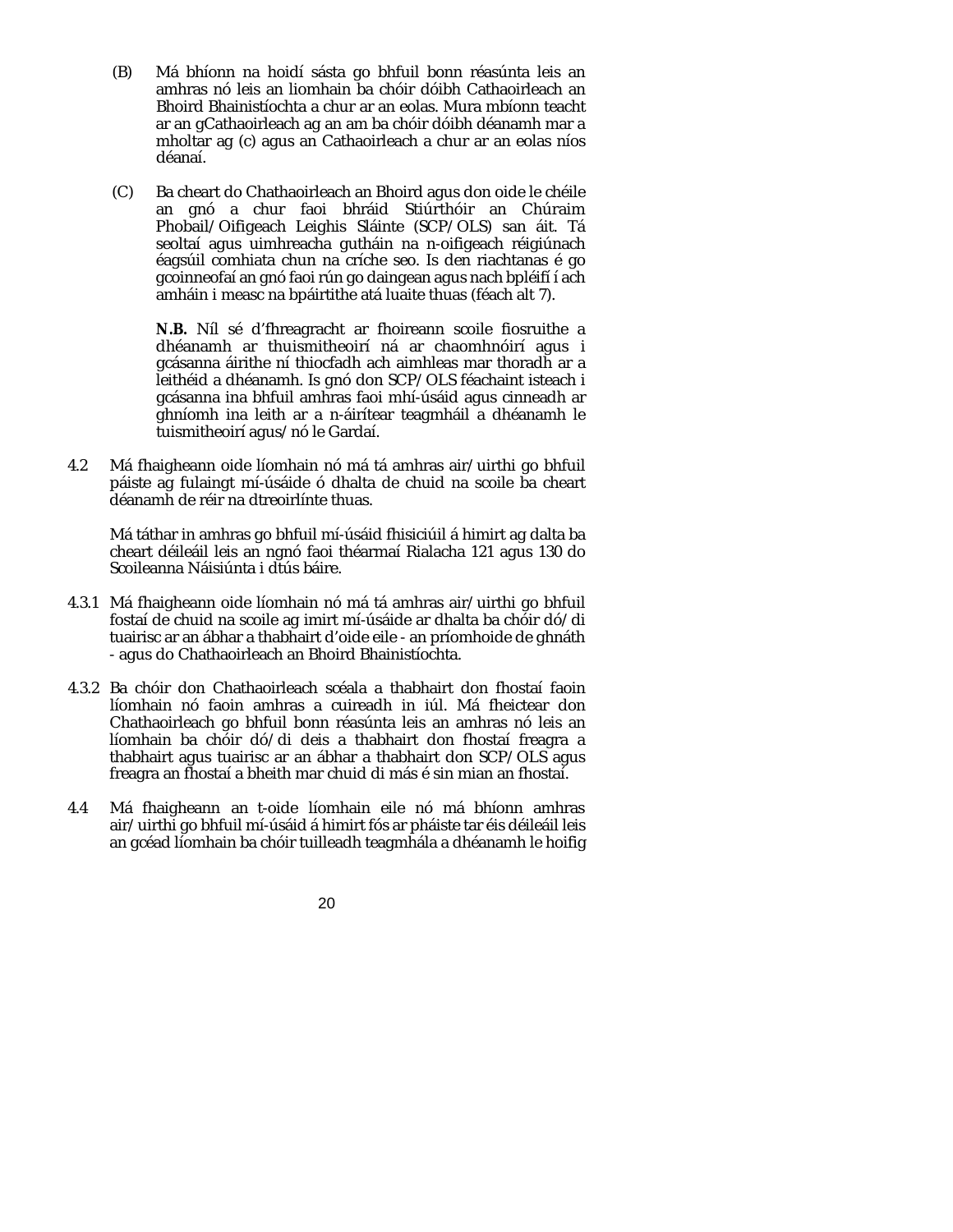an SCP/OLS de réir an nóis imeachta atá leagtha amach ag 4.1(c) thuas.

#### 5. **Faisnéis a Bheidh ag Teastáil ón SCP/OLS**

Sa chás go mbíonn amhras faoi mhí-úsáid pháistí beidh sé ríthábhachtach go mbeidh taifead de gach faisnéis ar fáil. Ba chóir d'fhoireann scoile nóta cúramach a choiméad ar a mbíonn tugtha faoi deara acu agus cathain a thug siad faoi deara é. Ba chóir mionchur síos a dhéanamh ar chomharthaí dochair choirp nó líníocht a dhéanamh díobh. Ba cheart nóta a dhéanamh d'aon chuntas mínithe a thugann an páiste atá i gceist, nó duine fásta ab fhéidir gur imir sé mí-úsáid ar an bpáiste, faoin gcaoi ar tharla an dochar. Ba chóir é a dhéanamh chomh luath agus is féidir tar éis go dtugtar an cuntas agus b'fhearr na focail áirithe a úsáideadh a nótáil. Thárlódh go niarrfadh an SCP/OLS ar oide freastal ar chomhdháil chásbhreithnithe níos déanaí.

## 6. **An Chaoi Le Déileáil Lena Nochtann Páistí**

Is intuigthe go mbeadh páiste ar imríodh mí-úsáid air/uirthi faoi mhórstrus mothúcháin agus tharlódh gur ball foirne an t-aon duine fásta ina gcuirfeadh sé/sí iontaoibh. Nuair a chuirfear faisnéis ar fáil faoi rún beidh gá le fios labhartha agus mothálacht ag an mball foirne ag freagairt don eolas a scaoiltear. Beidh ar an mball foirne an leanbh ar chur ar a s(h)uaimhneas agus a (h)iontaoibh a choinnéail agus é/í ag míniú don pháiste a thábhachtaí atá sé gníomhú sa chás agus na torthaí a d'fhéadfadh a bheith ar an ngníomh, go gcaithfí daoine fásta eile a thabhairt isteach sa scéal. Is den tábhacht é a insint don pháiste go ndéanfar gach ní is féidir chun fortacht agus tacaíocht a thabhairt dó/di, ach gan geallúintí do chomhlíonta a thabhairt e.g. ag geallúint gan an scéal a insint d'éinne eile.

#### 7. **Rúndacht**

Is den fhíor-riachtanas é rúndacht a choinneáil agus aon chás líomhnaithe de mhí-úsáid pháiste á phlé. Is do dhaoine a bhfuil dualgas orthu an t-eolas a fháil agus dóibh sin amháin is ceart eolas a thabhairt agus ní ceart treaspháirtithe bheith inpháirteach i líomhaintí murar den riachtanas iad a thabhairt isteach sa scéal de réir mar a leanann an cás ar aghaidh.

#### 8. **An Staid ó Thaobh an Dlí**

(A) Sa chás go ndéanfadh Cathaoirleach Boird Bhainistíochta nó oide gearán nó faisnéis a sholáthar i dtaca le hamhras mí-úsáid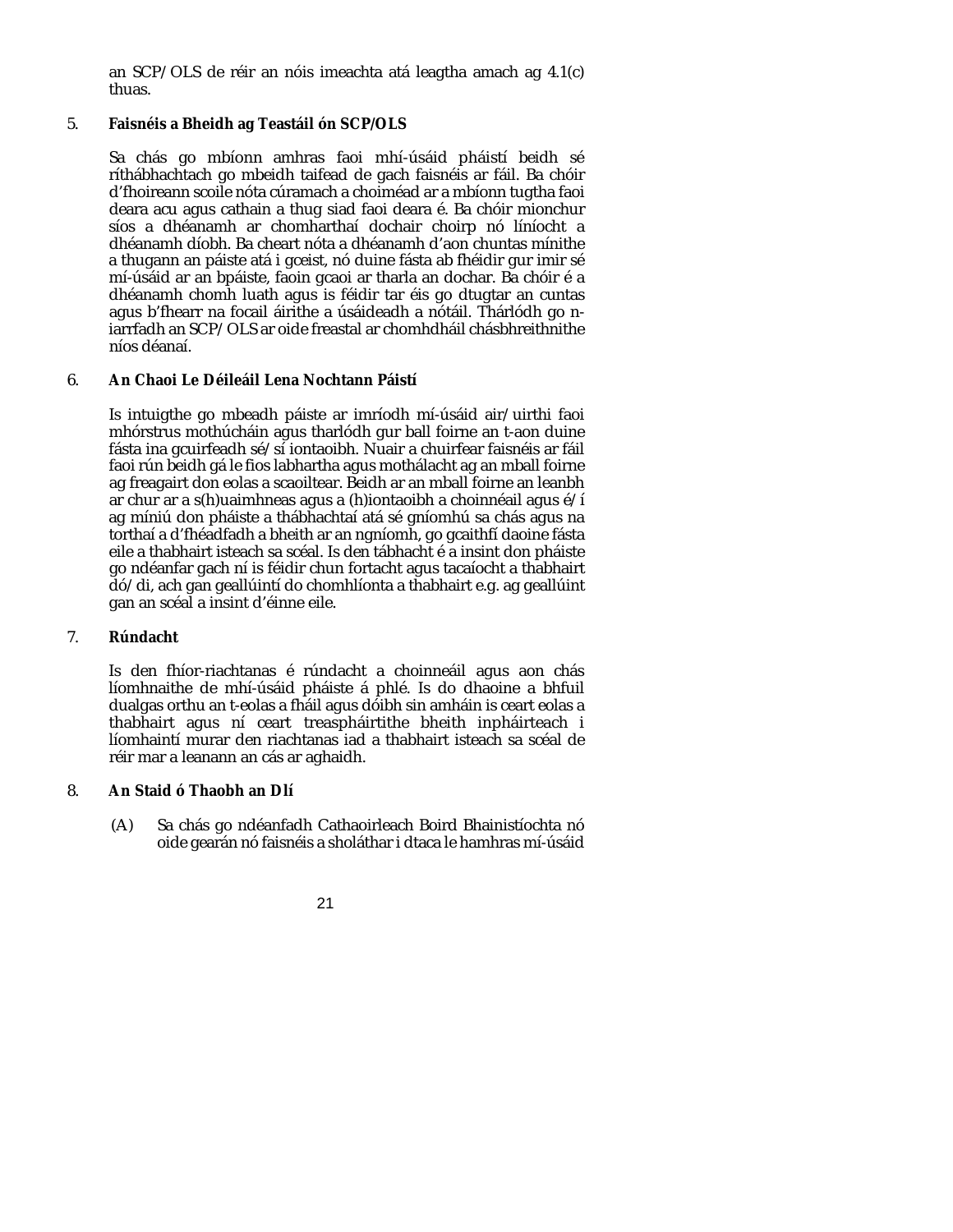pháistí bheith ar siúl leis na húdaráis chuí, bheadh an tuairisc sin faoi phribhléid. An té a thabharfadh an tuairisc sin, ag gníomhú dó/di in loco parentis, bheifí ag súil gur chun leasa an pháiste sín a bheadh sé/sí ag gníomhú agus tá comhairle faighte ag an Aire go mbreathnófaí mar sin ar aon tuairisc maidir le hamhras faoi mí-úsáid pháistí. Ní féidir an phribhléid a chur i leataobh ach sa chás gur féidir a bhunú gur ghníomhaigh an gearánaí go mailíseach.

- (B) Daoine a dhéanann tuairisc ar a nochtann páiste ní áirítear iad a bheith ag déanamh líomhaine mar chúisiú, ach ag comhlíonadh a ndualgais le hintinn mhaith. Ní ag cur rud i leith duine ná á c(h)úisiú atá siad ach amháin ag cur tuairisce ar aghaidh.
- (C) Ní dócha go n-éileofaí ar dhaoine a sholáthraíonn tuairisc maidir le amhras faoi mí-úsáid pháistí de réir na dtreoirlínte seo freastal ar chúirt sa chás go ndéanfaí daoine a chúisiú. (Sa chás go ndéantar subpoena ar oide freastal ar an gCúirt áfach, ceadaítear dó/di bheith as láthair ón scoil ar tuarastal chomh fada agus is riachtanach. Más gá ionadaí a fhostú caithfidh an scoil an costas a sheasamh agus féadtar aisíoc a éileamh ón Roinn Dlí agus Cirt níos déanaí).
- (D) Nuair a ghníomhaíonn Cathaoirleach an Bhoird Bhainistíochta faoi fhorálacha alt 4.3.2 de na treoirlínte seo ní den riachtanas é rabhadh a thabhairt don duine ná finné a chur ar fáil mar níl cúisiú á dhéanamh ag an bpointe sin; níl an Cathaoirleach ach ag cur an duine ar an eolas agus ag cur na tuairisce faoi bhráid an údaráis chuí, a dhéanfaidh an cás a iniúchadh agus a chinnfidh an cóir é a chur in iúl do na Gardaí.
- 9. Tugtar faoi deara ámh, má tá fianaise dhoshéanta go bhfuil duine tar éis mí-úsáid a imirt ar pháiste go gcaithfear an gnó a chur faoi bhráid na nGardaí láithreach.
- 10. Is iad na trí phrionsabal bhunúsacha atá mar bhonn ag na Treoirlínte ná go gcoinneofaí an rúndacht, an discréid agus an mhothálacht i gcónaí.
- 11. Tá cóip den phaimfléad "Child Abuse Checklist", agus den leabhrán "Child Abuse Guidelines", ar chuir an Roinn Sláinte iad araon amach, comhiata leis an doichiméad aontaithe seo.